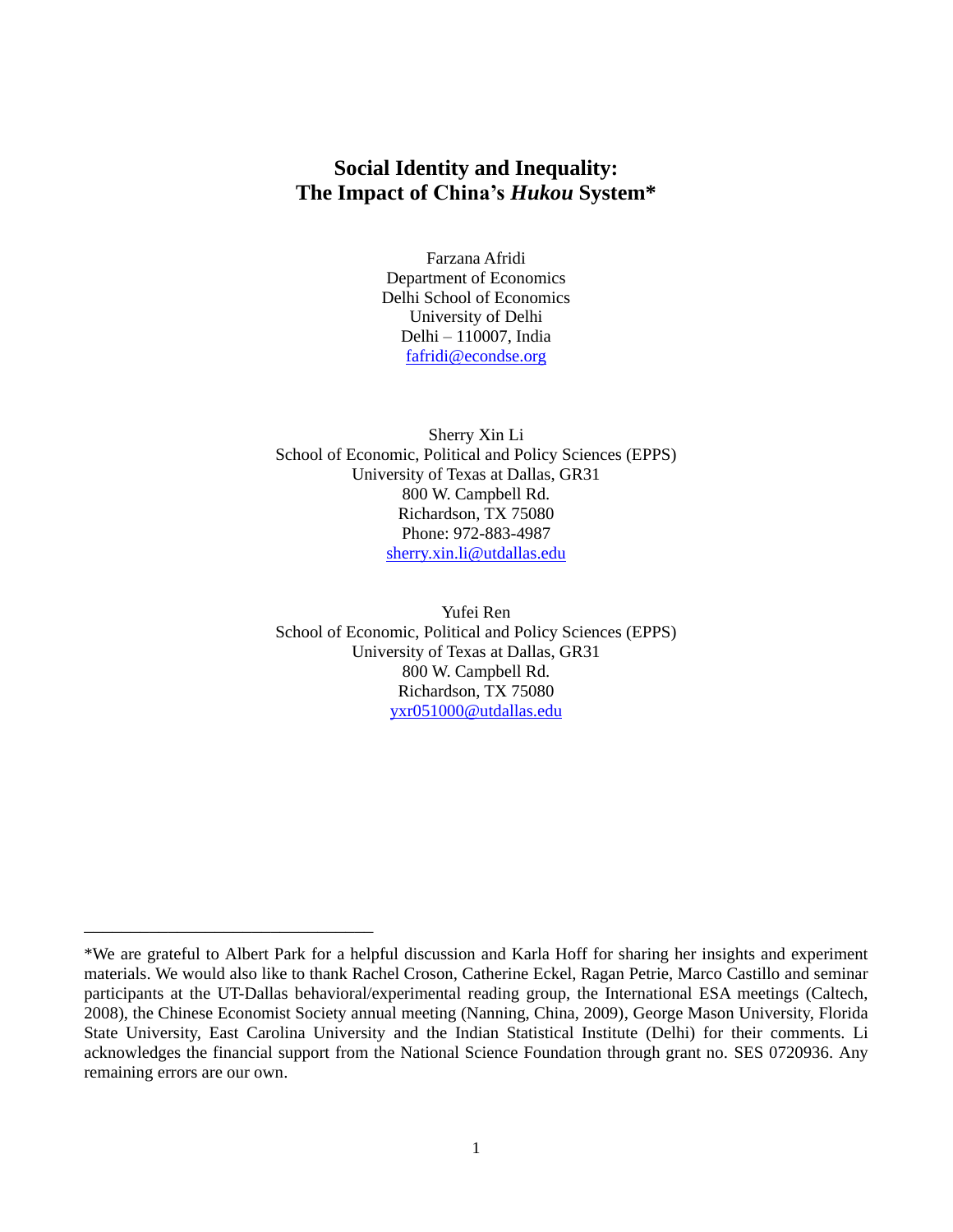### **ABSTRACT**

We conduct an experimental study to investigate the causal impact of social identity on individuals' response to economic incentives. We focus on China"s decades old household registration system, or the *hukou* institution, which categorizes citizens into urban and rural residents, and favors the former over the latter in resource allocation. Our results indicate that making individuals" *hukou* status salient and public significantly reduces the performance of rural migrant students on an incentivized cognitive task by 10 percent. This leads to a leftward shift of their earnings distribution – the proportion of rural migrants below the  $25<sup>th</sup>$  earnings percentile increases significantly by almost 19 percentage points. However, among non-migrants the proportion with earnings below the  $25<sup>th</sup>$  percentile drops by 5 percentage points, and the proportion above the  $75<sup>th</sup>$  percentile increases by almost 8 percentage points, albeit insignificantly. The results demonstrate the impact of institutionally imposed social identity on individuals' intrinsic response to incentives, and consequently on widening income inequality.

Keywords: social identity, *hukou*, inequality, field experiment, China JEL Classification: C93, D03, O15, P36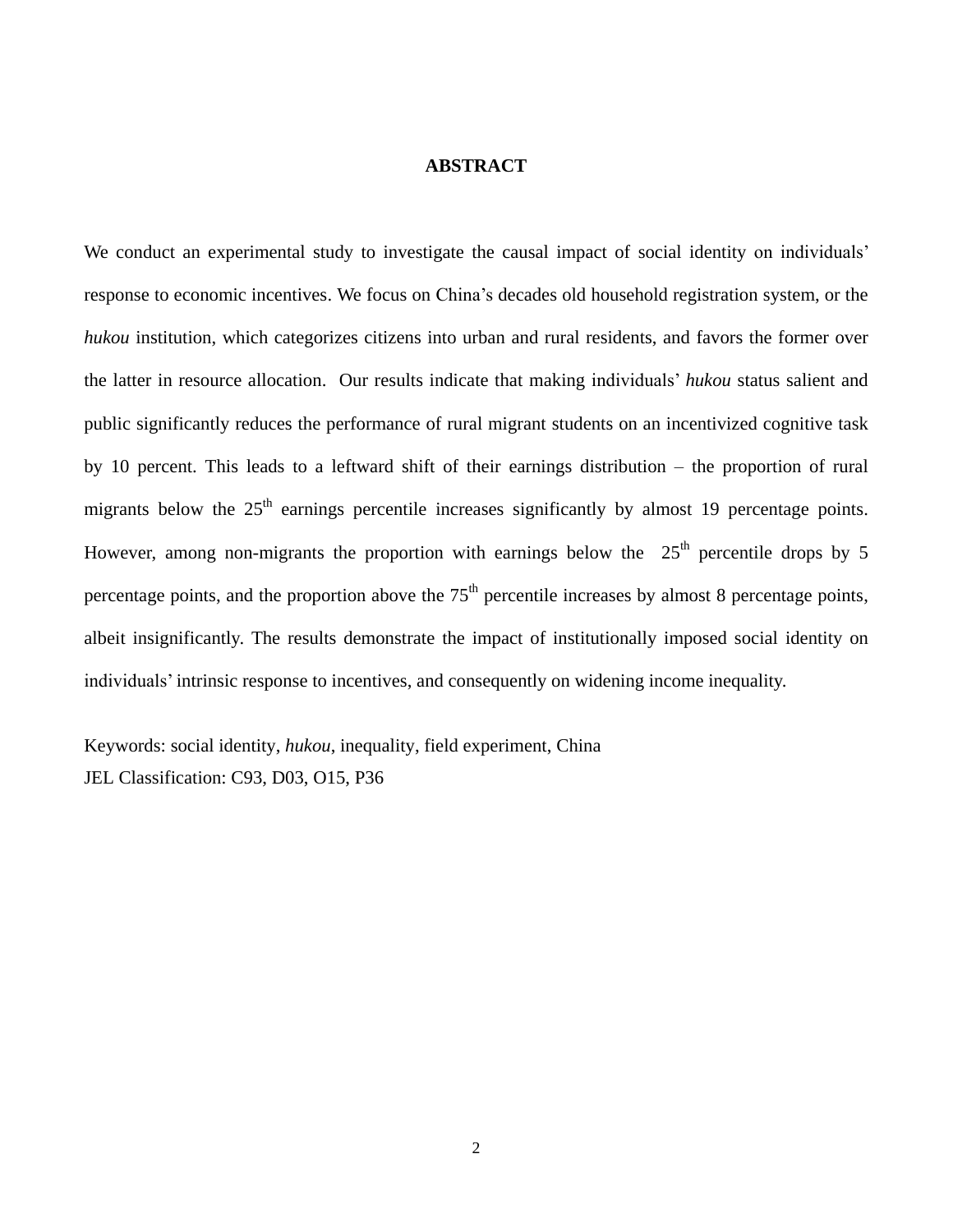### **1. Introduction**

A large body of literature documents significant and increasing income inequities in the fastest growing economies of the world (in *China*: Kanbur and Zhang, 1999; Chen, 2002; Yao, Zhang and Hanmer, 2004; Ravallion and Chen, 2007; in *India*: Deaton and Dreze, 2002; Datt and Ravallion, 2002). Empirical research suggests that rising income inequality lowers poverty reduction at any given positive rate of growth (Ravallion, 1997). If we incorporate the psychology and sociology of an individual"s identity into economic models of behavior, however, the implications of socio-economic inequality may be much wider. For instance, Akerlof and Kranton (2000) incorporate individuals' social identity into a theoretical model of poverty and show that social exclusion can lead to equilibria in which the "excluded" individuals avoid economic activities that are remunerative. Thus identifying oneself with an underclass can perpetuate and exacerbate socio-economic inequities.

In this paper we attempt to expand the literature on social identity by analyzing its potential impact on economic inequality in an experimental framework. We focus on China"s household registration system, or the *hukou* institution, which categorizes citizens into urban (nonagricultural) residents and rural (agricultural) residents, and favors the former in resource allocation. We study whether an individual"s social identity is influenced by this institution and has a *causal* impact on her response to incentives. If yes, how does the response to incentives affect individuals" performance on cognitive tasks and thereby the distribution of earnings among these different socio-economic groups?

The *hukou* system in China is uniquely positioned to shed new light on these questions. The system of assigning agricultural households a rural status and thereby restricting their access to subsidized public goods and job opportunities for generations emerged after the communist revolution six decades ago. Thus, unlike race, caste or ethnicity, migrant identity in urban China may have been administratively created and reinforced through decades of differential treatment of rural-urban residents. We, therefore, have an opportunity to test whether even in an otherwise ethnically homogenous society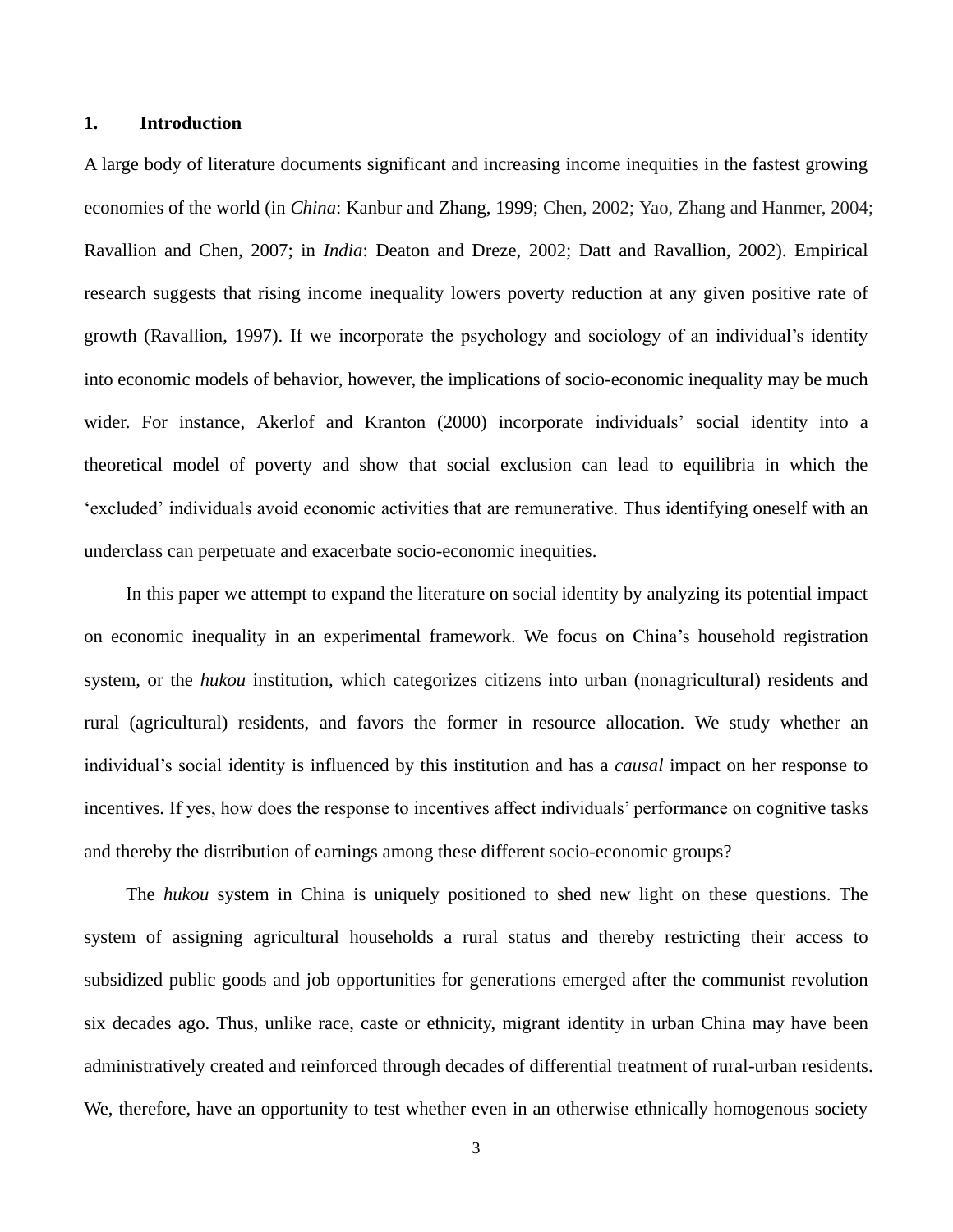(China"s population is 91.5 percent ethnic Han, National Bureau of Statistics 1994-2003) systemic disparity between households may have been *internalized* by individuals through a manifestation of their social identity. If yes, this provides us with powerful evidence on the impact of social exclusion in creating identities. Further, this internalized identity may influence individuals" response to incentives in the market economy and hence affect their economic decisions and outcomes. If so, the intrinsically distorted response to incentives could serve as an important, yet unexplored, avenue through which social identities may contribute to socio-economic inequality.

We design a framed field experiment (Harrison and List, 2004) to explore the effect of the *hukou* institution on individuals' incentives. To introduce an exogenous variation in identity salience we adopt a methodology from psychology called priming (Bargh, 2006). Specifically, our experiment randomly assigns primary school students in Beijing, with different *hukou* backgrounds, to the identity treatment and the control treatment. In the identity treatment we prime students' *hukou* identity and make it salient through a pre-experiment questionnaire followed by a public verification of their *hukou* status (Shih, Pittinsky and Ambady, 1999; Hoff and Pandey, 2006). In the control treatment individual"s *hukou* identity is kept private. We then compare participants' performance in incentivized cognitive tasks, solving puzzles, between the two treatments in order to examine the effects of *hukou* identity on economic inequality.

Our results indicate that when rural migrant students' 'inferior' hukou status is made salient and public, they significantly underperform by 10 percent in the incentivized cognitive task compared to when their identity is kept private. The performance of local urban students, the 'high' status *hukou* holders, insignificantly improves when their *hukou* status is primed. Although these changes in individual behavior have an insignificant impact on aggregate efficiency, the significant underperformance by rural migrant students leads to a drastic shift in the experimental earnings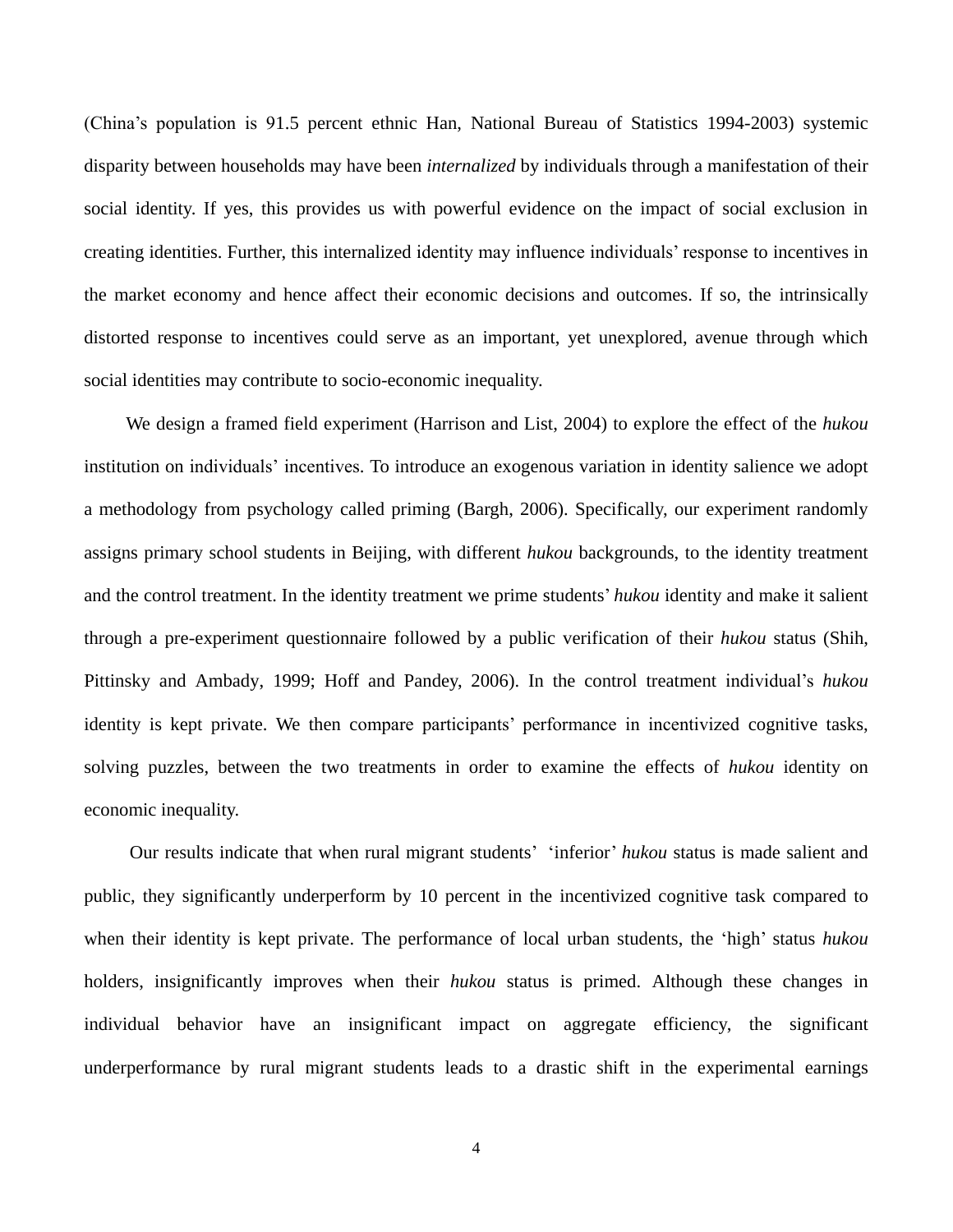distribution. The ranking of rural migrant students in the earnings distribution shifts to the left – the proportion of rural migrant students below the  $25<sup>th</sup>$  percentile increases significantly from 11.9 percent to 30.3 percent. In contrast, when *hukou* identity is primed the proportion of urban students below the  $25<sup>th</sup>$ percentile drops from 22.2 percent to 17.2 percent, and the proportion above the  $75<sup>th</sup>$  percentile increases by almost 8 percentage points, albeit insignificantly. We conclude that the *hukou* system distorts individuals" response to incentives and may have a causal impact on widening the income gap between migrants and non-migrants in urban China.

The findings of this paper have two important implications. First, theoretical and empirical literature suggests that high levels of inequality may have adverse implications for economic growth (Persson and Tabellini, 1994; Alessina and Rodrik, 1994). Our results, thus, highlight the importance of designing policies that ensure inclusive and sustainable economic growth in developing countries. Second, the findings underline the need for more research on the impact of social exclusion on individual behavior and the effectiveness of existing redistributive policies that aim at reducing social exclusion. For instance, while affirmative action has generated tremendous policy debate, there is limited evidence of its impact on social cohesion as well as economic efficiency.

The remaining sections of the paper are organized as follows. Section 2 places this study in the context of existing literature. Section 3 provides a brief background on the *hukou* system in China. Section 4 describes the experimental design and the data. The results of the analysis and its discussion are presented in Section 5. Section 6 concludes.

#### **2. Literature Review**

The importance of incorporating social identity into economic analyses is being increasingly stressed in economics (Akerlof and Kranton 2000). An expanding theoretical (Smith, 2005; Shayo, 2005; Fang and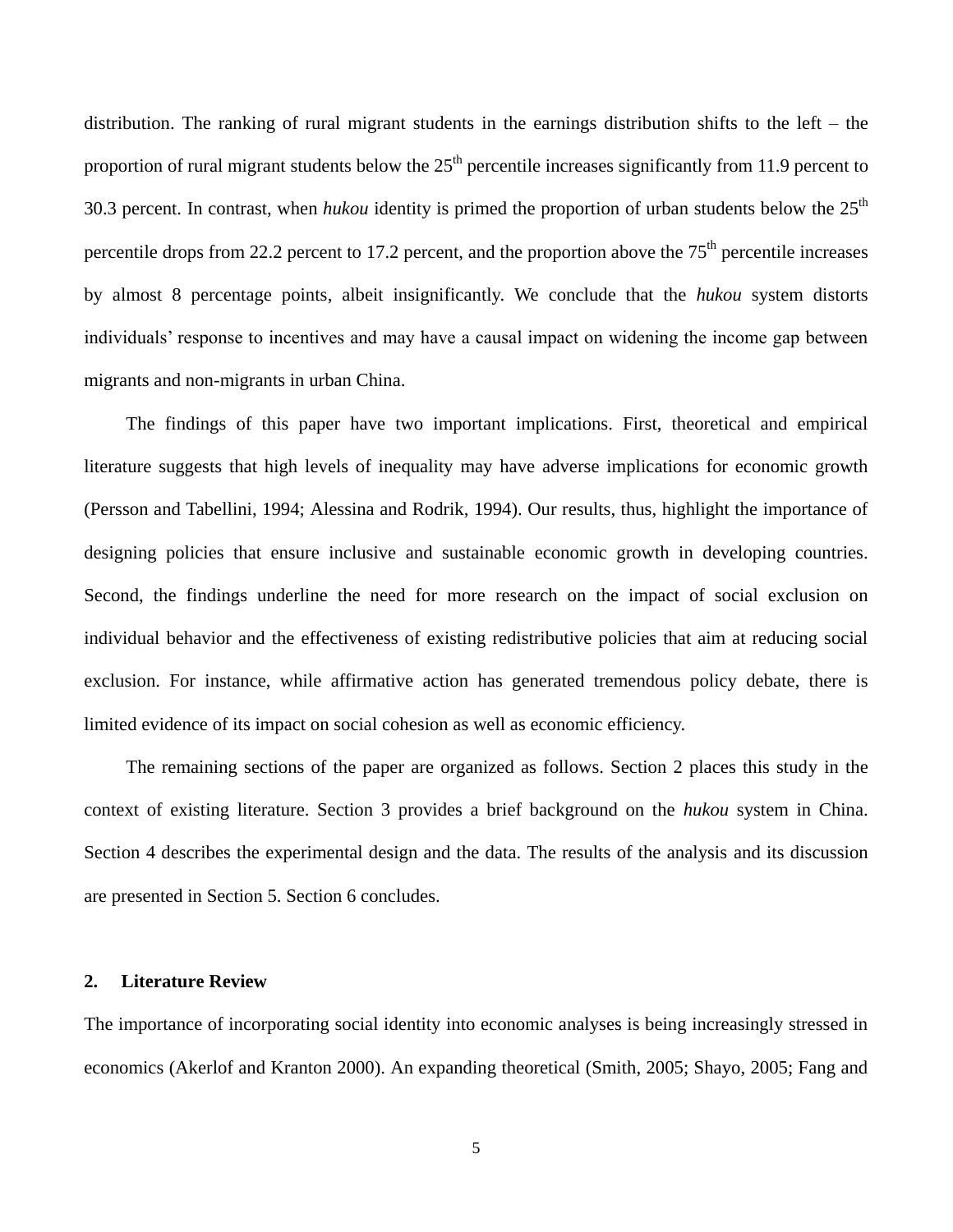Loury, 2005; Benabou and Tirole, 2007; Horst, Kirman and Teschl, 2006) and experimental literature suggests that making identity salient has important effects on individuals" preferences and economic behavior (Ball et al., 2001; Benjamin, Choi and Strickland, *forthcoming*).

However, there is little empirical research on the impact of social identity on economic outcomes in developing countries, with one exception. In a study in rural India, Hoff and Pandey (2006) find that social identity – a product of history and culture – shapes one"s belief system and has a pronounced impact on behavior in response to economic incentives through its effect on expectations. They show that making caste salient to middle school male students lowers the performance of low-caste participants relative to high-castes even when rewards for performance depend solely on individual effort. Thus social identity may have important implications for economic inequality and the distribution of gains from economic growth in developing countries.

Concerns about rising economic inequality accompanying rapid economic growth have been growing in recent years. In China, income inequality has risen significantly since economic reforms were initiated in 1978 (Ravallion and Chen, 2007; Yao, Zhang and Hanmer, 2004; Chen, 2002; Kanbur and Zhang, 1999). While the contribution of rural-urban inequality to overall income inequality was about 70 percent over 1983-1995, the contribution of intra-urban inequality has increased by 96 percent over the same period (Kanbur and Zhang, 1999). Behind these inequality statistics lie rapid urbanization (Ravallion and Chen, 2007) and the accompanying labor migration from rural to urban areas – the largest in world history. According to the 5th Population Census conducted in 2000, about 144.39 million rural residents, or 11.6 percent of the total population of China, migrated into cities and towns in that year (National Bureau of Statistics of China, 2002). China"s unique *hukou* or household registration system, however, does not grant migrants urban citizenship. This "floating" population, a majority of who are unskilled rural laborers (Kanbur and Zhang, 1999), is treated as an 'outsider' with limited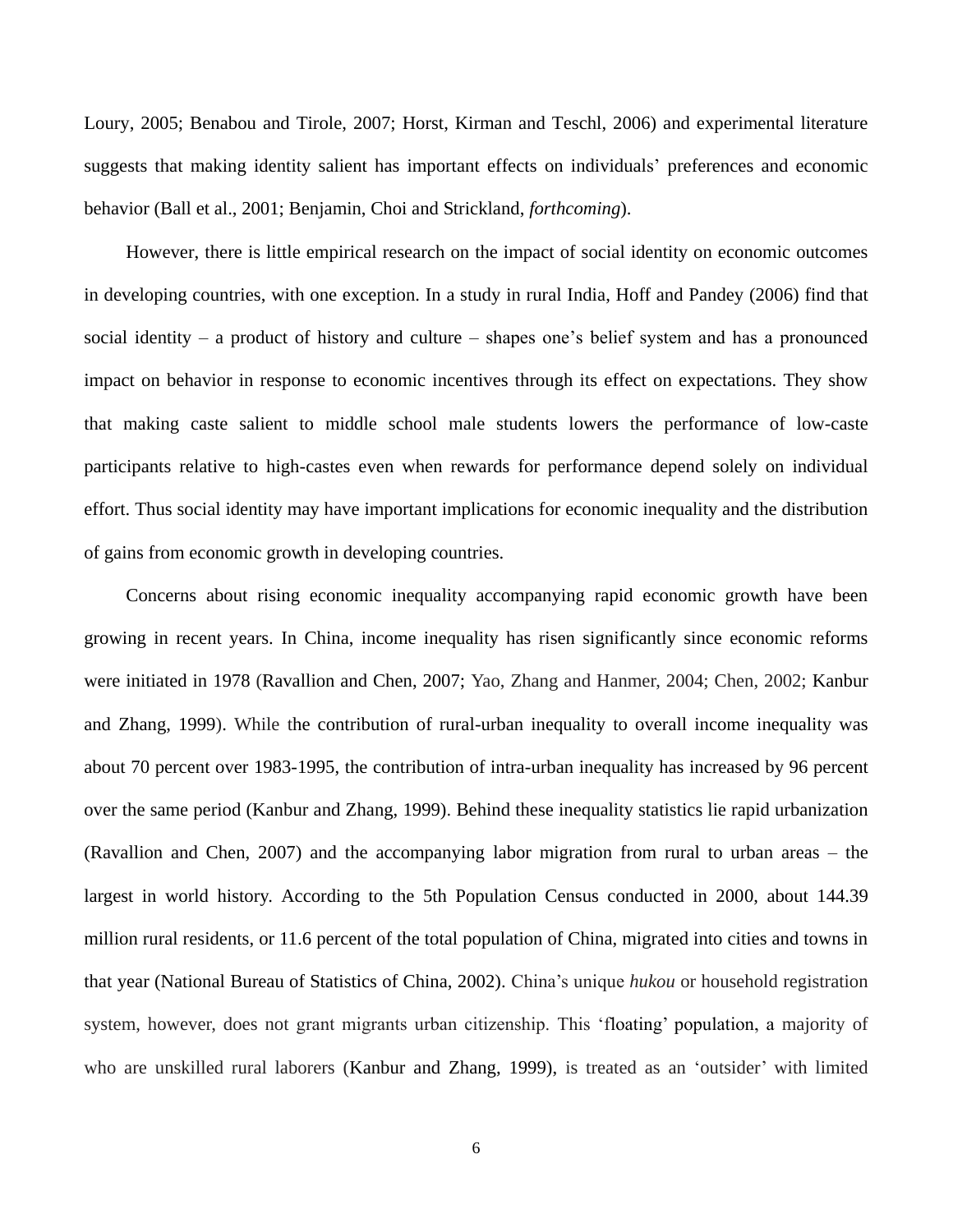access to economic resources and opportunities (Liu, 2005).

Research suggests that on average those with a rural *hukou* are socio-economically worse-off than those with an urban *hukou* in China. Using a national representative sample from the Chinese Household Income Project (1995), Liu (2005) finds that compared to urban residents those who obtained urban *hukou* later in their lives have significantly lower educational attainment and healthcare benefits. Lu and Song (2006) conduct an individual-level survey to find that local urban workers in Tianjin earn substantially higher hourly wage than those who do not have local urban *hukou*. In a recent study, Whalley and Zhang (2007) show that removing *hukou* barriers to domestic labor mobility will significantly reduce inequality and increase economic efficiency gains. However, there exists little evidence on the *causal* effect of *hukou* status on economic behavior and income distribution in China.

Secondary sources of data based on either surveys or direct field observations to test whether the differences in the economic outcomes are due to *hukou* status are unable to establish *causality* between *hukou* status and perceptions of self and economic behavior due to confounding unobservable individual characteristics. The current literature almost entirely focuses on restricted labor mobility and discrimination in the allocation of economic resources in the *hukou* system as an explanation for ruralurban and intra-urban economic inequities (Liu, 2005; Lu and Song, 2006; Whalley and Zhang**,** 2007). Moreover, existing research does not provide a complete picture of the extent of urban inequality in China, primarily due to paucity of data. The presence of the household registration system implies that only permanent or registered urban households are included in official survey data, thereby underestimating urban income inequality (Ravallion and Chen, 2007).

This study aims to contribute to the literature on social identity and inequality in the following ways. First, we show how social identities can causally impact individual decision making even in relatively ethnically homogenous societies. Second, our study will highlight the role of identity in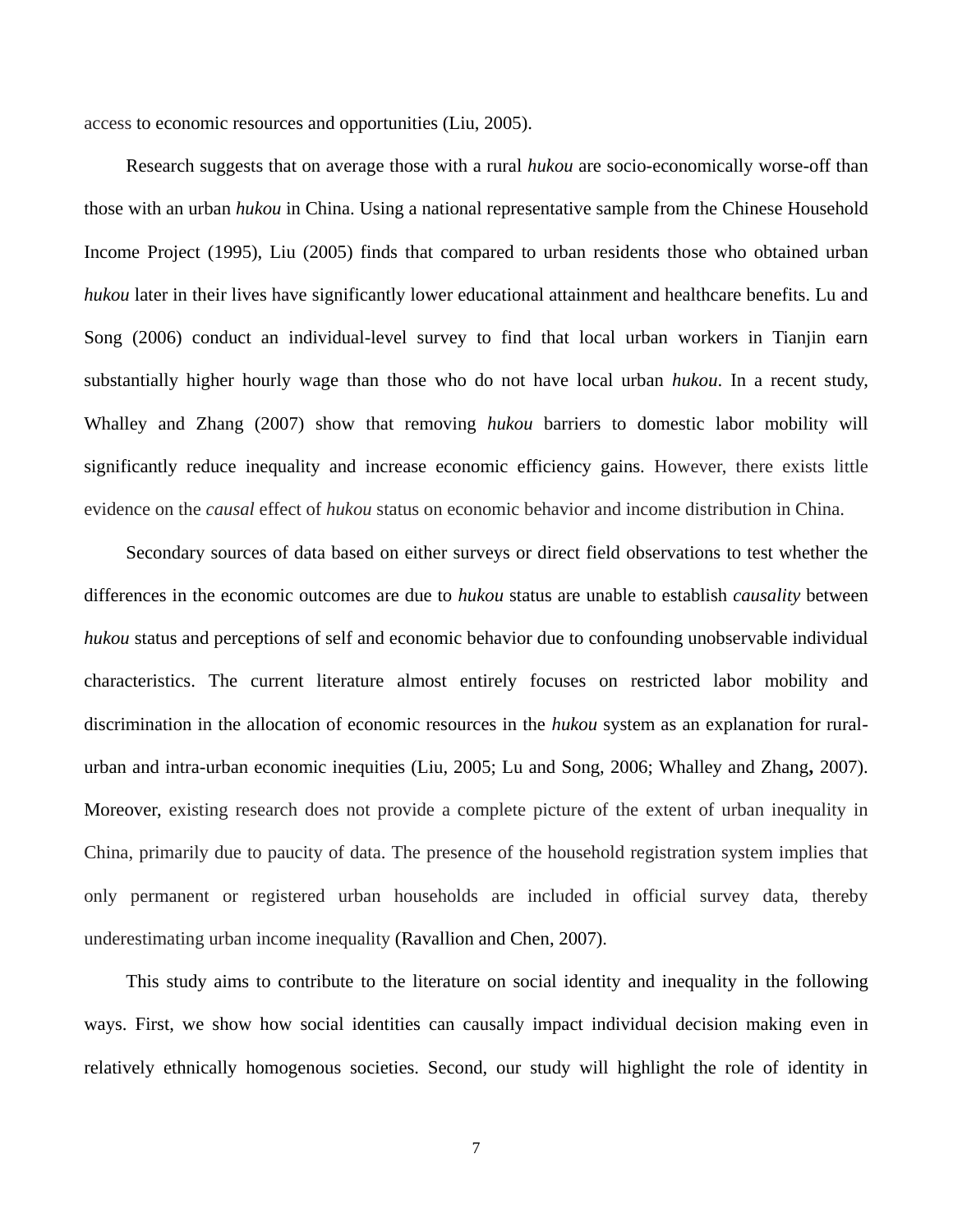perpetuating and exacerbating income inequities, particularly in the context of rapidly growing economies.

### **3. The** *Hukou* **System and Social Identity in China**

 $\overline{a}$ 

The household registration or *hukou* system as it is known today evolved gradually following the success of the communist revolution in China in 1949. It provided the main mechanism whereby the new communist government regulated the mobility of its citizens until the end of the 1970s. Restricted labor mobility was deemed necessary for implementing the government's strategy of prioritizing industrial growth by keeping the proportion of non-agricultural population low. Under this system every citizen was legally bound to register her or his single permanent place of residence (*hukou suozaidi*) say city *x* in province *y*, and the type of *hukou* (*hukou leibie*) which was either agricultural (rural) or nonagricultural (urban). Strict controls were imposed on movement of rural *hukou* holders to urban areas (Mallee, 1995).<sup>1</sup> While temporary residence in rural areas (by an urban *hukou* holder) did not require registration, a temporary residence certificate was required in order for a rural *hukou* holder to stay longer than three days in an urban location. These rules were enforced strictly thereby controlling mobility, both temporary and permanent, from rural to urban areas.

By controlling rural-to-urban labor mobility, between the 1950s and 1970s, the system perpetuated discrimination against rural *hukou* holders. First, urban employment was primarily determined by the prospective employees" *hukou* status which favored urban residents (Chan and Zhang, 1999). Second, state-subsidized food and other necessities were distributed preferentially to urban

<sup>&</sup>lt;sup>1</sup>A migration certificate had to be obtained, in addition to presenting proof of urban employment or enrolment in an urban educational institution or proof of grant of in-migration by urban authorities to the household registration office (Mallee, 1995).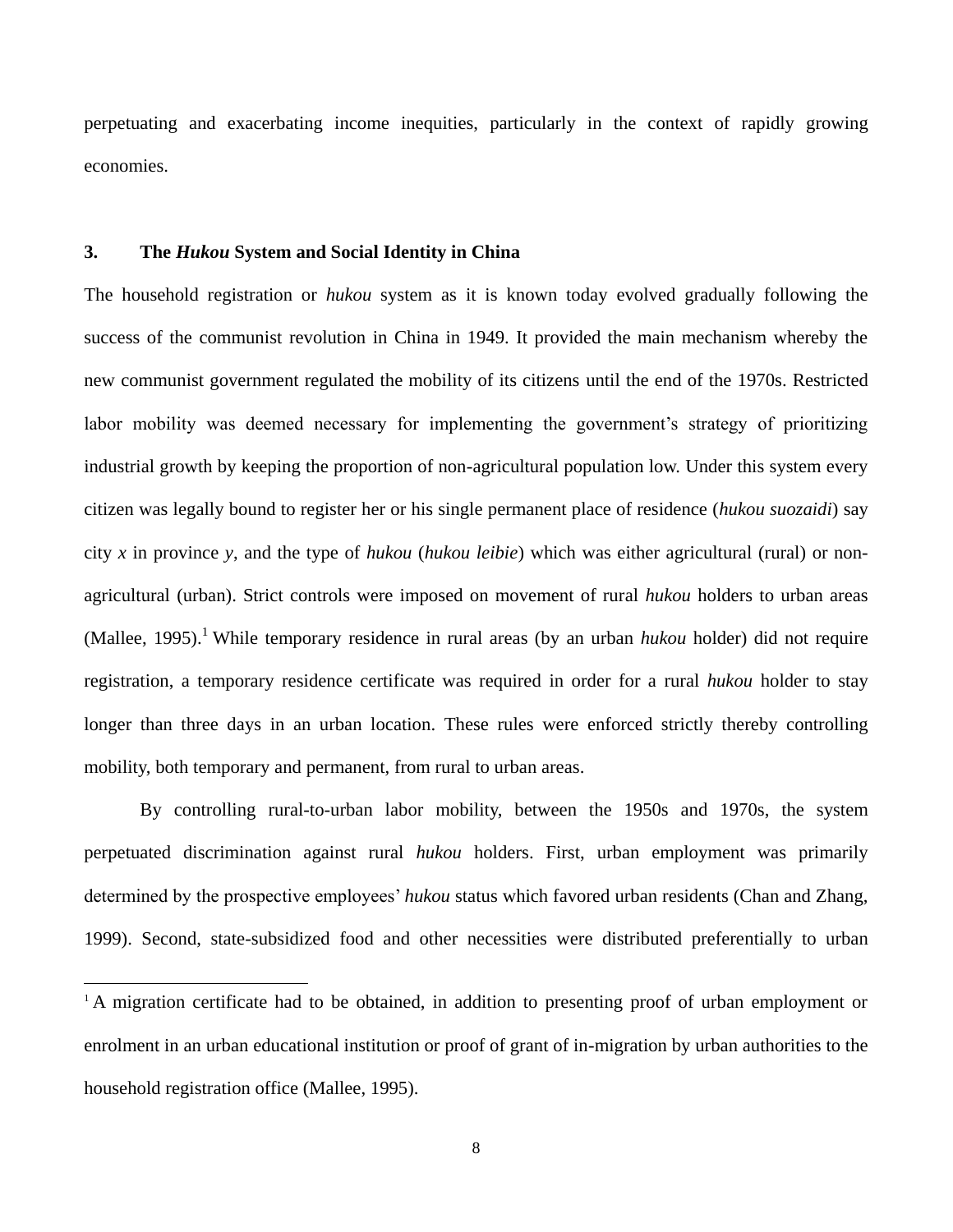residents through a national rationing system. Urban *hukou* holders were eligible for the ration stamps that guaranteed low price products but not rural *hukou* holders (Liu, 2005). Third, urban residents (particularly employees of the state-owned enterprises) were granted various fringe benefits including subsidized housing, health services and education. In contrast, such benefits to rural residents were provided by their communes or villages, which were usually of inferior quality and whose availability and reliability varied widely (Lin, Cai and Li 1996; Cheng and Selden, 1994).

A household"s *hukou* was (and continues to be) inherited by the next generation. *Hukou* status and thereby educational attainment and eventually employment opportunities of the next generation of rural populace was restricted by birth.<sup>2</sup> Thus the institution divided the Chinese population into two social groups: an agricultural population which was socio-economically disadvantaged compared to the nonagricultural population (Chan and Zhang, 1999).

Following China"s transition from a centralized to a market economy starting in the late 1970s, the *hukou* system gradually lost its control over spatial migration (Chan and Zhang, 1999). The number of people migrating in search of jobs surged following market reforms (and abolition of communes) and an easing of government regulations on spatial migration. As a result, the past three decades have witnessed a drastic increase in the number of "temporary" non-*hukou* residents (either registered or non-registered) in urban centers.<sup>3</sup> These migrants or temporary residents are not entitled to urban benefits unless they convert to a full urban *hukou*. While pilot programs granting permanent urban residency to rural migrants in certain small cities and townships (subject to job and residency requirements) have been

<sup>&</sup>lt;sup>2</sup> Before 1998, the children of rural-urban couples had to follow the mothers' *hukou* status (Chan and Zhang, 1999). They are now allowed to inherit either the father"s or the mother"s *hukou*.

<sup>&</sup>lt;sup>3</sup> Temporary Residence Certificates (TRC) are usually valid for one year and are renewable (Chan and Zhang, 1999)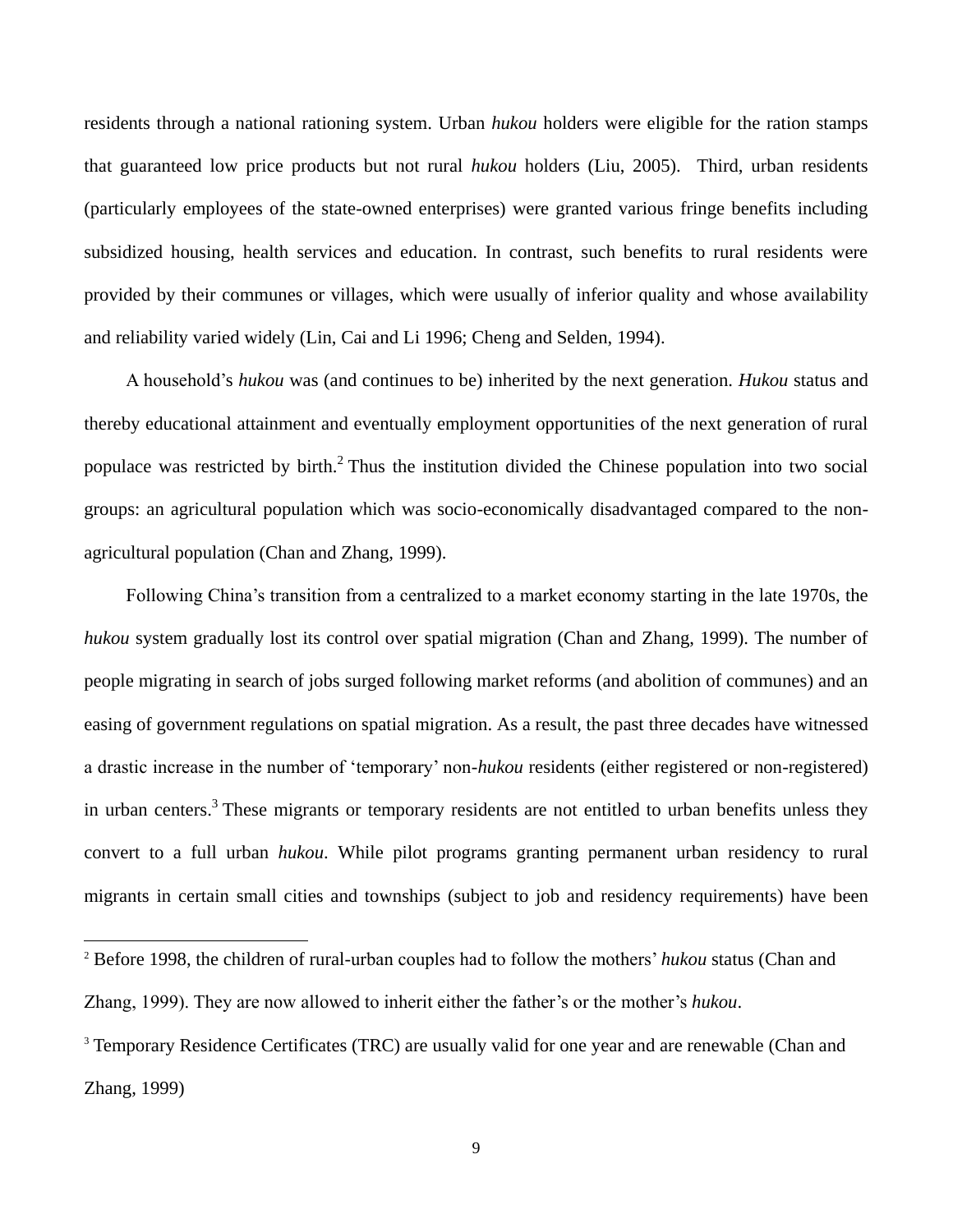recently approved, in medium and large cities, which are more attractive for rural migrants, conversion to an urban *hukou* is daunting if not impossible for an average rural migrant. These conversions are granted through very limited channels including direct purchase of an urban *hukou* as local governments seek additional revenue sources following China"s fiscal decentralization in the 1980s (Lin and Liu,  $2000$ ).<sup>4</sup>

As of when this study was conducted, the following major and persistent gaps between rural migrants and urban residents continued to exist in large urban centers: (1) labor market and occupational segregation: employment in government offices and state-owned enterprises in cities continued to be unavailable to rural migrant workers unless they converted to an urban *hukou*; (2) lack of social insurance benefits for rural migrant workers such as unemployment and health benefits; (3) absence of state subsidized social welfare benefits. In addition, government subsidized low-rent housing in large cities is only available for local urban *hukou* holders. That these socio-economic gaps created by the *hukou* institution persist to this day is evident in the Chinese Premier Wen Jiabao's address to the National People"s Congress in March 2010 promising to reform the household registration system and

<sup>4</sup> Chan and Zhang (1999) list the channels for converting one"s *hukou*: recruitment by state-owned enterprises, promotion to a senior administrative position, enrollment in higher education institutions, demobilization from military services and land requisition by the state. All are controlled by the state"s labor laws and have fixed quotas. Besides the fact that quotas can be very small, it is also possible that only one family member recruited by the state is permitted to move to the urban locale and thereby separated from her (his) family for long periods. Since 1992 urban *hukous* are also sold for high fees but eligibility is limited to investors, property buyers and professionals. In Shanghai in 1997, for instance, an urban *hukou* could be purchased for ¥ (yuan) 1 million (which was 150 times an average rural migrant"s income) and after meeting strict job, residential and legal requirements (Wang and Zuo, 1999)!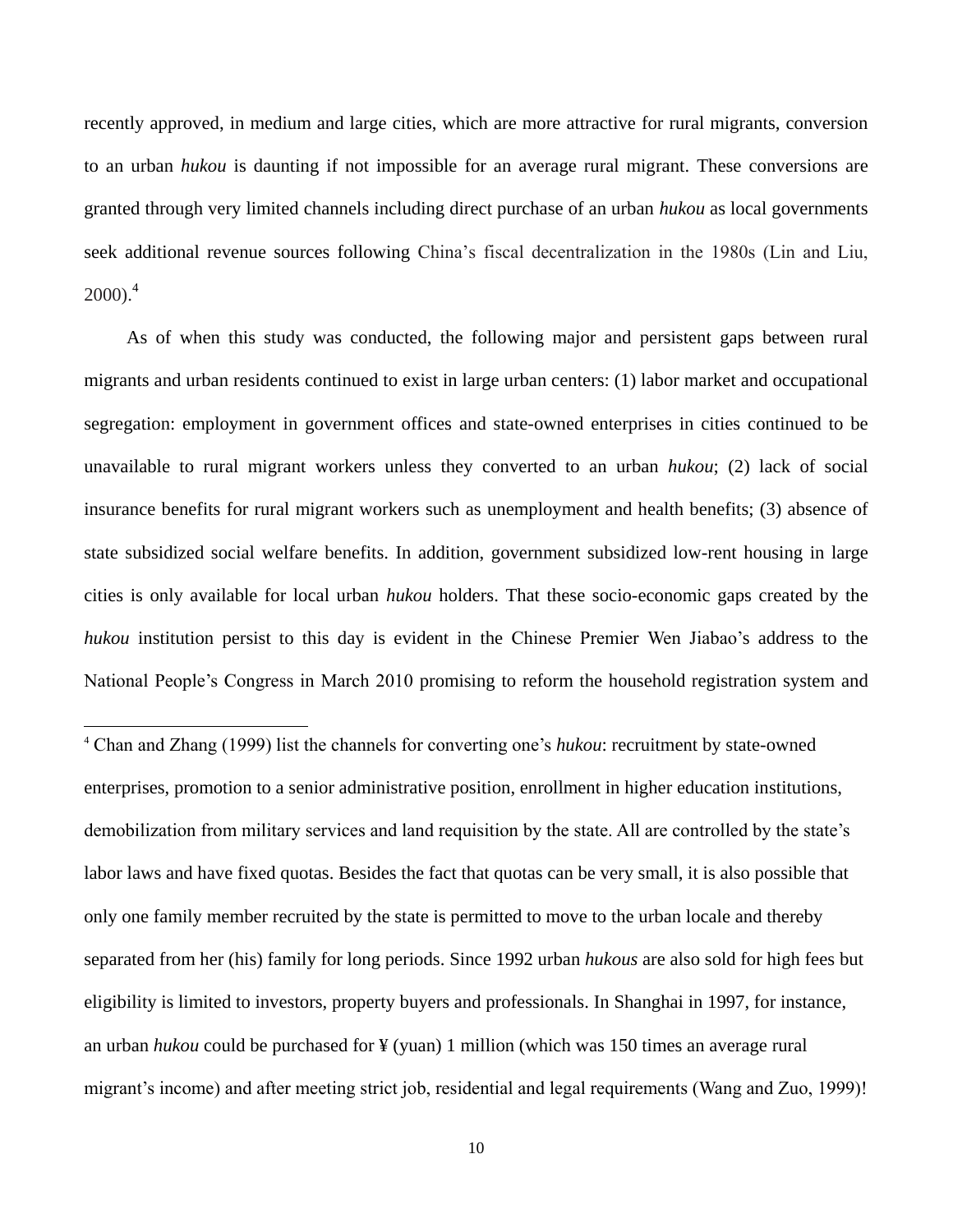bridge the divide between rural migrants and non-migrants.<sup>5</sup>

It is important to realize that these factors, along with the resulting social segregation of migrants, suggest that the experience of a rural migrant in China is *not* transitory like in other developing countries (Chan, 1996; Solinger, 1999). Geographical control of rural populace until the 1970s has been replaced by economic and social divisions between rural and urban *hukou* holders within urban areas of China. The social hierarchy, shaped by the institution of *hukou* and made conspicuous by vast migrant populations in fast-growing cities, has affected people"s daily life so ubiquitously that it constitutes an important aspect of one"s social identity in urban China even today.

#### *The Hukou System and Schooling in Urban China*

Since our subjects in the experimental study are public school students with different *hukou* backgrounds, in this subsection we discuss the *hukou* institution"s effects on the schooling system in urban China.

Children are entitled to subsidized public education only in the area of their legal permanent residency. Even after the reforms in the *hukou* system, in most cities non-local *hukou* holders cannot enroll their children in local schools unless the schools have quotas for 'guest' students. These 'guests'

<sup>&</sup>lt;sup>5</sup> "...We will carry out reform of the household registration system and relax requirements for household registration in towns and small and medium-sized cities. We will solve employment and living problems rural migrant workers face in cities and towns in a planned and step-by-step manner, and gradually ensure that they receive the same treatment as urban residents in areas such as pay, children's education, healthcare, housing, and social security….We will allow eligible workers who have left agricultural work to gradually become urban residents, and develop a beautiful rural environment where farmers can live a happy life."

URL: http://english.gov.cn/official/2010-03/15/content\_1556124\_9.htm.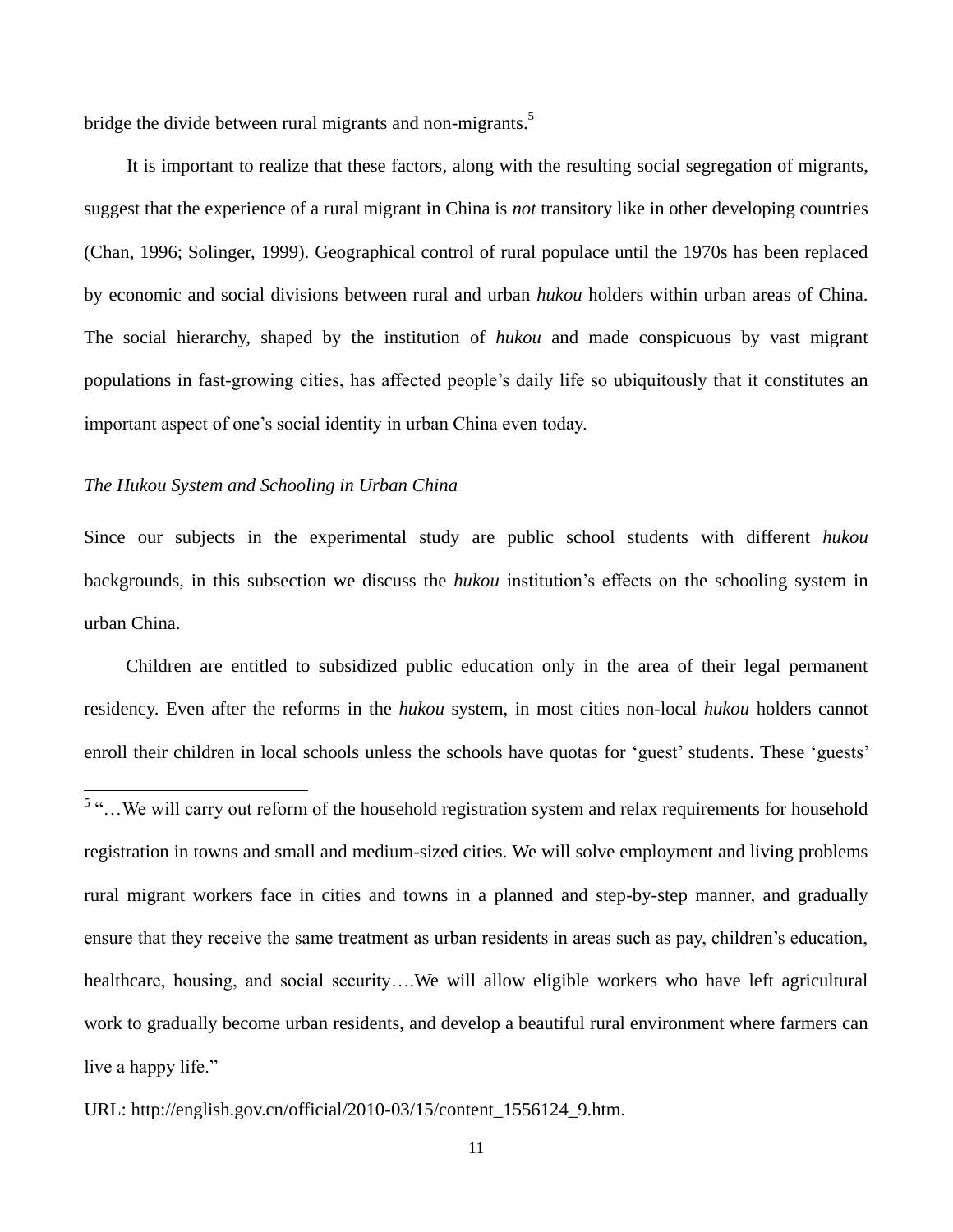usually have to pay higher fees than local *hukou* holders which can be a significant proportion of migrants' incomes (Xinhua News Agency, July, 2002).<sup>6</sup> Private schools exclusively for migrant children are typically opposed by local authorities, or stringent physical and financial requirements are imposed on them to obtain a legal status. In several urban areas private migrant schools are, therefore, considered illegal.

There are four categories of students to be found in public schools admitting both local and nonlocal *hukou* students. Due to the *hukou* classification system, urban areas contain both non-agricultural and agricultural *hukou* population (Chan and Zhang, 1999). Thus the population in large cities such as

6 Quoting the Xinhua report: "According to statistics from Beijing educational authorities, there are now 123 schools set up by migrants accommodating over 17, 000 children in the capital city. These schools teach between 20 and 3,000 students each and charge about ¥300 (US\$36.1) each term. *When migrant children go to public schools, their parents have to pay ¥500 (60.2 US dollars) in tuition fees each term, plus ¥1,000 (120.5 US dollars) for selection of the school and ¥1,000 to ¥30,000 (3614.5 US dollars) as sponsorship… Migrant schools are cheap and affordable for migrant workers. And children here don't suffer from the discrimination they face in public schools, because they have similar family backgrounds*... Beijing's educational authorities (have) decided to cut charges for teaching migrant children in public schools in the upcoming school year. Fees for primary school will be reduced to ¥200 (24.1 U.S. dollars) from the previous ¥500, and for secondary school to ¥500, a 50 percent drop from the previous charge." [\(http://www.10thnpc.org.cn/english/China/36594.htm\)](http://www.10thnpc.org.cn/english/China/36594.htm).

Migrant laborers in Chinese cities earn an average of ¥966 per month in 2006 according to a National Bureau of Statistics Survey Report.

[\(http://english.peopledaily.com.cn/200610/22/eng20061022\\_314208.html\)](http://english.peopledaily.com.cn/200610/22/eng20061022_314208.html)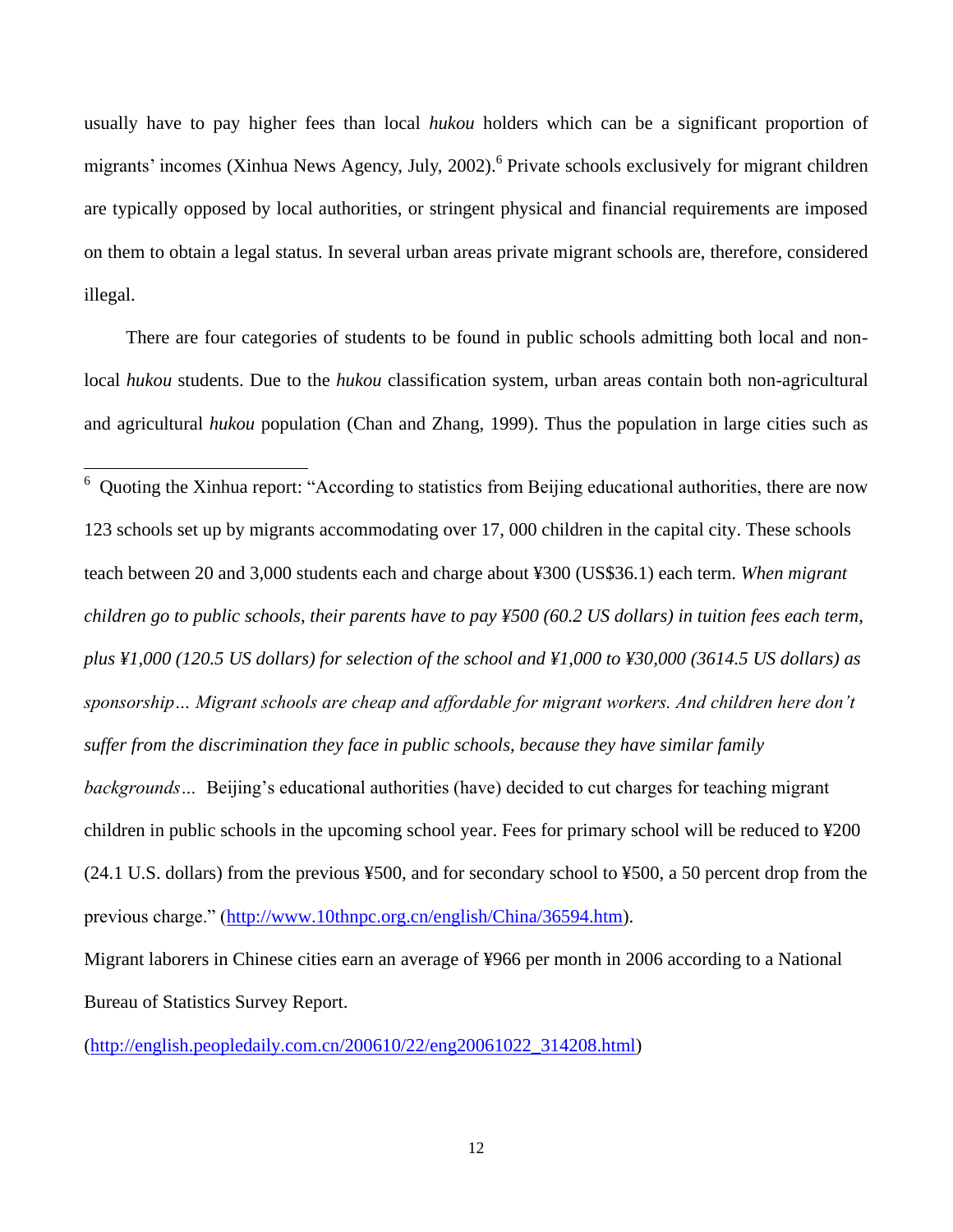Beijing and Shanghai (also called municipalities and equivalent to a province) usually consist of four different *hukou* categories: local urban, non-local urban, local rural, and non-local rural *hukou* holders. Although the latter three are on average socio-economically disadvantaged relative to the local urban *hukou* holders, they fare differently amongst themselves.

Non-local rural *hukou* holders are migrants from rural areas of provinces outside the municipality. Since, on average, they are likely to be less educated, have lower paying jobs, and live in poorer conditions compared to their urban counterparts, they are usually considered to be at the bottom of the social hierarchy within the municipality. Local rural *hukou* holders are residents of the rural areas of the municipality. Non-local urban migrants, i.e., permanent urban residents from economically lessdeveloped cities, are on average relatively more educated than their rural counterparts, more likely to have white-collar jobs and be better paid. But the comparison of socio-economic status between local rural and non-local urban is not clear. Due to this ambiguity and the constraints we faced in subject recruiting, we excluded the local rural and non-local urban *hukou* holders from this study, and focused on the two sharply disparate groups. Specifically, since our experiment was conducted in Beijing, we considered Beijing urban (hereafter **H**igh) and non-Beijing rural (hereafter **L**ow) *hukou* holders in this study.

### **4. Experimental Design**

Our experiment adopts the design of Hoff and Pandey (2006). On the one hand we manipulate *hukou* salience – subjects' *hukou* status is made salient and public in the identity treatment, and is kept private in the control treatment. On the other hand, we vary the payment regime by using piece rate and tournament games in both control and treatment groups. We elaborate on the experimental design below, starting with discussion on subject selection which is a crucial part of the study"s design.

*Selection of subjects* Participants in our experiment were 8-12 year old students recruited at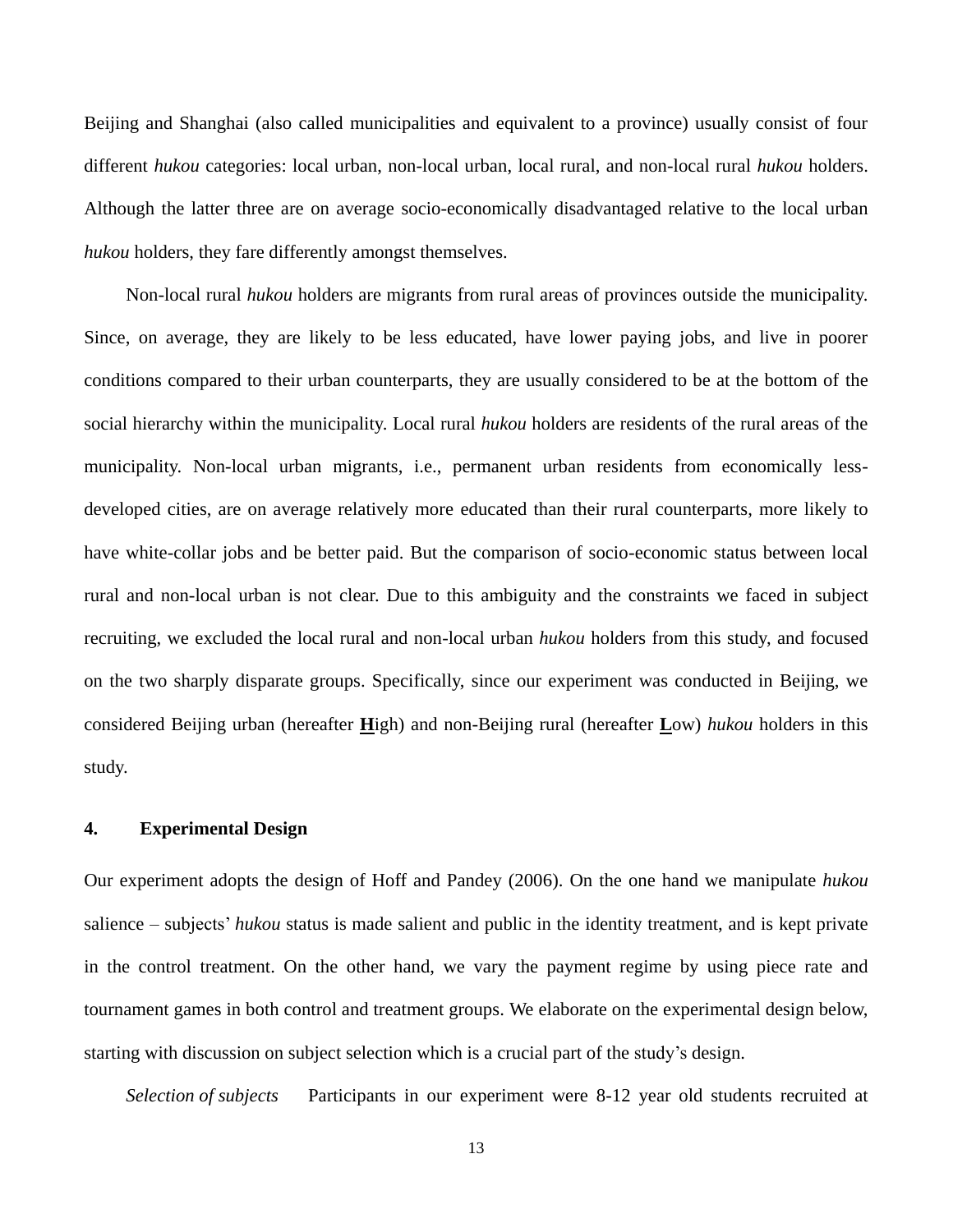four elementary public schools in Beijing. Since at the time of enrollment evidence of a student"s *hukou* status was required to determine the amount of tuition and other miscellaneous fees, individual *hukou* records were available and were obtained by us in advance from the schools' registrar's office for subject selection.<sup>7</sup> We chose these schools for our study because they suited the requirements of our experiment on several fronts. First, the schools admitted non-Beijing *hukou* students. Second, the proportion of students from migrant families was comparable to the migrant population of the Beijing metropolitan area.<sup>8</sup> Finally, these schools were located in districts where per capita GDP was comparable to the average in the Beijing municipal area.

The study focuses on primary school students rather than adults for several reasons. First, the validity of the assumption of *exogenous hukou* declines with age since the possibility of rural-to-urban *hukou* conversion increases with one's level of education. Thus, focusing on young individuals allows us to avoid using selective samples of people whose decision to migrate to urban areas may be systematically correlated with their abilities and intrinsic preferences. Second, the ideal subjects for our experiment would be those whose *hukou* status cannot be differentiated *a priori* from observable characteristics so that any difference in average outcomes between the identity and control treatments can be solely attributed to the identity prime in the "laboratory". Using adult subjects may introduce potential confounds since observable characteristics –accent and clothing –usually provide clues to where the subjects originate from and give away their *hukou* status even in the absence of the *hukou*

 $\frac{7}{7}$  Specifically, the miscellaneous fee in the spring semester of 2007 was ¥80 for the local urban students, compared to ¥40 for the non-local rural students. The schools usually charge other off-the-record fees to the non-local rural students.

<sup>&</sup>lt;sup>8</sup> Migrants who resided in Beijing for more than 6 months constituted 23 percent of Beijing's total population in 2005 (Beijing Municipal Bureau of Statistics, 2005).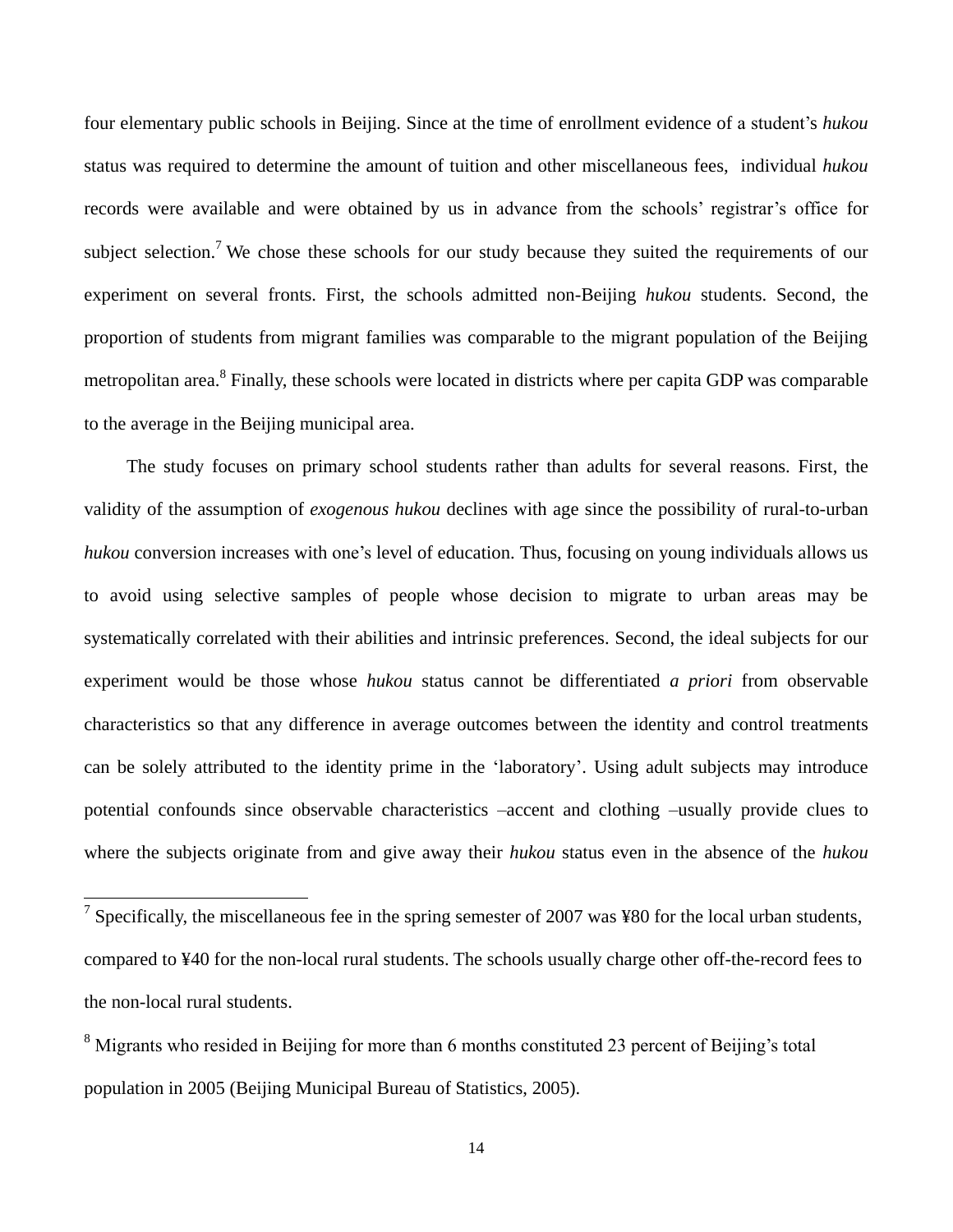identity prime.<sup>9</sup> Since our subjects wore identical school uniforms and relative to adults the young tend to pick up local accents easily, the choice of subject pool ensured that it was difficult to observationally infer one's *hukou* type. Finally, a growing number of experimental economics studies show that any difference between the behavior of children and adults is insignificant when it comes to rational choice behavior, altruism, and strategic behavior (Harbaugh et al., 2001; Harbaugh and Krause, 2000). Although our sample was young, almost all participants in the experiment understood what their *hukou* status was.

We recruited subjects from among 3-6 graders at three schools and among 3-5 graders in one.<sup>10</sup> Each session of the experiment consisted of six subjects of the same gender with three from each of the H and L *hukou* types. To ensure that the effect of identity, if any, comes purely from the identity prime great effort was exerted to minimize the probability that students knew one another *a priori* when we assign them to experimental sessions. To do this, we obtained the student roster from the schools and stratified the sample by gender, grade, grade section, and *hukou* type. Then the three students of the same *hukou* type were randomly selected, each from a different grade.<sup>11</sup> The two students from the same

 $9$  Although China is ethnically homogeneous, people from different geographic regions have their own local dialects, or speak mandarin with dramatically different accents.

<sup>&</sup>lt;sup>10</sup> We were unable to obtain school permission to recruit the  $6<sup>th</sup>$  graders at the fourth school because of upcoming middle school entrance exams.

<sup>&</sup>lt;sup>11</sup> At the school where only 3-5 graders were recruited, each of the three H students was randomly selected from a different grade, and so were the three L students. Then the two students from the same grade (hence by design had different *hukou* types) were selected from different class sections. The similar method was used when we recruited 3-6 graders at the other three schools. To further reduce the probability of prior acquaintance at these three schools, we made sure that one H student and one L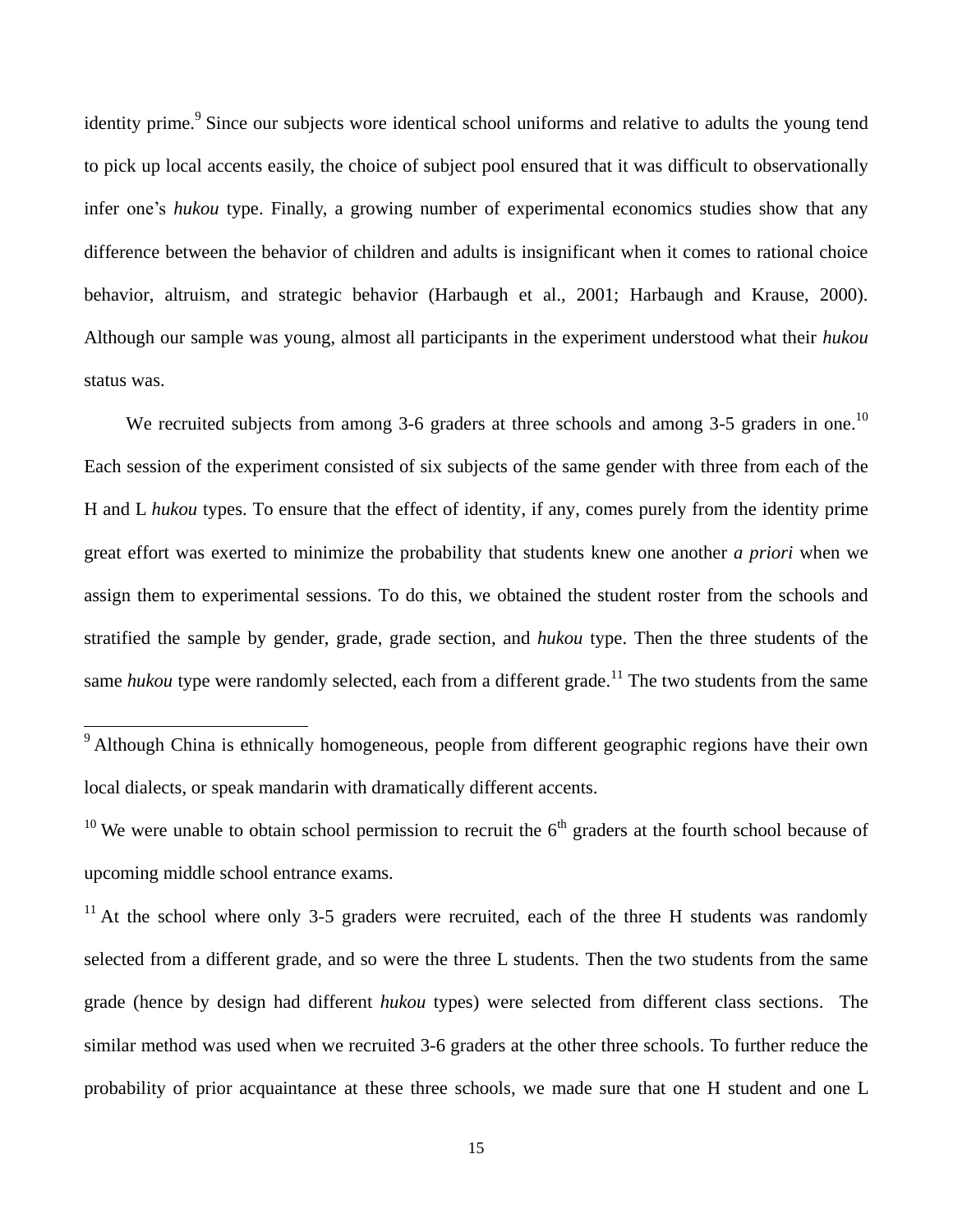grade (with different *hukou* types) were randomly selected, each from a different class section. The sessions in both treatments were formed in the same way.

*Identity manipulation* The identity treatment and control treatment differ only in the use of the approach in psychology of identity manipulation called priming. Priming introduces certain stimuli (called "primes" including image, audio, or text such as a questionnaire and an article) to activate subjects' knowledge of social structures (see Bargh, 2006 for a review). A large body of work in psychology shows that priming social identities often influence people"s behavior and attitudes beyond their awareness and control (Bargh and Chartrand, 1999). Identity priming has only recently been adopted in the field of economics to study the effects of social identity on individual behavior (Benjamine, Choi and Strickland, *forthcoming*; Hoff and Pandey, 2006).

In this study, we made *hukou* identity salient in the identity treatment by using a survey *and* publicly verifying subjects" *hukou* status at the beginning of the experiment, while in the control treatment subjects" *hukou* identity was private and not primed. In the pre-experiment survey used only in the identity treatment, subjects were asked where they were born, whether they spoke Beijing dialect at home, whether they (or their classmates or teachers) considered themselves as a Beijing local, and how much miscellaneous fees they were charged by the school at the beginning of the semester. They were also asked to compare Beijing local students with "guest" students on academic performance, class participation, extracurricular activities and achievement, and daily spending. After the survey the experimenter verified in public with every student his/her name, month and date of birth as well as the

student came from two different grades. For example, if H students were recruited from grades 3, 5, and 6, L students were then selected from grades 3, 4, and 6. Again the two students from the same grade were selected from different class sections. The average number of class sections per grade was 3.3. The size of a class section varied from 24 to 68 students, with a mean size of 35.8.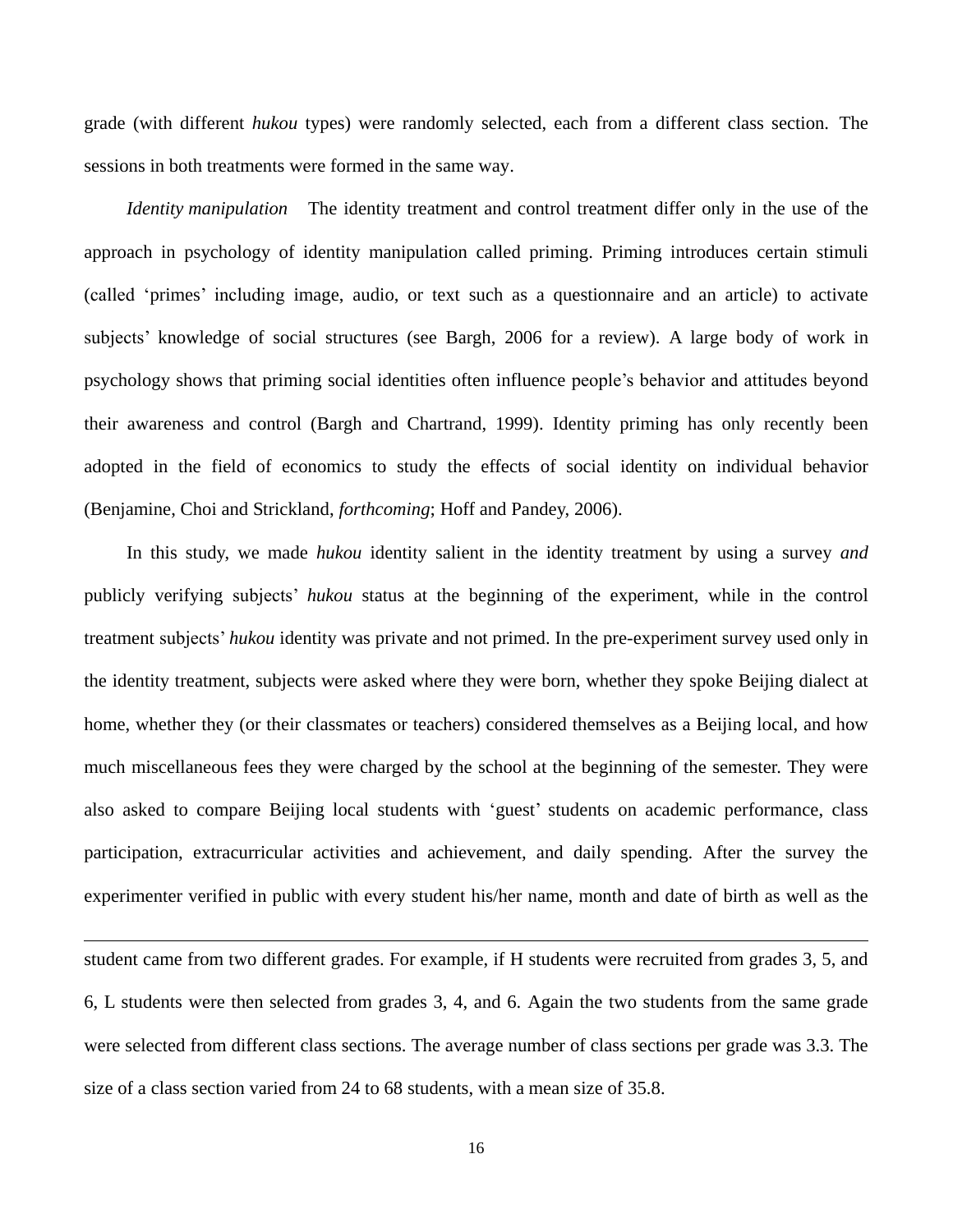*hukou* background.<sup>12</sup> In the control treatment, the sessions started with neither the survey nor the public verification of *hukou* and proceeded directly to the experimenter's illustration of how to solve the assigned cognitive task.

*Incentivized cognitive task* The experiment was conducted in a standard classroom setting with six subjects (3 H and 3 L type) seated at separate desks with a fairly large distance from one another. Before the experiment started participants were greeted by a female experimenter and each paid 3 Chinese yuan  $(\frac{43}{3})$  participation fee upon arrival.<sup>13</sup> The experimenter then explained the tasks and rules. We followed Gneezy, Niederle, and Rustichini (2003), Niederle and Vesterlund (2007), and Hoff and Pandey (2006) in adopting the maze puzzles from Yahoo! games.<sup>14</sup> A sample maze with the solution is included in Appendix A. The task was to find a path through the field from one side to the other without crossing the walls (solid lines in the figure). The experimenter explained the rules using a simple maze, and showed how to solve another one of similar difficulty level as those used in the experiment. Both mazes were posted in front of the classroom during the illustration. Then subjects were given five

 $12$  The experimenter said in public, "According to the information from the school's registrar office, your *hukou* belongs to [province/city] and it is a(n) [agricultural/non-agricultural] *hukou.*" When verifying the information on date of birth, we did not publicly reveal the *year* of birth to avoid affecting their selfconfidence given that the subjects were from three different grades.

 $\overline{a}$ 

 $13$  An ID number was randomly assigned to each subject before they entered the classroom. The numbers determined where they sat. The ¥3 participation fee was enclosed in an envelope on each desk. Subjects were told that the money was theirs to keep upon arrival. This participation fee was offered up front to gain their trust in the incentivized scheme.

<sup>14</sup> The mazes can be found at http://games.yahoo.com/games/maze.html. The difficulty level varies from 1 (easy) to 5 (hard). The mazes we used were level 2.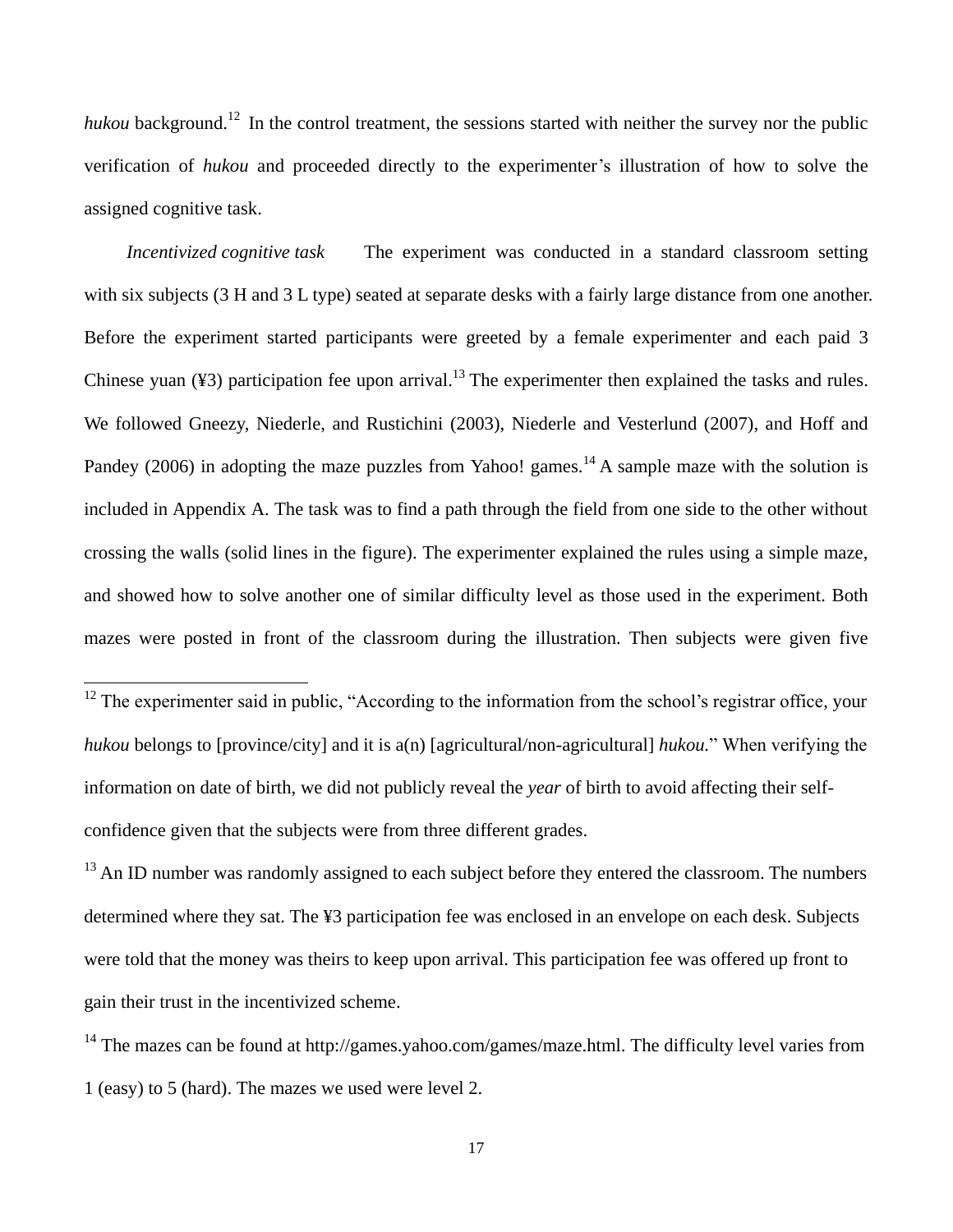minutes to practice with an additional maze while the experimenter assisted based on individual needs. After the practice round subjects participated in two 15-minute blocks of experiment. In each block, they were given a booklet of 15 mazes, and had up to 15 minutes to solve as many as possible. All the thirty mazes were of identical difficulty level. The two-block structure of the design allows us to analyze efficiency in learning, i.e., how their performance improves over time. It also allows us to compare the effects on performance of the homogeneous versus heterogeneous reward regimes.

The homogeneous reward system (hereafter the Pure Piece Rate regime) used piece rate compensation in both blocks – subjects were rewarded with ¥1 for each maze solved correctly. The heterogeneous reward system (hereafter the Mixed Tournament regime) consists of piece rate in the first block (¥1 per maze), and tournament in the second block in which only the winner was rewarded with ¥6 per maze and other subjects received zero.<sup>15</sup> The winner was the one who solved the most number of mazes in the session. In the case of a tie, each of those subjects who solved the highest number of mazes was rewarded with ¥6 per maze.

Subjects were told that the task consisted of two blocks. But the instruction for the second block, including the payment scheme, was not given until they completed block one. Therefore, the payment structure is identical in block one for the Pure Piece Rate regime and the Mixed Tournament regime. At the end of each block maze booklets were collected and left outside the labs to be picked up by a research assistant and handed to the graders in a separate room. The procedure prevented the graders from knowing the subjects" identities and *hukou* status. Since the experimenters never left the labs at any point of time during the session, subjects were aware that their mazes were not graded by their experimenters. At the end of block 2 of the maze solving tasks a survey was conducted to collect

<sup>&</sup>lt;sup>15</sup> We use the Mixed Tournament regime, rather than tournament in both blocks, to alleviate the problem of earning inequality in the experiment.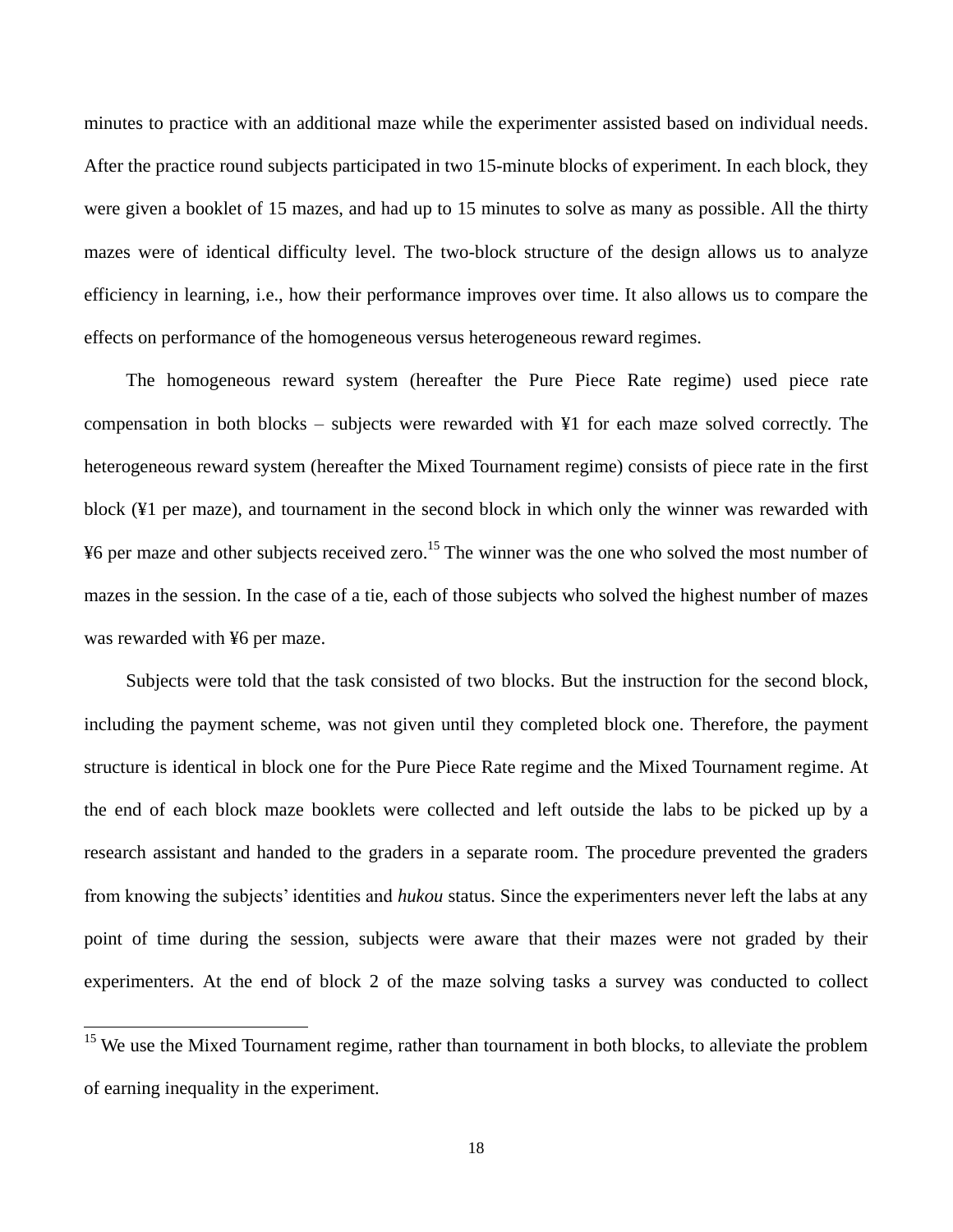demographic information. Thereafter, the grading results were handed to the experimenters, subjects were then informed about their performance (and results of the tournament if applicable), paid individually in private, and dismissed.

The experiment was conducted in four public schools in suburban Beijing in May and December 2007, and December 2008. At each school the experiment included four conditions including the Pure Piece Rate control treatment, Pure Piece Rate identity treatment, Mixed Tournament control treatment, and Mixed Tournament identity treatment. Table 1 summarizes the features of experimental sessions. All the sessions were conducted during class breaks on the days when school was in session, and were conducted separately for boys and girls to control for any potential gender differences. In total we conducted 72 sessions, including 48 male sessions and 24 female sessions with mixed *hukou* types. The total number of subjects was 418 or 25 percent of the eligible population in the schools. Each identity treatment session lasted approximately one hour whereas each control session lasted about forty five minutes.<sup>16</sup> Average earnings per subject were ¥19.70 for those in the control treatment and ¥19.60 for those in the identity treatment. The average experimental earnings were about three times the average weekly allowance that these students received from their parents.

The summary statistics presented in Table 2 show no statistically significant difference in the demographics and other related variables between the identity and control treatments, indicating successful randomization of students across these experimental treatments. Two thirds of subjects were male. Subjects' average age was 10 years at the time of participation. About 65 percent of the fathers and 60 percent of mothers had high school or above education. The average number of other students in an

<sup>&</sup>lt;sup>16</sup> The instructions are adopted from Hoff and Pandey (2006) and slightly revised. The English translation of the experimental instruction and surveys are included in Appendix  $B - D$ .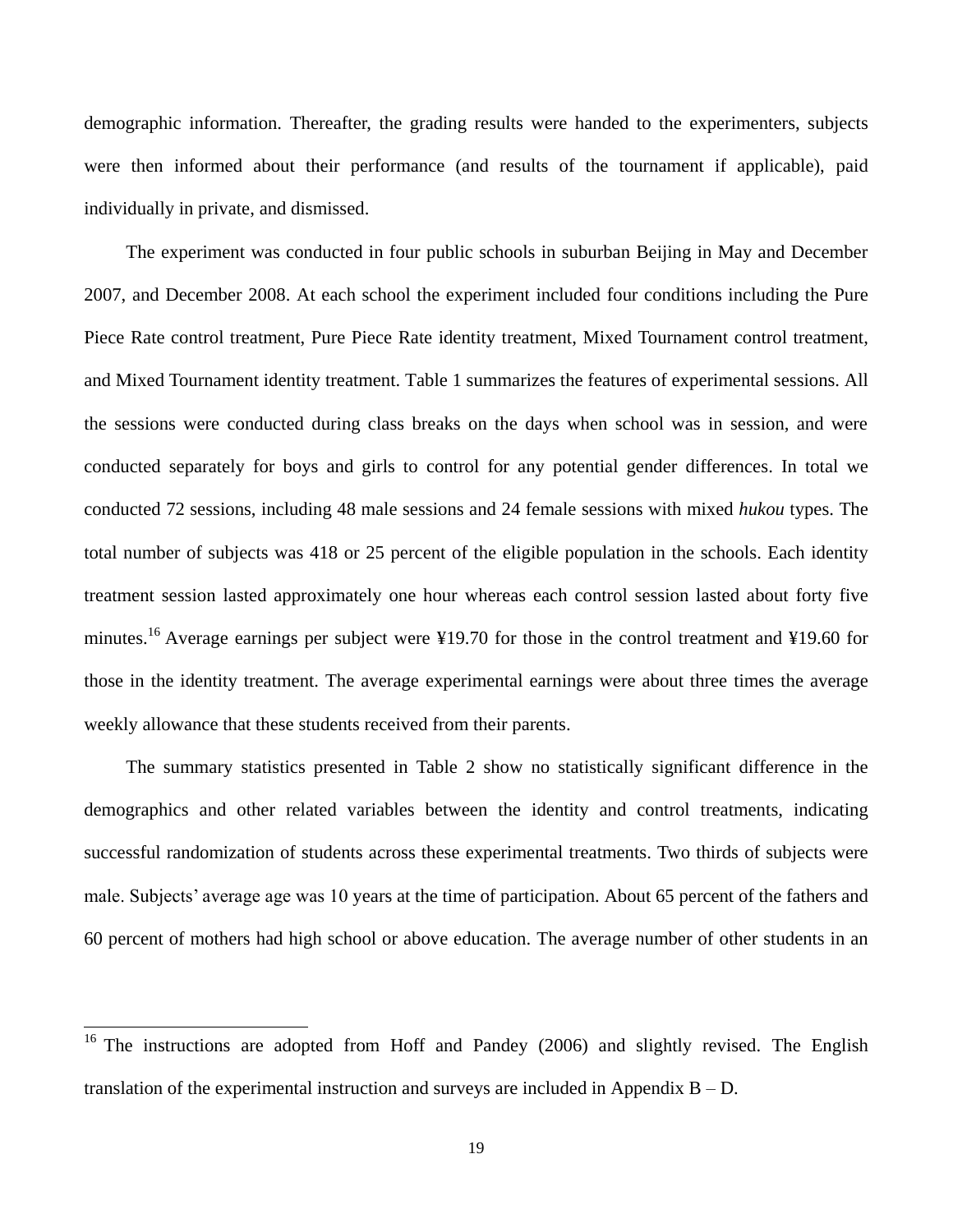experimental session that a subject had prior acquaintance with was 1.4.<sup>17</sup> Among the L *hukou* students, 22 percent were born in Beijing. The remaining L subjects had lived in Beijing for 5.5 years on average, or more than 50 percent of their current life time. Although the L subjects spoke in a perfect local accent and dressed in a way that was indistinguishable from their local counterparts, their self-image was highly correlated with their *hukou* status. According to the survey data, only 9 percent of L subjects (compared to 85 percent of H subjects,  $p < 0.01$ ) considered themselves Beijing locals and only 33 percent of L subjects compared to 89 percent of H subjects  $(p < 0.01)$  expected to be considered a Beijing local by their fellow students or teachers.

#### **5. Results**

 $\overline{a}$ 

In this section, we will examine the impact of publicly revealing individuals" *hukou* identity on individual behavior and economic outcomes. Results are discussed at the end of this section.

In the analysis, the two blocks in the Pure Piece Rate regime and the first block in the Mixed Tournament regime are referred to as the *piece rate blocks* since they all involve the piece rate payment method. The second block in the Mixed Tournament regime is referred to as the *tournament block*. Data in the first blocks of both payment regimes are pooled whenever appropriate because of the identical experimental design. For the tests based on aggregate data, the student t test of mean comparison is used for male sessions whereas Wilcoxon rank sum test is used for female sessions due to the small number of observations. Two tail test *p* values are reported unless noted otherwise.

Figure 1 shows the average number of mazes solved by gender and *hukou* with panel A pertaining

 $17$  This is comparable with the 1.4 average number of subjects a student knew in his session in Hoff and Pandey (2006) study.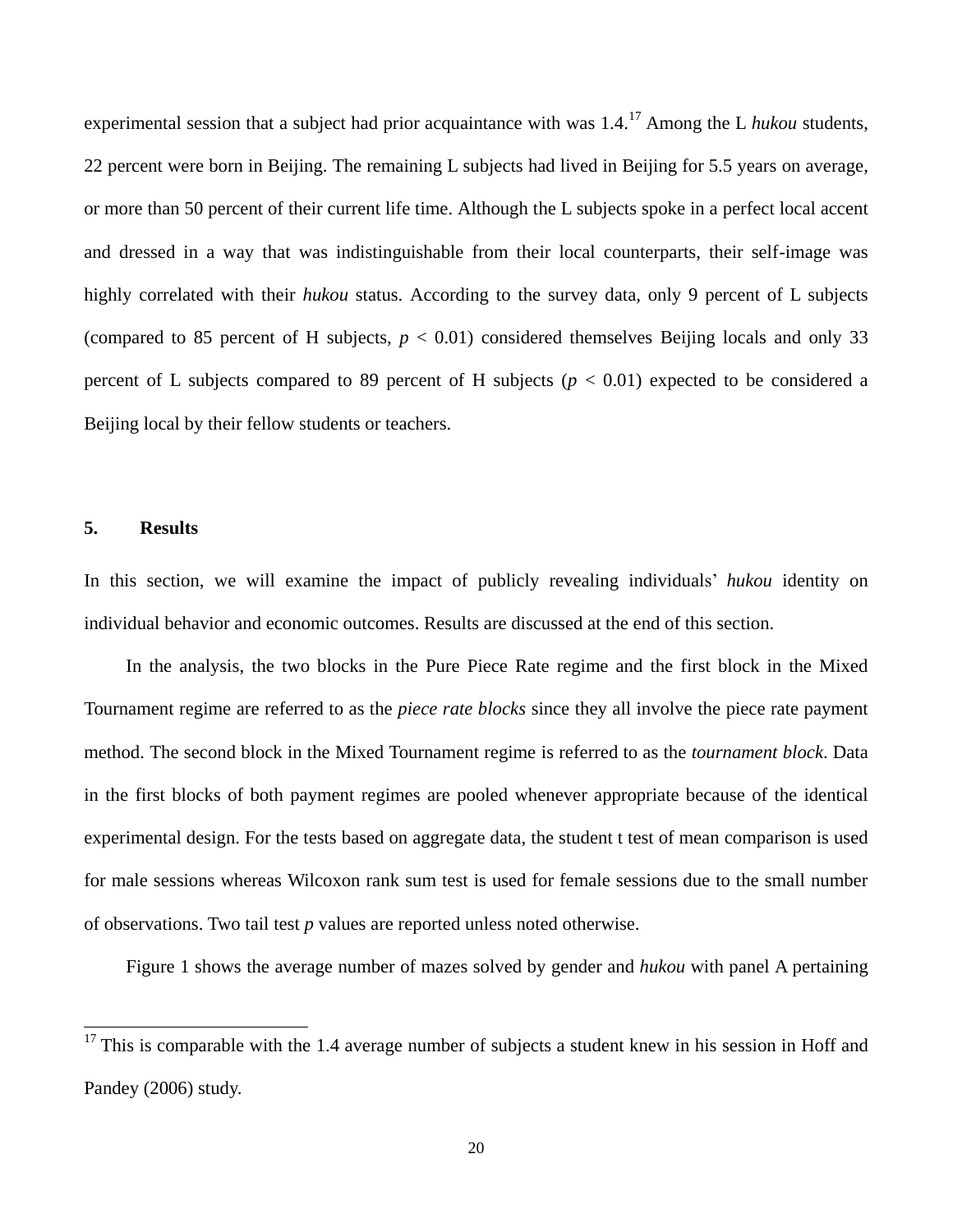to the first block of both payment regimes, panels B and C pertaining to block 2 of the Pure Piece Rate regime and block 2 of the Mixed Tournament regime, respectively. Several observations emerge. Panel A shows that conditional on gender there is little difference in the intrinsic ability of maze solving between the H and L *hukou* groups in the baseline control treatment: H boys solved 6.7 mazes compared to 6.5 by L boys ( $p > 0.10$ ); H girls solved 5.6 mazes compared to 5.5 by L girls ( $p > 0.10$ ). In fact, we cannot reject that the H and L subjects are drawn from the same distribution of maze-solving ability (*p* > 0.10 for both boys and girls). Therefore, the divergence in performance between the H and L groups, if observed in the treatment, can be attributed to the difference in their responses to the *hukou* identity priming.

We also note that our results as presented in Figure 1 are largely consistent with the findings in the gender gap literature that show competition enhances performance relative to a noncompetitive environment for males but not for females (Gneezy, Niederle, and Rustichini, 2003; Gneezy and Rustichini, 2004). Comparing subjects' performance in block 2 between piece rate (panel B) and tournament (panel C), we find that H boys solve significantly more mazes  $(8.4 \text{ vs. } 10.2, p < 0.05)$ , and girls solve fewer (8.3 vs. 7.3 for L girls,  $p > 0.10$ ) or about the same number of mazes (7 vs. 7.2 for H girls,  $p > 0.10$ ) in the tournament. L boys solve fewer mazes in the tournament compared to in the noncompetitive environment but the difference is not statistically significant (9.3 vs. 8.6,  $p > 0.10$ ).

Since the research question of primary interest in this paper is the influences of *hukou* identity we focus on comparisons between the identity and control treatments next. In panels A and B, the comparison between the two treatments implies that under the piece rate payment method the influence of *hukou* on one"s *effort* may depend on the H or L *hukou* type. Specifically, making *hukou* salient increases the number of mazes solved by H boys (6.7 mazes in the control vs. 6.9 in the identity treatment in block 1,  $p > 0.10$ ; 8.4 vs. 9.4 in block 2,  $p > 0.10$ ) and by H girls (5.6 vs. 5.8 in block 1,  $p >$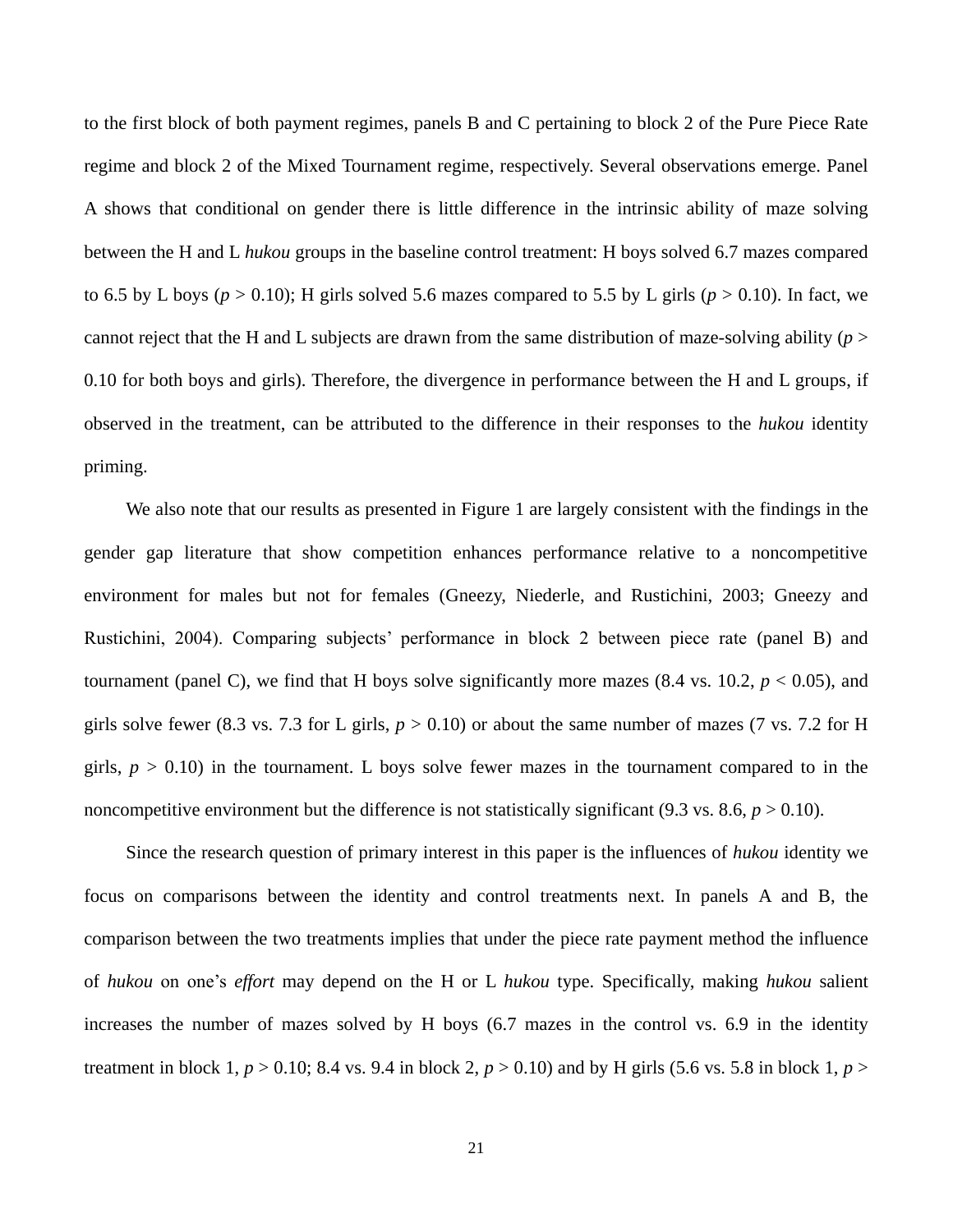0.10; 7 vs. 7.8 in block 2,  $p > 0.10$ ); making *hukou* salient *decreases* the performance for L boys (6.5) mazes in the control vs. 5.9 in the identity treatment in block 1,  $p > 0.10$ ; 5.5 vs. 5 in block 2,  $p > 0.10$ ) and for L girls (9.3 vs. 8.4 in block 1, *p* > 0.10; 8.3 vs. 6.8 in block 2, *p* < 0.05). In contrast, panel C suggests that the impact of *hukou* on *competitiveness* may be contingent on gender. In the tournament regime both H and L boys perform less well, and both H and L girls perform better in the identity treatment than in the control although these differences in performance are statistically insignificant (*p* > 0.10).

Figure 2 presents subjects' earnings in the Pure Piece Rate regime.<sup>18</sup> We find that when the *hukou* background is kept private in the control treatment there is no significant difference in experimental earnings between the L and H subjects – this is true for both boys and girls ( $p > 0.10$ ). This again confirms that H and L students do not differ in their intrinsic ability in the task of maze solving. However, both L boys and L girls earn significantly *less* compared to their H counterparts when their *hukou* identity is publicly revealed in the identity treatment. H boys earn an average of ¥16.5, compared to ¥14.1 by L boys ( $p < 0.05$ ). H girls earn an average of ¥13.9, compared to ¥11.9 by L girls ( $p > 0.10$ ). Figure 3 further contrasts the distribution of experimental earnings across the two treatments in terms of earnings percentiles.<sup>19</sup> Panel A shows that revealing *hukou* makes H subjects move up the earning distributions (*p* < 0.10, two-side rank sum test). In contrast, panel B shows that revealing *hukou* shifts

<sup>&</sup>lt;sup>18</sup> The earnings do not include the ¥3 participation fee. Since ¥1 is paid for each maze under piece rate, the numbers presented in Figure 2 equal the average total number of mazes solved in blocks 1 and 2 under the Pure Piece Rate regime. Subjects' earnings under the Mixed Tournament regime are not the focus here due to the large variance in earnings because of the winner-take-all rule.

<sup>&</sup>lt;sup>19</sup> See FigureA1 in the appendix for similar conclusion when we analyze the distribution of actual experimental earnings in yuans rather than earnings percentile.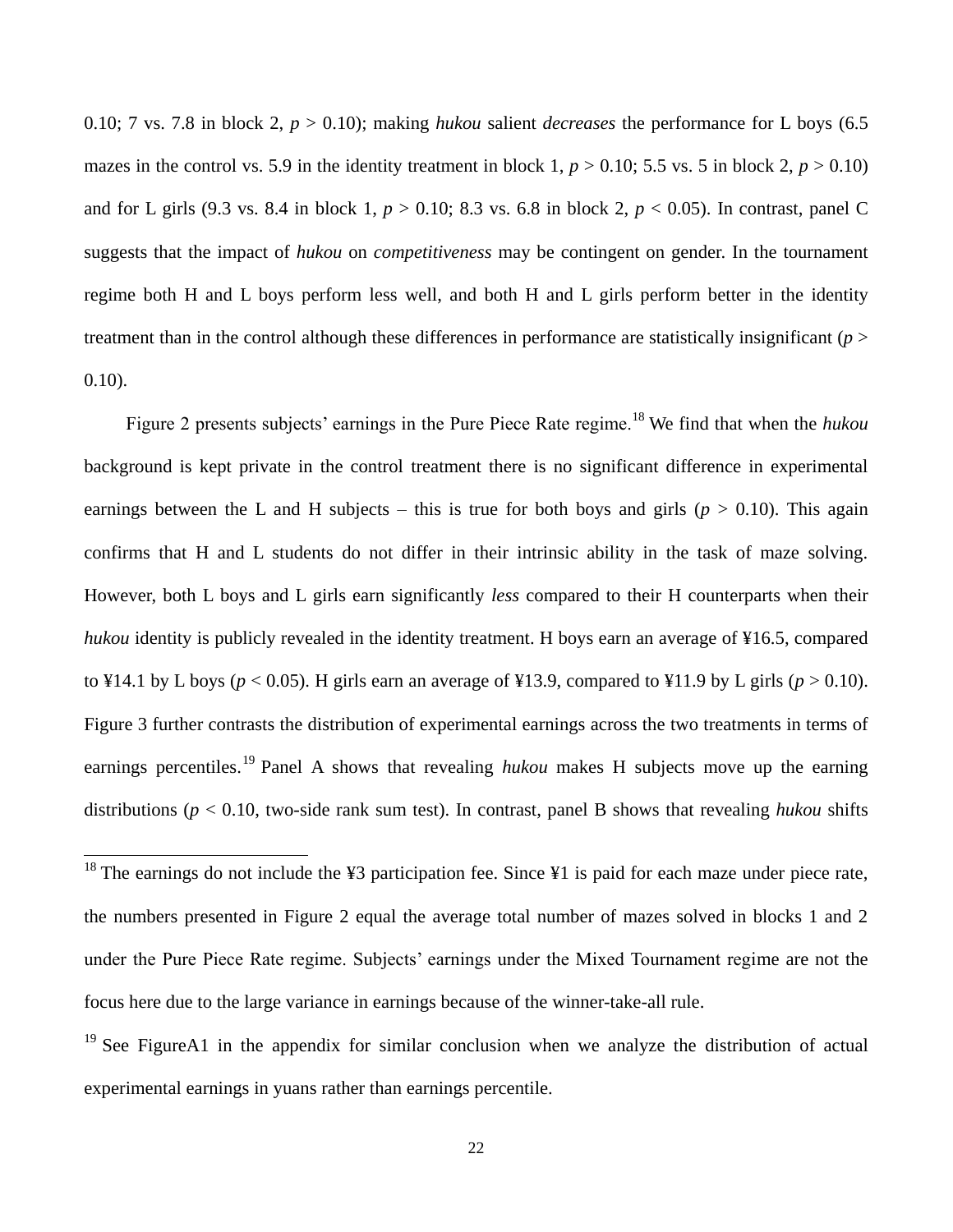the rankings of L subjects towards the left tail of the distribution  $(p < 0.10)$ .<sup>20</sup> These results suggest that *hukou* identity may lower the effort of L type subjects.

Figure 4 summarizes subjects' improvement in maze solving ability over time, or degree of learning, which is measured by the increase in the number of mazes from block 1 to block 2. We find that the degree of learning is similar across the two treatments for H boys, H girls, and L boys ( $p > 0.10$ ). However, for L girls, learning is marginally *less* efficient in the identity treatment (1.7 mazes) than in the control (2.7 mazes, *p* < 0.10) under the Pure Piece Rate regime, and significantly *more* efficient in the identity treatment (3.6 mazes) than in the control (1.9 mazes,  $p < 0.05$ ) under the Mixed Tournament regime. It suggests that when the low social status is publicly revealed for L girls in the identity treatment, a competitive environment improves their performance more effectively than a noncompetitive environment.<sup>21</sup>

<sup>20</sup> Note we pool data of the females and males for each *hukou* type. The pattern is similar if the distributions are separated by gender.

 $\overline{a}$ 

 $21$  This result pertains to an interaction effect of low social status and competitive environment on females' performance, hence is not contradictory to the main findings in the gender gap literature (e.g., Gneezy, Niederle, and Rustichini, 2003; Gneezy and Rustichini, 2004) that implicitly assumes equal intra-gender social status. In fact, our results in the *control* treatment (without the identity prime) are largely consistent with the previous findings. In the control treatment, the improvement in performance (from block 1 to block 2) is significantly higher for H boys in the Mixed Tournament than in the Pure Piece Rate regime (3.0 vs. 2.1,  $p = 0.05$ , one-side t test). The improvement in performance across the two payment schemes is about the same for H girls (1.4 vs. 1.6) and L boys (2.5 vs. 2.4). For L girls, the improvement in performance reduces from 2.7 in the Pure Piece Rate regime to 1.9 in the Mixed Tournament ( $p > 0.10$ ). Unlike previous studies, our results suggest that a gender heterogeneous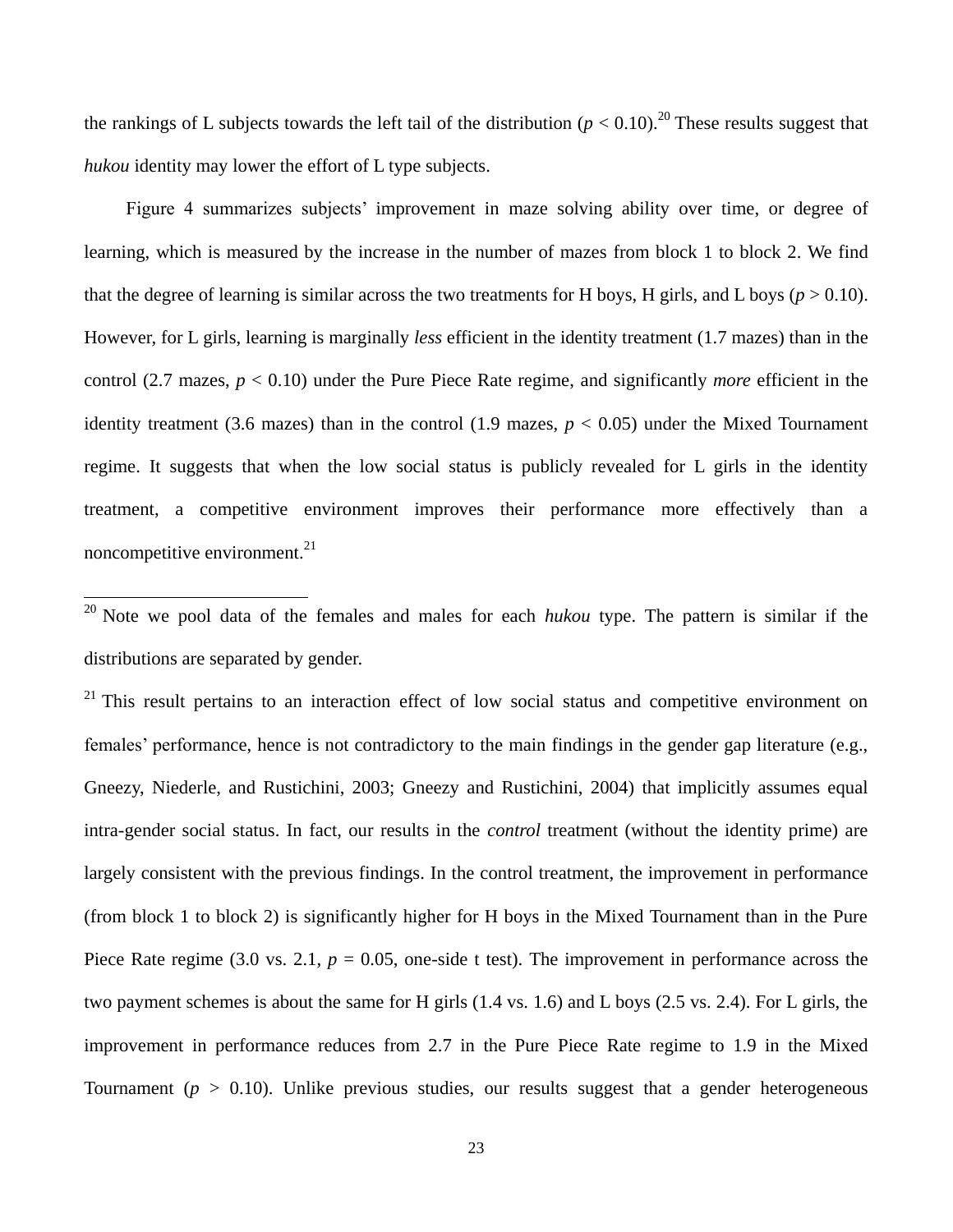The above results, based on aggregate statistics, may be confounded by unobservable school characteristics. Thus, to further investigate the influences of *hukou* identity on individual"s behavior and economic outcome, we now turn to regression analyses which allow us to control for unobservable school characteristics. We pool data of both H and L subjects, boys and girls so that the impacts of publicly revealing *hukou* identity can be directly compared across *hukou* status and gender. The following school fixed effect model applies throughout the regression analysis:

 $Y_{is} = \beta_0 + \beta_1$  salient hukou<sub>i</sub>+  $\beta_2 L_i + \beta_3 (L_i \cdot$  salient hukou<sub>i</sub>) +  $\beta_4$  female<sub>i</sub> +  $\beta_5$  (female<sub>i</sub> · salient hukou<sub>i</sub>) +  $\beta_6$  $grade_i + \beta_7 block2_i + \alpha_s + \eta_{is}$ 

*Yis* denotes the dependent variable of interest - number of mazes solved, (experimental) earnings percentile, or learning by individual *i* in school *s*. The independent variables include dummy variables for the identity treatment variable (*salient hukou*), low *hukou* type (*L*) (the omitted category is the H type), and gender (*female*). The treatment variable *Salient hukou* is interacted with *L* (or gender) to allow the impact of revealing *hukou* identity to differ with one"s *hukou* type (or gender). In addition, we control for *grade*, and *block* 2 when applicable.<sup>22</sup> School fixed effects,  $\alpha_s$ , control for unobservable, school-specific characteristics.  $\eta_{is}$  is the error term. The regression results are presented in Table 3.<sup>23</sup>

We first investigate individual performance in solving mazes. The dependent variable is the number of mazes solved. Column 1 of Table 3 focuses on the piece rate payment method which includes

response to a competitive environment may be contingent on one"s status in the societal hierarchy. More discussion of this result is provided at the end of this section.

<sup>22</sup> The correlation between grade and subjects' age is 0.7 ( $p < 0.01$ ). Results are consistent using age or grade. However, using grade yields a higher (adjusted)  $R^2$ .

 $23$  An ordered probit model is used in column (4) and OLS is used in all other columns.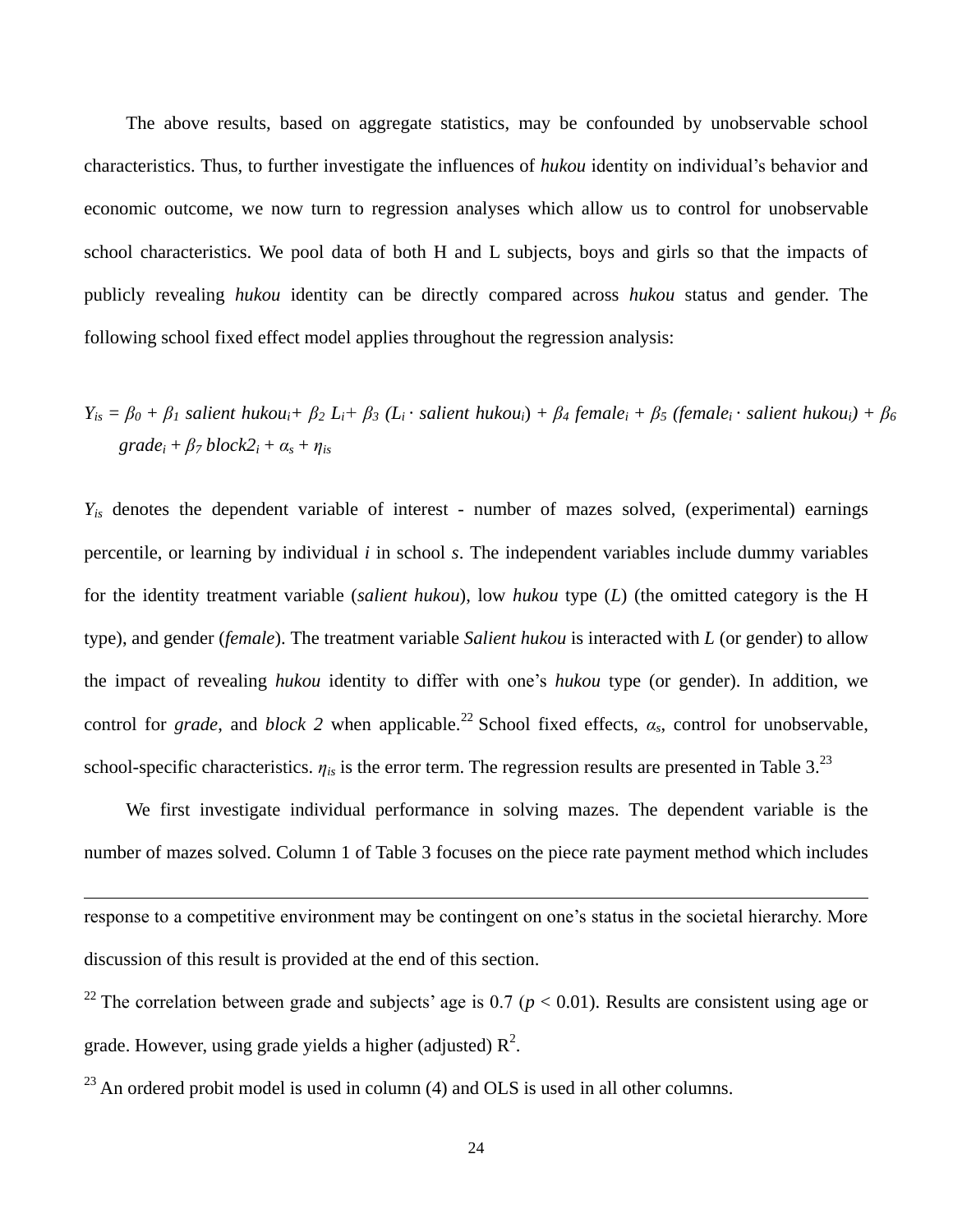both blocks of the Pure Piece Rate regime and block 1 of the Mixed Tournament regime. We include a dummy variable *block 2* to control for learning. Since each subject in the Pure Piece Rate regime is associated with two observations standard errors are clustered at the individual level to take account of the interdependence of these observations. Column 2 focuses on the tournament block. Results in column 1 show that in the piece rate blocks, making *hukou* salient insignificantly increases H group"s effort (coefficient 0.300,  $p > 0.10$ ). However, it significantly *decreases* the L group's effort since the coefficients of *salient hukou* and its interaction with *L* suggest that L subjects solved 0.772 ( $p < 0.01$ ) less mazes in the identity treatment than in the control.<sup>24</sup> This impact is both statistically significant and economically substantial. Given that the L group solved 7.6 mazes on average in the two blocks of the Pure Piece Rate regime in the control treatment, this effect of *hukou* identity can be interpreted as a 10 percent drop in effort by the L group. In the tournament block (column 2), the *hukou* identity has insignificant impact on one's competitiveness for the H and L groups ( $p > 0.10$ ). In both columns 1-2, the effects of other covariates are consistent with our expectations. Boys solved more mazes than girls. The higher the grade, the better is the individual"s performance. The covariate *block 2* enters with a significantly positive sign, suggesting an improvement in performance over time due to learning.

The above analysis leads to our first result.

 $\overline{a}$ 

**Result 1** (Effort). In the piece rate blocks when one's *hukou* identity is made salient, the L subjects significantly reduce their effort level, and the H subjects insignificantly increase their effort level.

Result 1 implies that one's *hukou* identity, when publicly revealed, may distort individual's effort level in response to incentives. What does this distortion entail regarding the income distribution across

<sup>&</sup>lt;sup>24</sup> The coefficients of *salient hukou* and its interaction with *L* are 0.300 and -1.072, respectively. It suggests that the impact of publicly revealing *hukou* on L *hukou* group's effort is 0.772 ( $p < 0.01$ ).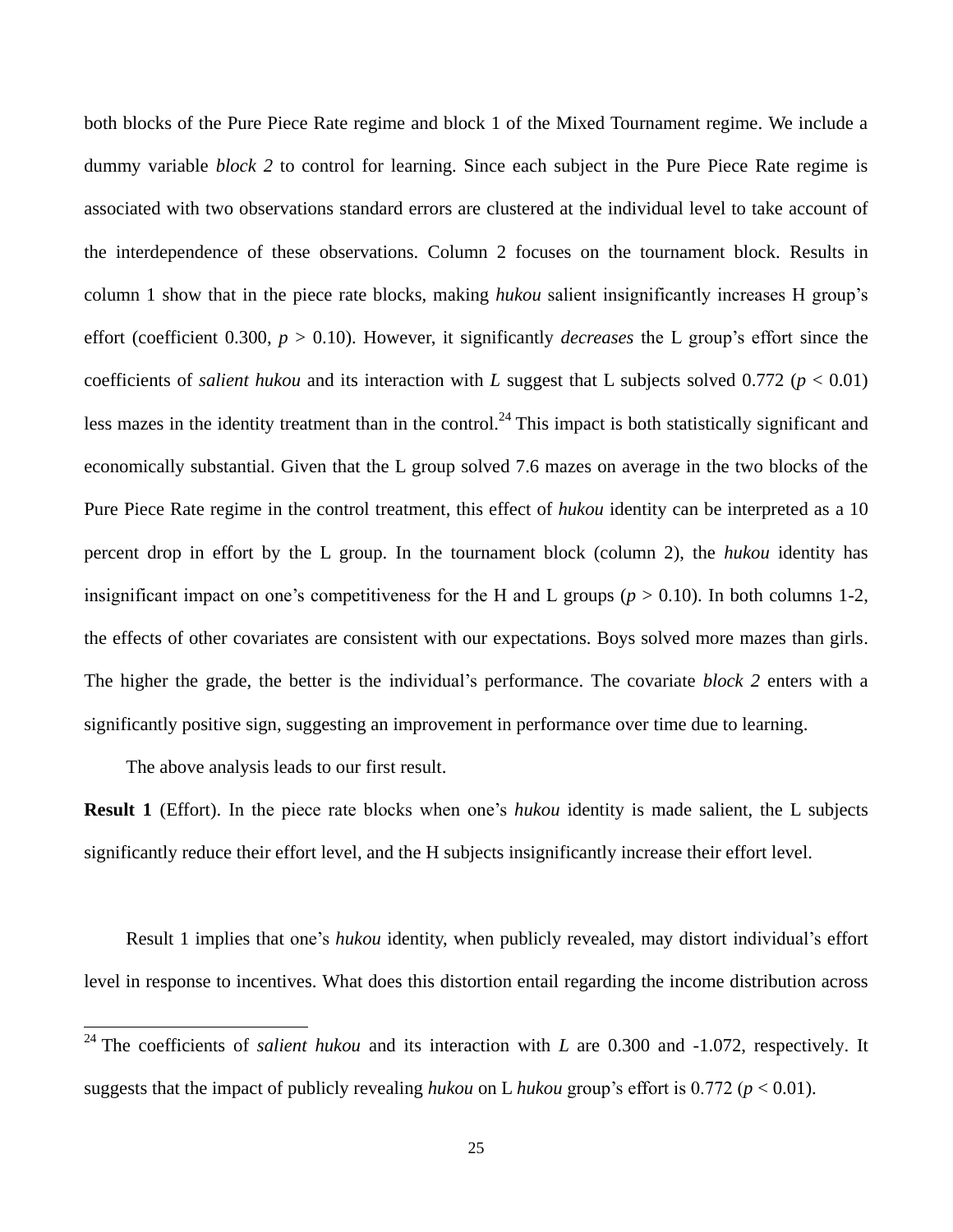different *hukou* groups? Presume that the control treatment simulates the "state" *without hukou* whereas the treatment condition simulates the "state" *with hukou.* If we then rank subjects (regardless of gender and *hukou* background) based on their experimental earnings in the control and the identity treatment, respectively, any difference in the distribution of earnings between the two states can be inferred as evidence of the impact of the *hukou* system in distorting individuals" response to incentives. Descriptive statistics on earnings percentiles (Figure 3) show that 53 percent of H subjects and 38 percent of L subjects rank below the median earning in the control treatment, whereas 41 percent of H subjects and 58 percent of L subjects rank below the median earning in the treatment condition.<sup>25</sup> This suggests that the number of L subjects in the low earning bracket rises due to their reduced effort ( $p < 0.05$ , two-side test of proportion) in the state with *hukou*.

To check the robustness of this finding we run a regression analysis in column 3 of Table 3 with subject's earnings percentile as the dependent variable. The coefficient of *salient hukou* is 7.458 ( $p >$ 0.10), suggesting that priming *hukou* identity insignificantly increases H *hukou* group"s ranking in the earnings distribution. The sum of the coefficients of *salient hukou* and its interaction with *L* (-11.74, *p* < 0.05) suggests that publicly revealing one"s *hukou* identity significantly decreases a migrant student"s ranking in the earnings distribution by 11.74 percentiles. In column (4) we also report the results from an ordered probit regression with four earnings categories (see Figure 3) as the dependent variables.<sup>26</sup> The results are consistent with those in column (3). We also find that girls generally ranked lower than boys

 $25$  The median earning (excluding the participation fee) in both the control and the treatment conditions is ¥15. The average earning is ¥14.51 in the control condition, and ¥14.52 in the treatment condition.

<sup>&</sup>lt;sup>26</sup> The dependent variable 'earnings distribution category' in column (4) takes values of 1, 2, 3 and 4 if one's earning in the Pure Piece Rate regime is below the  $25<sup>th</sup>$  percentile, between the  $25<sup>th</sup>$  and  $50<sup>th</sup>$ , between the  $50<sup>th</sup>$  and  $75<sup>th</sup>$ , and above the  $75<sup>th</sup>$  percentile of the distribution.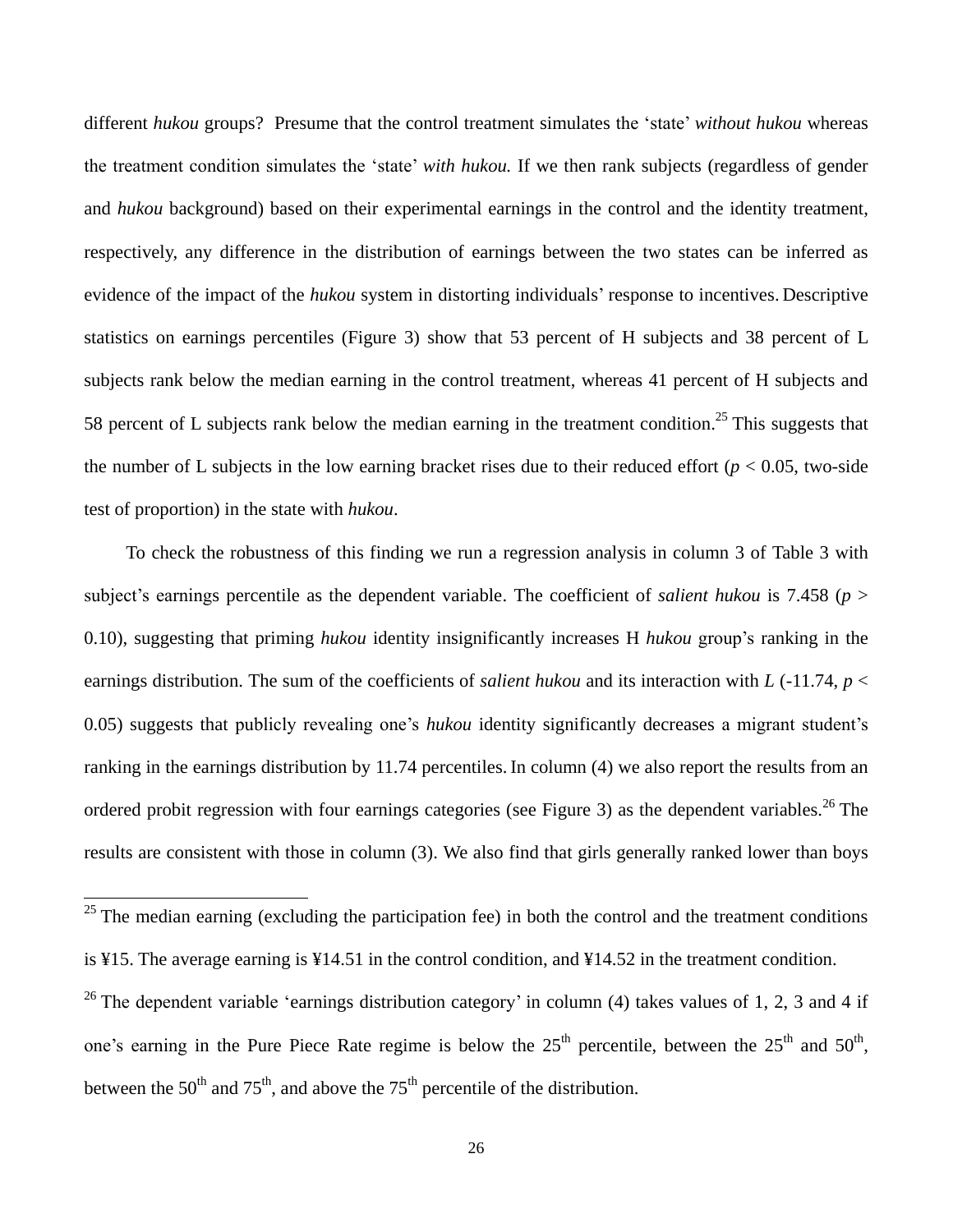$(p < 0.01)$ , and students from higher grades ranked higher than those from lower grades  $(p < 0.01)$ . This finding leads us to result 2.

**Result 2** (Earnings distribution). Under the Pure Piece Rate regime, priming *hukou* identity significantly decrease the L type subjects' ranking, and insignificantly increases the H type subjects' ranking in the earnings distribution.

The results for learning are presented in column 5 (the Pure Piece Rate regime), columns 6 and 7 (the Mixed Tournament regime) of Table 3. The dependent variable is the increase of the number of mazes from block 1 to block 2. Column 5 shows that making *hukou* salient does not affect subjects' learning under the Pure Piece Rate regime (*p* > 0.10). For the Mixed Tournament regime, we add the *salient hukou* and *female* interaction term in column 7 since the summary statistics in Figure 4 suggest that the impact of *hukou* identity on learning may vary across different gender groups. Results in column 7 show that under the Mixed Tournament regime *hukou* identity affects the learning efficiency of girls but not boys. Specifically, learning is 1.22 mazes (*p* < 0.05) higher for L girls and 1.02 mazes (*p* < 0.10) higher for H girls in the identity treatment than in the control, both representing 63 percent increase in learning efficiency compared to the control treatment.<sup>27</sup> In addition, we find that the extent of learning is on average lower for girls than for boys ( $p < 0.10$  in column 5;  $p > 0.10$  in columns 6 and 7). The higher the grade a student was in, the better the learning was  $(p < 0.01)$ . This leads us to result 3.

**Result 3** (Learning). Under the Mixed Tournament regime priming *hukou* identity improves subjects' learning efficiency significantly for L girls and marginally for H girls.

 $27$  In the control condition under the Mixed Tournament regime, the increase in the number of mazes from blocks 1 to 2 is 1.93 mazes for L girls and 1.60 mazes for H girls.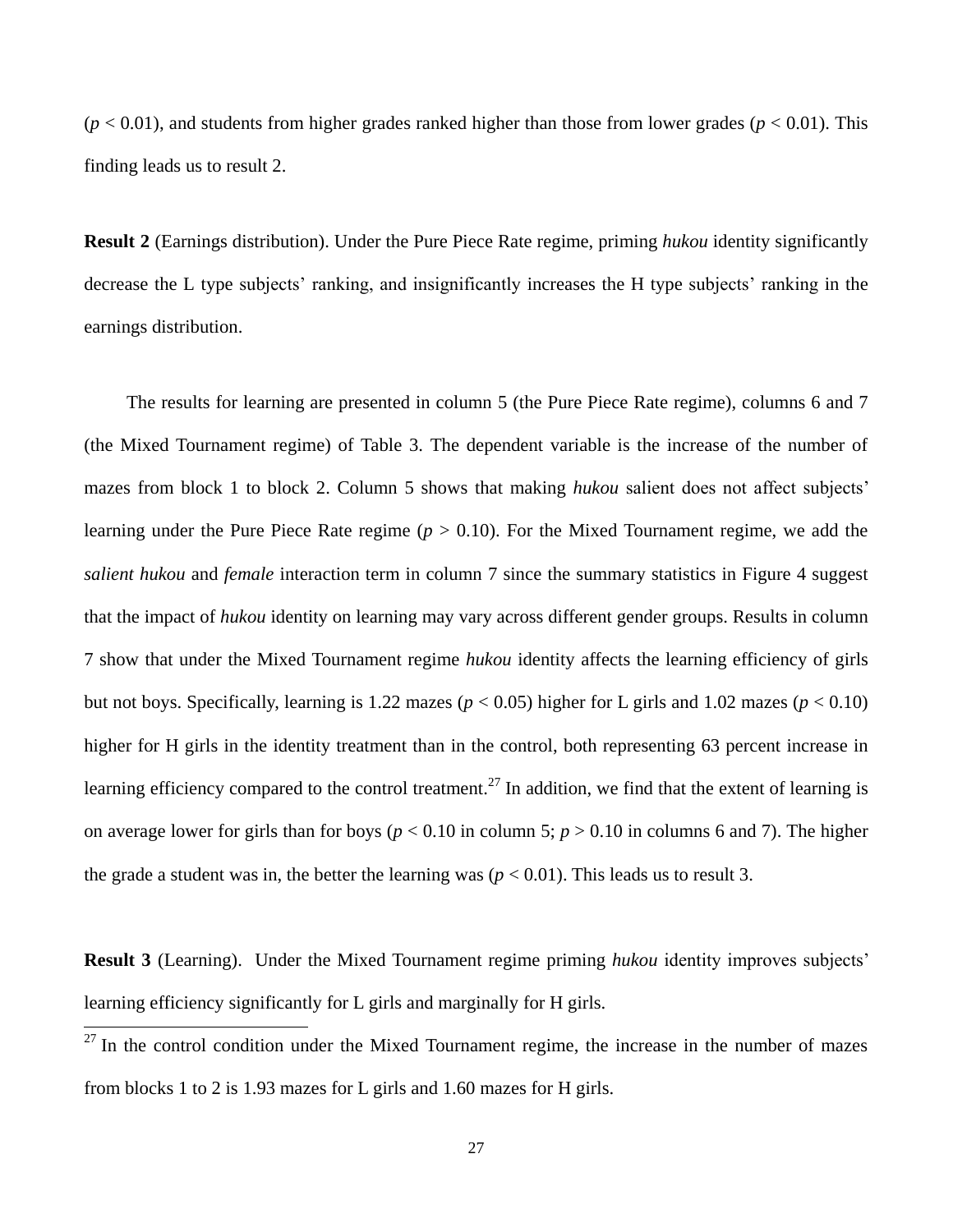While results 1-3 focus on the impact of *hukou* identity on *individual* behavior and earnings we next ask whether the *hukou* system affects *aggregate* production efficiency. In this study, aggregate production efficiency can be measured in terms of the average total number of mazes solved by all the subjects (regardless of *hukou* types) or per group in an experimental session. However, since some sessions had fewer than six subjects due to school absence of some pre-selected subjects, we use the average number of mazes solved per subject to evaluate production efficiency of sessions. Table 4 provides a summary on this measure of efficiency along with the *p* values of the test of means. Data in the first block of the Pure Piece Rate regime and the Mixed Tournament regime are pooled again because of the identical design. We find that per capita mazes solved are similar across the control and the identity treatments regardless of gender and payment regime. In some cases (e.g., block 1 for male and female groups) per capita mazes solved are slightly lower in the identity treatment than in the control; in other cases (e.g., block 2 piece rate for the male group, block 2 tournament for the female group) they are slightly higher in the identity treatment than in the control. In all cases the difference between the identity treatment and the control is statistically insignificant  $(p > 0.10)$ . This suggests that the positive impact of *hukou* on the H status group and its negative impact on the L status group are counterbalanced, and the *hukou* system may not affect aggregate productivity. We, therefore, conclude that:

**Result 4** (Aggregate production efficiency). The presence of the *hukou* institution does not affect the aggregate production efficiency regardless of the payment regime.

#### *Discussions of Results*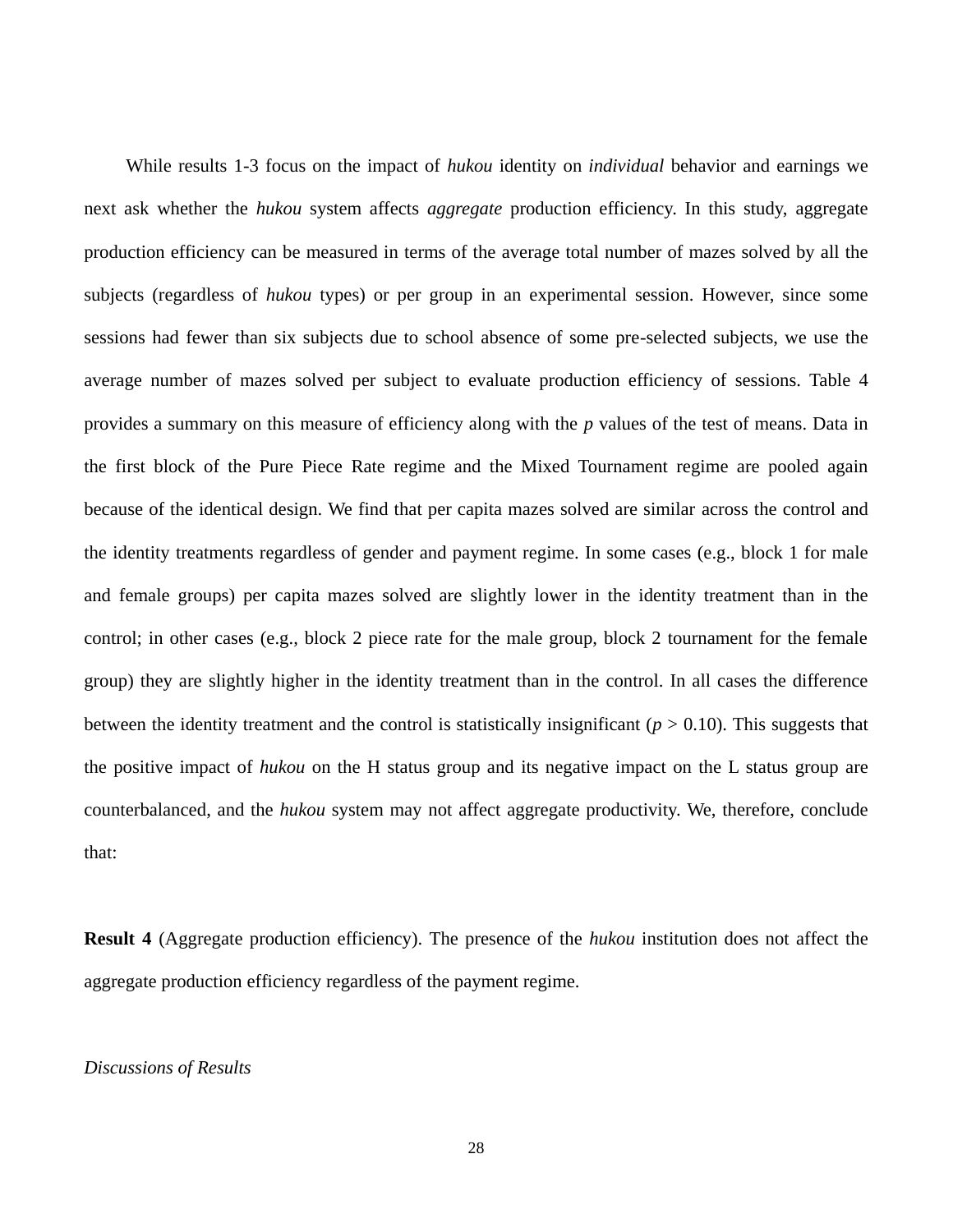Our results indicate that individuals" behavior is distorted by the *hukou* institution in terms of their response to incentives. This suggests that the practice of permanently assigning households to a rural status and discriminating against them for half a century has profoundly shaped citizens" social identities, especially for the socially "excluded" *hukou* groups in China. This social identity may have been *internalized* by children of rural migrants in urban areas thereby adversely impacting their performance on cognitive tasks. It is, thus, probable that their educational performance as well as their outcomes in the labor market may be negatively affected. While the literature in development economics and transitional economics attributes China"s intra-urban income inequality to the disparity in resource allocations due to the discriminatory system, this study suggests that the *internalized* inferior social identity may serve as another avenue through which the *hukou* system exacerbates intra-urban income inequality in China.

Our results may be explained by stereotype threat, a well-established finding in social psychology. The stereotype threat literature show that making social identity salient in a laboratory often makes subjects behave consistently with the stereotypes associated with that social group, and hence may activate the *negative* stereotypes and hurt subjects' performance in relevant tasks. For example, Steele and Aronson (1995) find that African Americans who are stereotyped to be poor students underperformed on academic tests when they were asked to indicate their race prior to taking the test. Similar findings on underperformance are documented for Hispanic Americans in Aronson, Quinn and Spencer (1998), and are extended to individuals from low socio-economic background by Croizet and Claire (1998). Since rural workers generally migrate from economically less developed areas to more developed ones for better work opportunities in China, these rural migrants are generally stereotyped to be "uneducated, ignorant, dirty and having higher propensities to be criminals" (Wang and Zuo, 1999). Migrant children are stereotyped to be less intelligent and have low academic achievement. These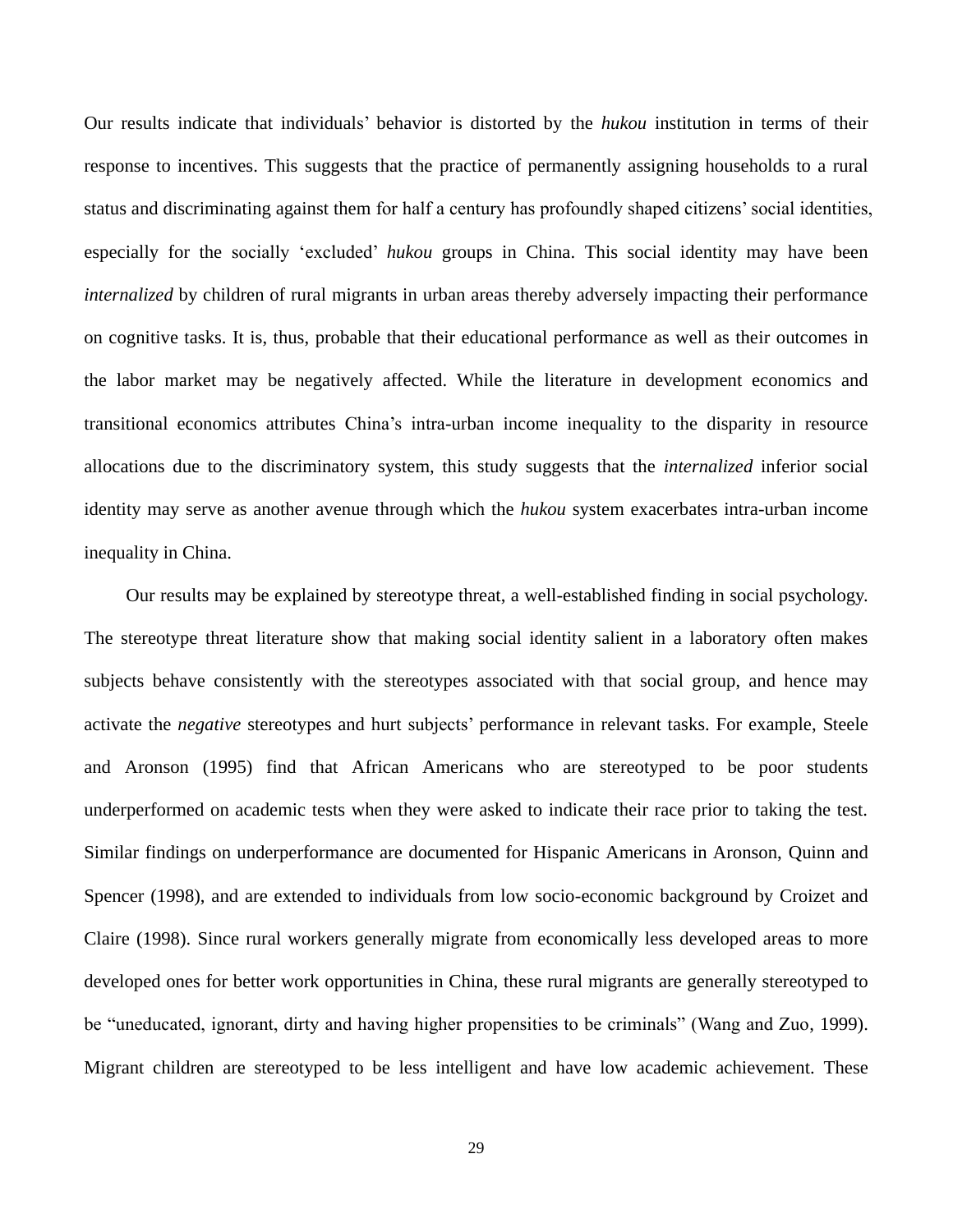negative stereotypes may be reinforced repeatedly and internalized by the migrant students. In our study, this self-image may be activated for migrant students following the priming of their "inferior" *hukou* background, and may prevent these students from performing to their full potential in the assigned tasks.

There are two other possible explanations for identity impacts addressed by Hoff and Pandey (2004). First, the intimidation effect, i.e., knowing that they are evaluated along with their local urban counterparts may hurt migrant students" self confidence in the identity treatment. This is unlikely to be the primary driver of the results in this paper for the following reasons. In Hoff and Pandey"s study, subjects were recruited individually from their homes in different villages, and were transported to the laboratory set up at a local junior high school the next day. The experiments were conducted while schools were closed. This recruiting process and logistical arrangement was more likely to introduce an intimidation factor when subjects" castes were publicly revealed in the identity treatment, compared to the control treatment in which their castes were kept private.<sup>28</sup> In contrast, our subjects were recruited from schools where migrant students and their local urban counterparts studied and interacted on a daily basis. All the experimental sessions were conducted at subjects" regular schools during class breaks on days when their school was in session. Therefore, the intimidation factor, if any, is held constant across the control and the identity treatments because subjects were randomly assigned to the sessions. As a result, the findings based on the comparison across the two treatments should be net of the intimidation effect. In addition, the substantial increase in migrant girls" competitiveness in the tournament regime in the identity treatment indicates that our results are least likely to be driven by the intimidation factor.

The second hypothesis is experimenter discretion, i.e., in our case, L subjects may expect to be discriminated by the experimenters, all of who spoke Chinese Mandarin with an urban accent and may

 $28$  The authors control for this possibility by running extra pure-caste sessions that consisted of either the high or the low caste, and comparing the results with those in the mixed-caste sessions.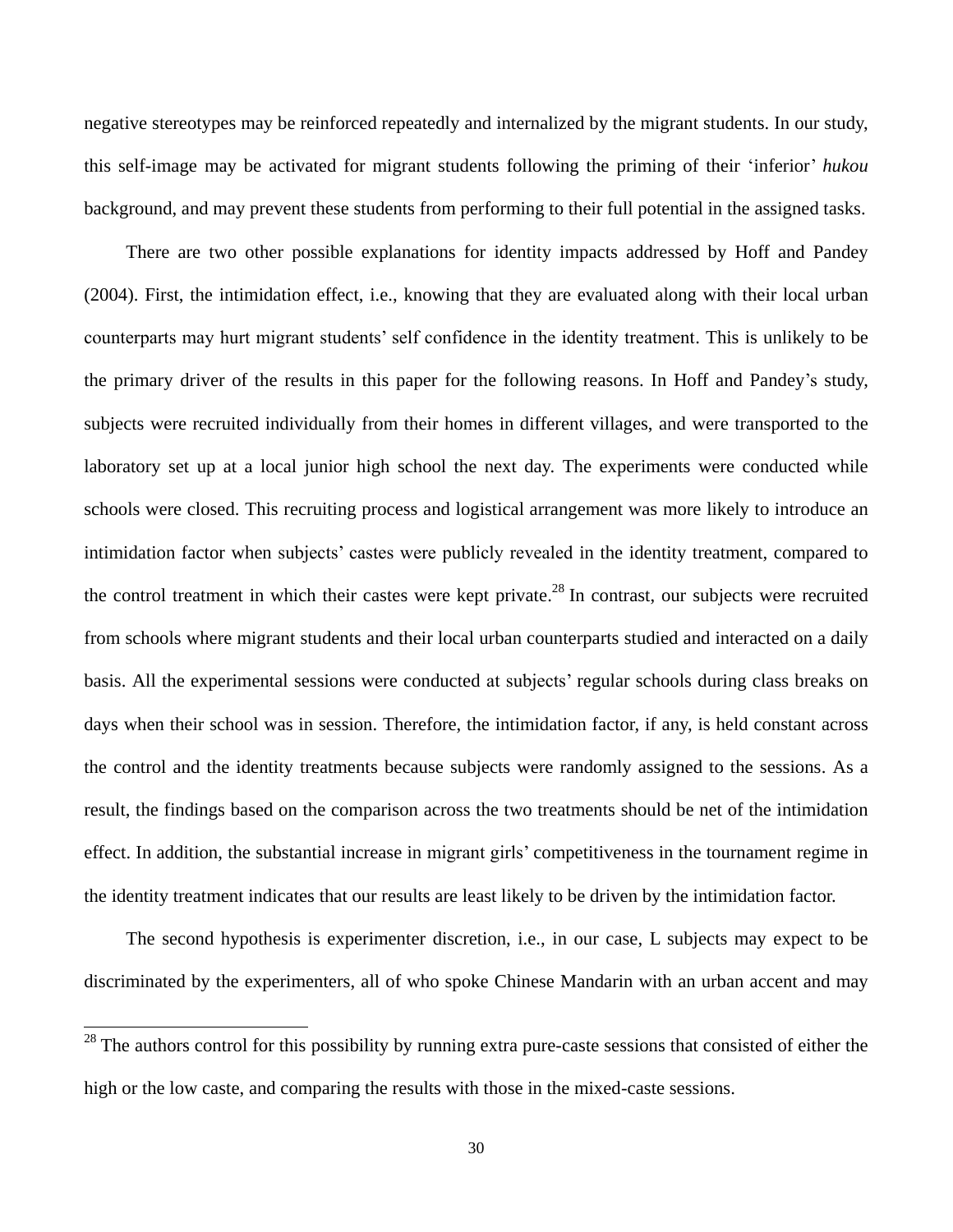have been perceived as Beijing locals. There are two reasons why we discount this possibility. First, as pointed out in the discussion of experiment design, only the experimenters in a session knew the *hukou* status of each assigned ID. However, the maze puzzle booklets, after each block, were handed to graders outside the laboratory who did not know the *hukou* status of any ID number. The experimenters did not leave the laboratory throughout the session. Although the grading procedure was not announced to the subjects in advance, we conjecture that the subjects were aware, particularly in block 2 of a session, that the experimenters were present in the laboratory throughout and unlikely to influence the grading process. Second, the above belief is borne out by the data as well. For instance, if our results were driven by experimenter discretion in the piece rate payment method we would observe a *lower* degree of performance reduction (when identity was publicly revealed) in block 2 than in block 1, since in block 2 subjects knew for certain that the experimenters were unlikely to influence the grading process. Nevertheless, we observe the opposite, i.e., the reduction in performance is actually *higher* in block 2. Figure 1 shows that for L boys the performance reduction from the identity treatment to the control is 0.6 in block 1 (*p* < 0.10, one-side t test of mean comparison) and 0.9 in block 2 (*p* < 0.10, one-side t test of mean comparison). The corresponding performance reduction is  $0.5$  ( $p > 0.10$ , one-side Wilcoxon rank sum test) and 1.5 ( $p < 0.05$ , one-side Wilcoxon rank sum test) for L girls. This suggests that experimenter discretion is unlikely to be a contributing factor in our results.

Our findings also suggest that migrant girls are more likely to improve their learning efficiency *in competition* in response to the public revelation of their inferior socio-economic status. As noted earlier in the paper, this result focuses on an interaction effect of inferior social status and competitive environment on females" performance, which extends the previous findings that competition enhances performance relative to a noncompetitive environment for males but not for females (Gneezy, Niederle, and Rustichini, 2003; Gneezy and Rustichini, 2004). We conjecture that our result may be explained by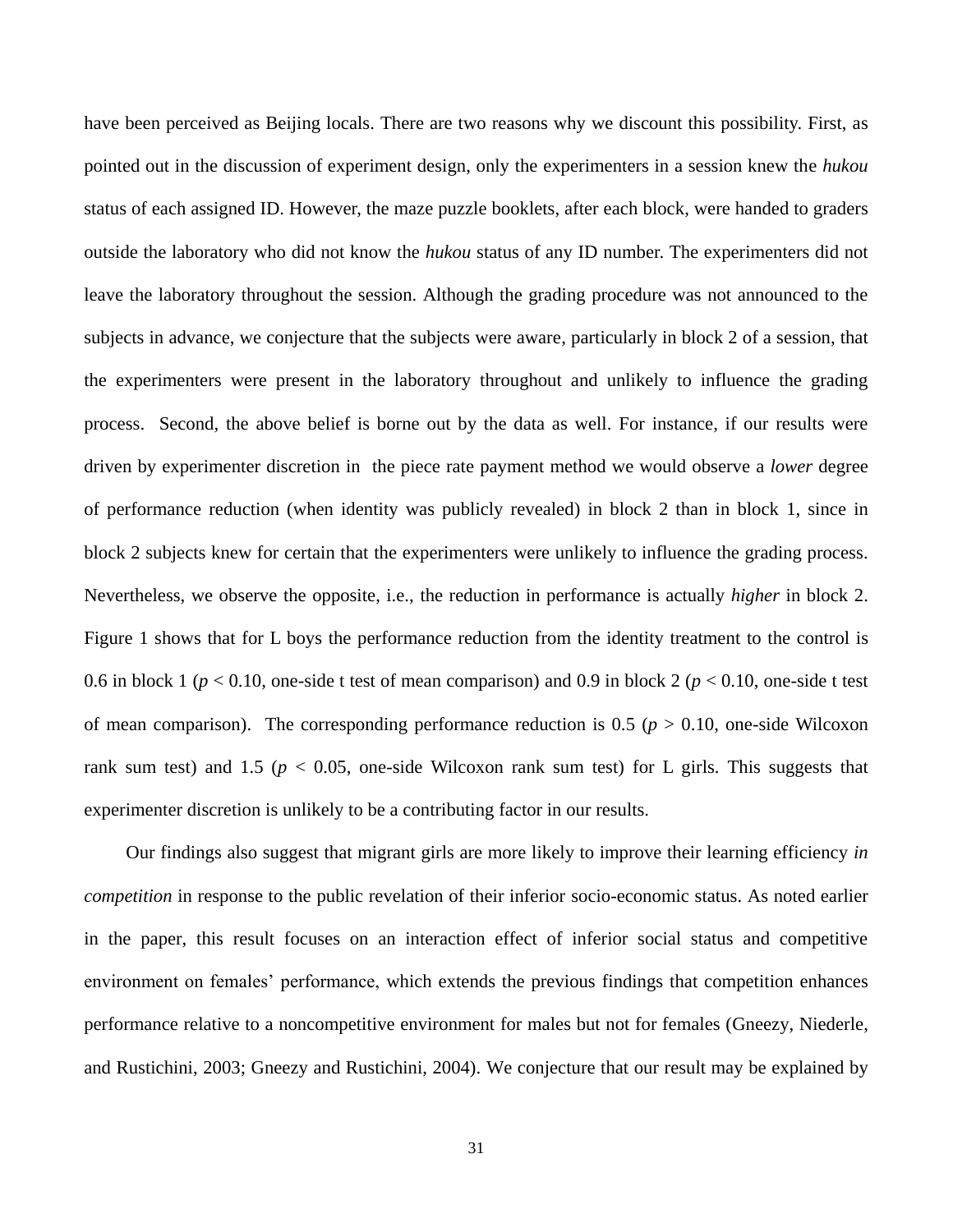the twin identity of being of the female gender and of L *hukou* status. Typically, migrant girls have to face *dual* discrimination in their lives – discrimination against rural migrants and gender discrimination. It is well accepted that in traditional Chinese society boys are preferred to girls and parents are likely to invest more in boys' education than girls'. This gender bias is more apparent in the rural areas than in the urban areas (Park and Rukumnuaykit, 2004) and in rural migrant families than in local urban families. In addition, rural families are more likely to have an additional child if the first child is a girl.<sup>29</sup> Therefore, compared to other students, migrant girls are on average more likely to have siblings and thereby more likely to compete for allocation of intra-household resources. Specifically, given the higher opportunity costs of sending girls to school for migrant parents, it is possible that if these girls do not excel academically, relative to their brothers, parents may discontinue their education. For these reasons we presume that migrant girls exert greater effort in a competitive environment which enhances

<sup>29</sup> In a study of childbearing behavior of rural-urban migrants in Shenzhen, Feldman, Haifeng, Shuzhuo and Xiaoyi (2008) finds that the sex ratio of migrant children is as high as 163 male births per 100 female births while it is 118 per 100 female births for mainland China, on average. They also found that the later in the birth order, the higher the sex ratio for the child, i.e., the sex ratio is 1.52 for the first birth and rises steeply to 1.80 for the second birth, peaking at 1.94 for the third and above birth. This suggests that migrants have a stronger son preference than an average Chinese. Further, under China"s One Child Policy rural families are currently allowed to have an additional child subject to government approvals, if the first child is a girl, in some provinces subject to income or health constraints. Rural *migrant* households are also more likely to "illegally" have additional children than local urban households since many rural migrants do not register with the local government in their host cities, which makes it more difficult for the government to monitor the number of child births among rural migrants.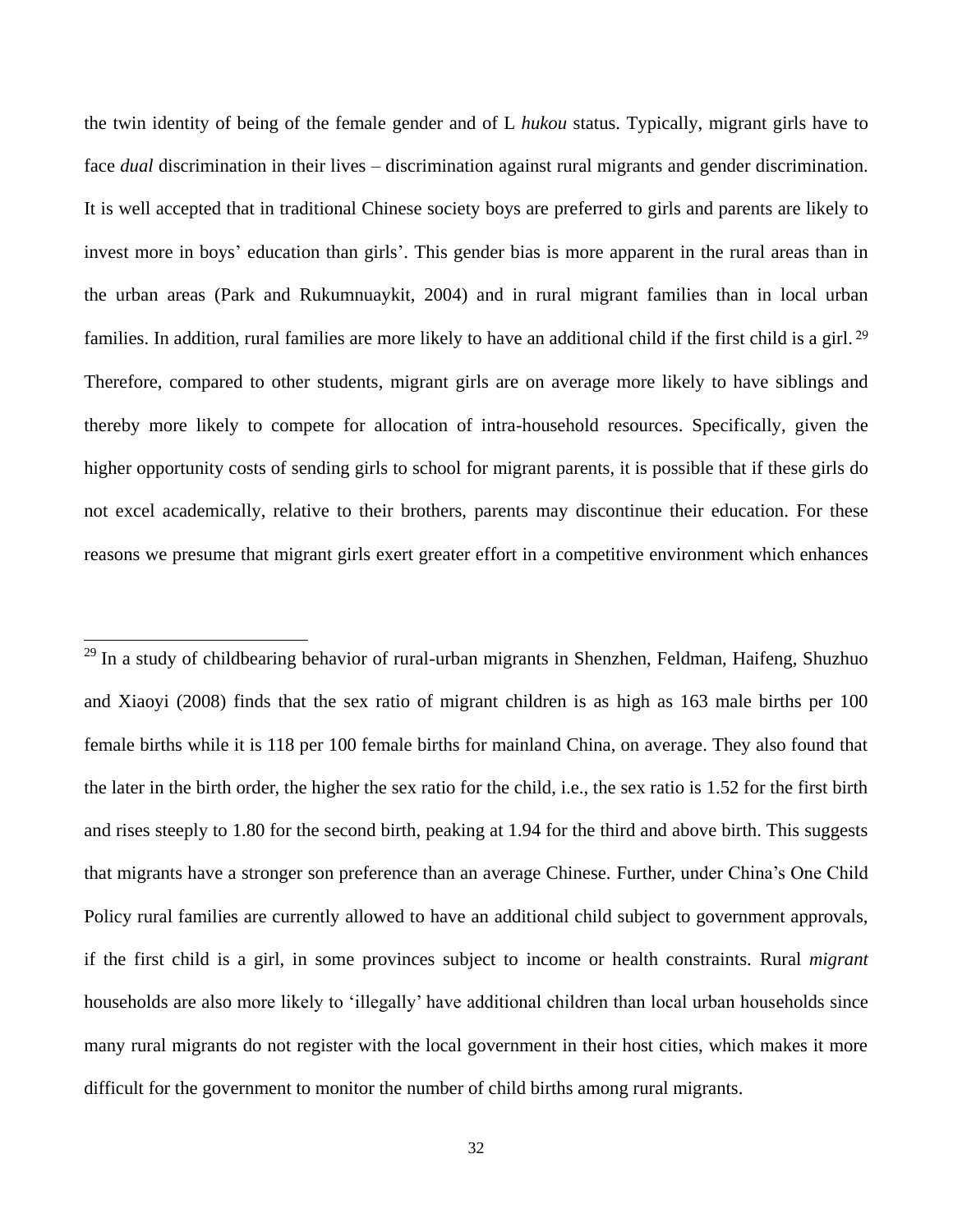their learning efficiency in the Mixed Tournament games. However, more research needs to be conducted to explore this result further.

#### **6. Conclusion**

We conduct an experimental study to investigate the causal impact of social identity on individuals' response to economic incentives. We answer this question in the context of the role of China"s household registration or *hukou* system in generating migrant identity. Our results indicate that making *hukou* identity salient adversely affects the performance of rural migrants who are lower ranked *hukou* holders. This adverse impact is significant and substantial for rural migrants. Making individuals" *hukou* status salient and public reduces the performance of rural migrant children on assigned tasks by 10 percent. The performance of individuals with a Beijing *hukou* improves, but insignificantly, when *hukou* status is made salient. Although the impact of *hukou* identity on aggregate efficiency is insignificant, the reduced effort of rural migrants in the identity treatment suggests a shift in the earnings distribution to the disadvantage of rural *hukou* holders - the percentage of rural migrants below the 25<sup>th</sup> percentile of earnings in the experimental games increases by almost 19 percentage points.

The findings in this paper are consistent with Hoff and Pandey"s (2006) results on caste identities in India which show that publicly revealing young *male* students" caste significantly decreases the performance of the low castes. While they focus on male students this study shows that similar results also hold for low status female students. The evidence in this paper, thus underlines the effect of institutionally created social identity in distorting individuals" *intrinsic* response to incentives and thereby playing a role in generating inequality in the distribution of gains from economic growth in a developing country. Our study also contributes to the literature by broadening the perspectives on social identities beyond race, ethnicity, religion, or caste. It shows that even in an ethnically homogenous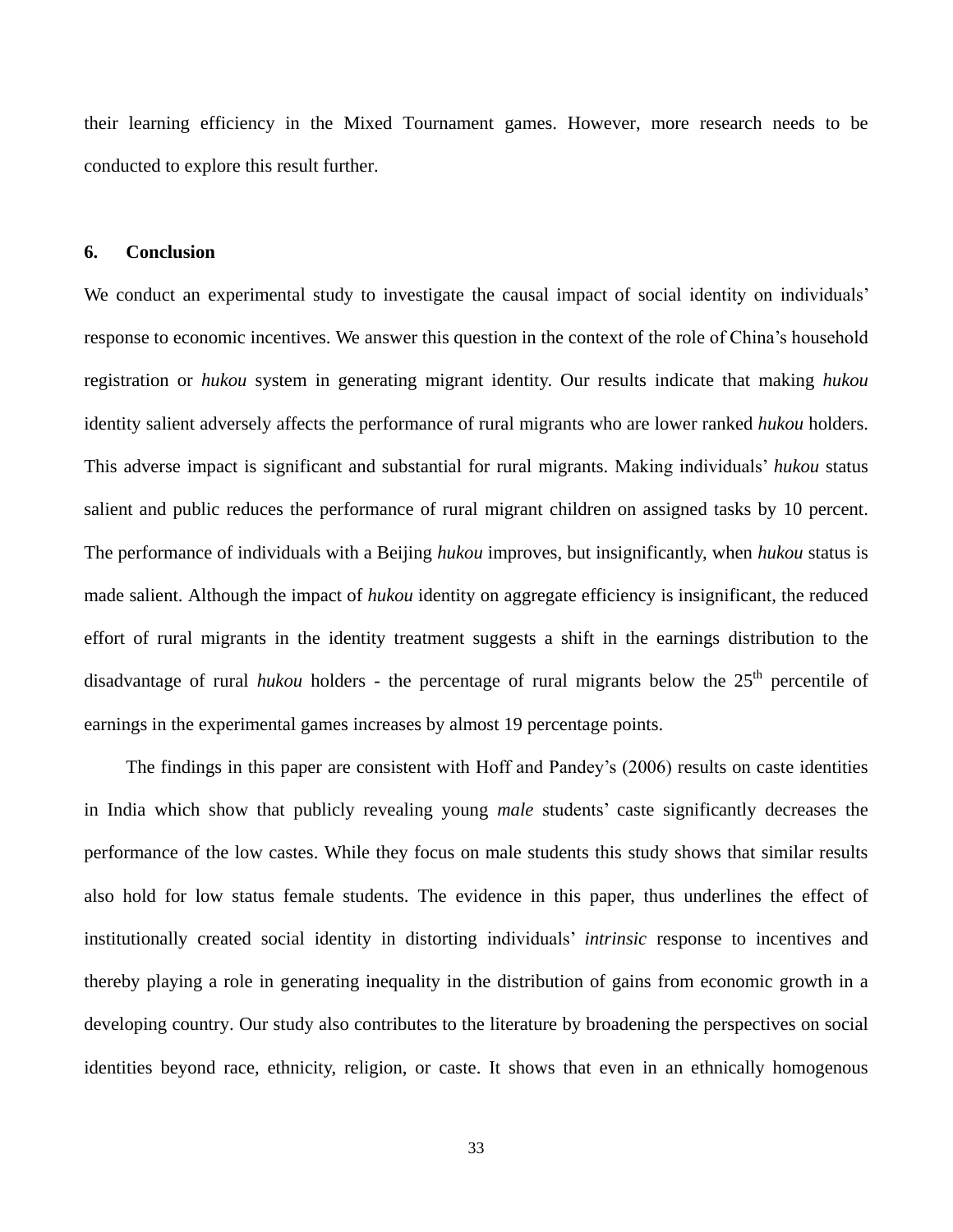society like China, several-decades-long systemic policy of social exclusion can play a *powerful* role in creating identities and in turn influence individual behavior.

As suggested by Akerlof and Kranton"s (2000) identity model of exclusion, the negative impacts of social exclusion are unlikely to disappear unless citizens are fully integrated into a community. Future research should, thus, study the long term impacts of identity on educational attainment and labor market outcomes of low status individuals. This strand of research will provide critical insights for designing redistributive and inclusive policies that aim to achieve more cohesive communities.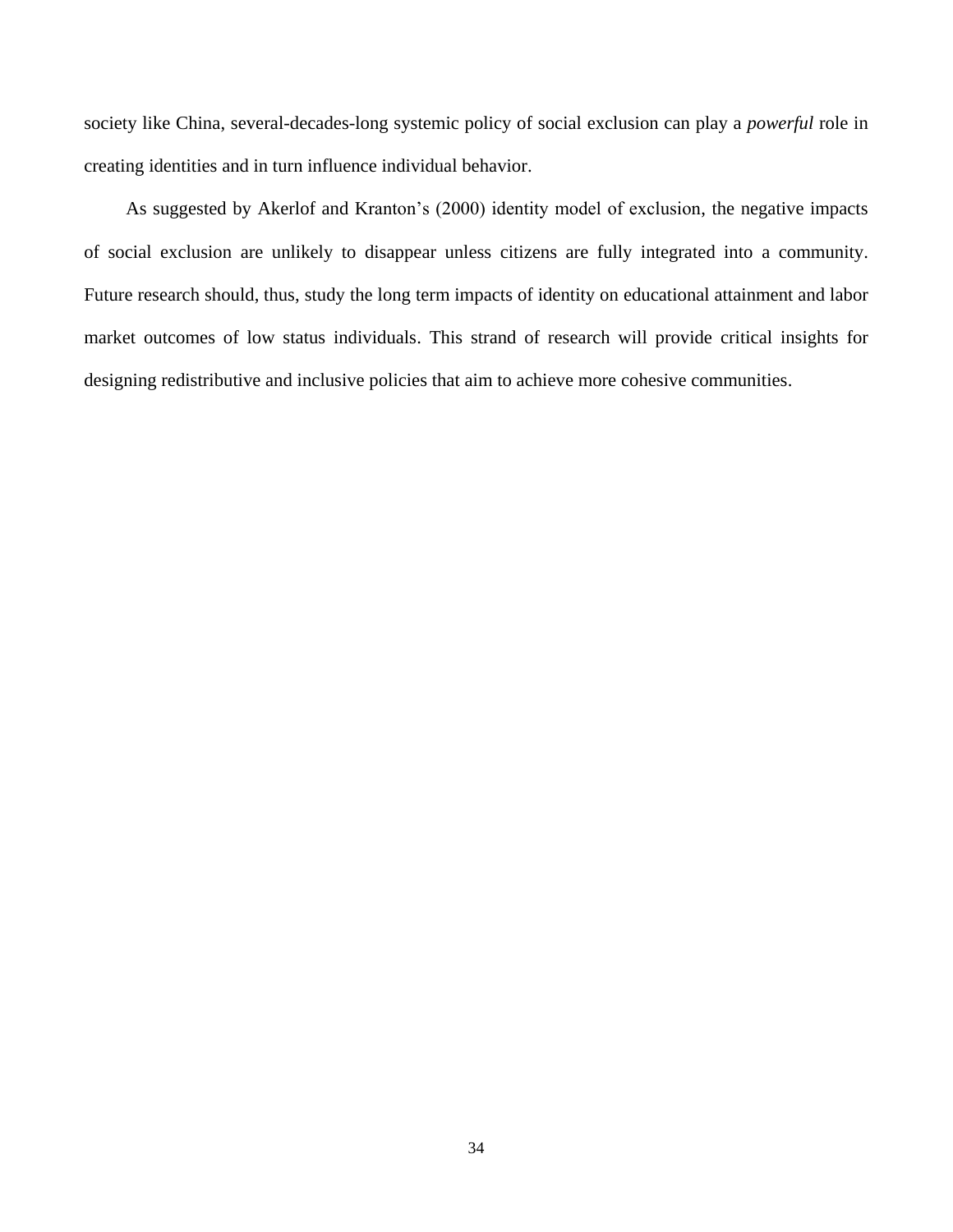### **References**

Akerlof, George A., and Rachel E. Kranton, "Economics and Identity," *Quarterly Journal of Economics*, 115(2000), 715–753.

Alesina, Alberto, and Dani Rodrik, ["Distributive Politics and Economic Growth,](http://ideas.repec.org/a/tpr/qjecon/v109y1994i2p465-90.html)" *[Quarterly Journal of](http://ideas.repec.org/s/tpr/qjecon.html)  [Economics](http://ideas.repec.org/s/tpr/qjecon.html)*, 109(1994), 465-490.

Aronson, Joshua, Dianne Quinn, and Steven Spencer, "Stereotype Threat and the Academic Underperformance of Minorities and Women," in *Prejudice: The Target's Perspective*, Swim, Janet K., and Charles Stangor, ed. (New York, NY: Academic Press, 1998).

Ball, Sheryl, Catherine Eckel, Phillip Grossman, and William Zame, "Status in Markets," *Quarterly Journal of Economics,* 116(2001), 161-181.

Bargh, John A., "What Have We Been Priming All These Years? On the Development, Mechanisms, and Ecology of Nonconscious Social Behavior," *European Journal of Social Psychology,* 36(2006), 147-168.

Bargh, John A., and Tanya L. Chartrand, "The Unbearable Automaticity of Being," *American Psychologist*, 54(1999), 462-479.

*Beijing Municipal Bureau of Statistic,* (Beijing: China Statistical Press, 2005).

Benabou, Roland, and Jean Tirole, "Identity, Dignity and Taboos: Beliefs as Assets," CEPR Discussion Paper No. DP6123, 2007.

Benjamin, Daniel J., James J. Choi, and A. Joshua Strickland, "Social Identity and Preferences," *American Economic Review*, forthcoming.

Chan, Kam Wing, "Post-Mao China: A Two-Class Urban Society in the Making," *International Journal of Urban and Regional Research*, 20(1996),134-150.

Chan, Kam Wing, and Li Zhang, "The *Hukou* System and Rural–Urban Migration in China: Processes and Changes," *The China Quarterly*, 160(1999), 818–855.

Chen, Aimin, "Urbanization and Disparities in China: Challenges of Growth and Development," *China Economic Review,* 13(2002), 407–411.

Cheng, Tiejun, and Mark Selden, "The Origins and Social Consequences of China"s *Hukou* System," *The China Quarterly,* 139(1994), 644–668.

*China Statistical Yearbook*, National Bureau of Statistics of China, (Beijing: China Statistical Press, 1994-2003).

*China's Social Security and Its Policy (2004),*( http://www.gov.cn/english/official/2005-07/28/content\_18024.htm).

Croizet, Jean-Claude, and Theresa Claire, "Extending the Concept of Stereotype Threat to Social Class: The Intellectual Underperformance of Students from Low Socioeconomic Backgrounds," *Personality and Social Psychology Bulletin*, 24(1998), 588-594.

Datt, Gaurav, and Martin Ravallion, "Is India"s Economic Growth Leaving the Poor Behind?" *Journal of Economic Perspectives*, 16(2002), 89-108.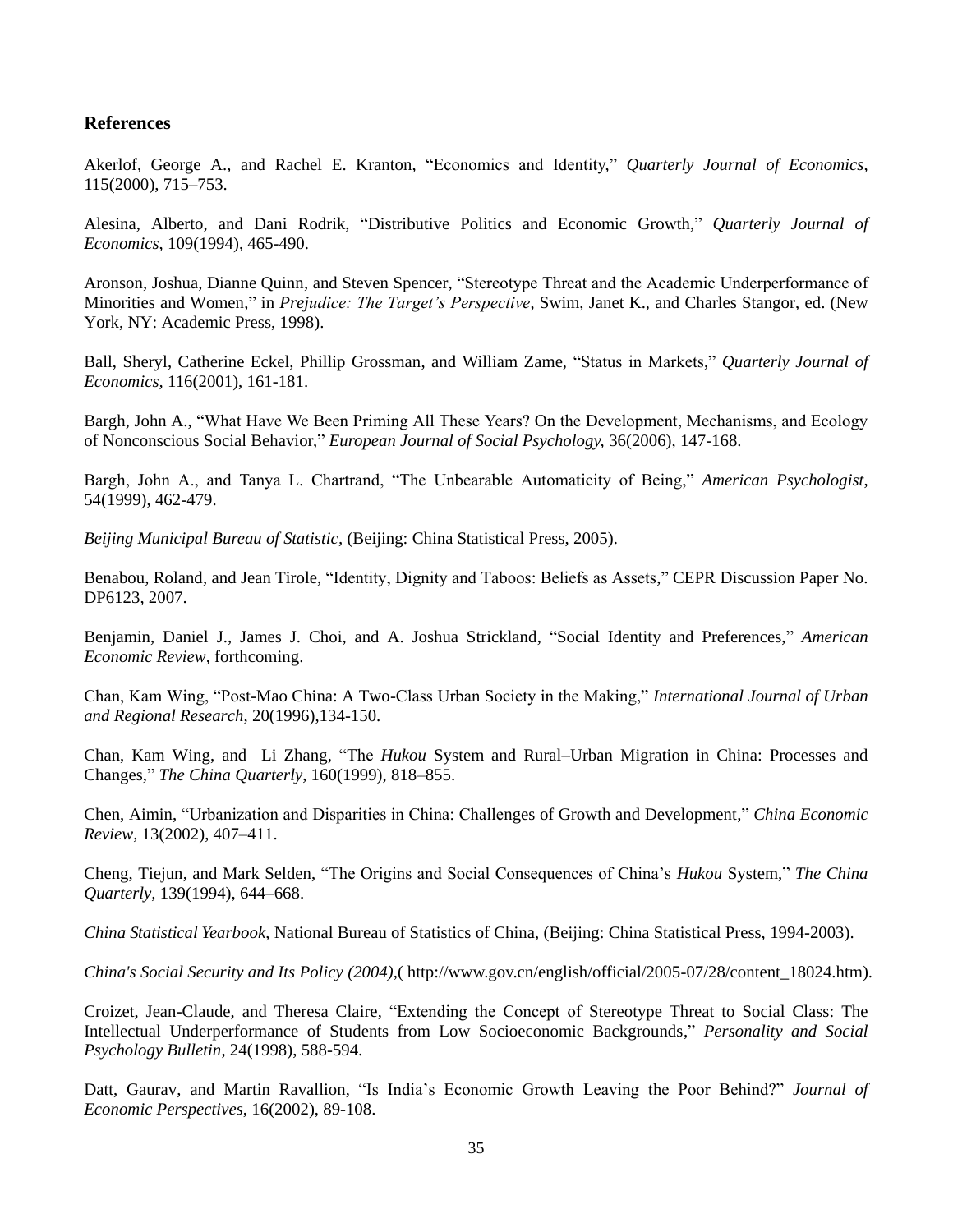Deaton, Angus, and Jean Dreze, "Poverty and Inequality in India: A Re-examination," *Economic and Political Weekly*, 37(2002), 3729-3748.

Fang, Hanming, and Glenn Loury, ""Dysfunctional Identities" Can Be Rational," *American Economic Review,*  95(2005), 104-111.

Feldman, Marcus, Du Haifeng, Li Shuzhuo, and Jin Xiaoyi, "Gender Imbalance in China" Paper presented at Shorenstein APARC Seminar Series, Stanford University, 2008. http://chinaprogram.stanford.edu/news/gender\_imbalance\_in\_china\_20081027/

Gneezy, Uri, Muriel Niederle, and Aldo Rustichini, "Performance in Competitive Environments: Gender Differences," *Quarterly Journal of Economics*, 118(2003): 1049–1074.

Gneezy, Uri, and Aldo Rustichini, "Gender and Competition at a Young Age," *American Economic Review*, 94(2004): 377–381.

Harbaugh, William T., and Kate Krause, "Children"s Altruism in Public Good and Dictator Game Experiments," *Economic Inquiry*, 38 (2000), 95–109.

Harbaugh, William T., Kate Krause, and Timothy R. Berry, "GARP for Kids: On the Development of Rational Choice Behavior," *American Economic Review*, 91 (2001), 1539–1545.

Harrison, Glenn W., and John A. List, "Field Experiments," *Journal of Economic Literature,* 42 (2004), 1009- 1055.

Hoff, Karla, and Priyanka Pandey, "Belief System and Durable Inequalities: An Experimental Investigation of Indian Caste," World Bank Policy Research Working Paper No. 3351, 2004.

--------, "Discrimination, Social Identity, and Durable Inequalities," *American Economic Review*, 96(2006), 206- 211.

Horst, Ulrich, Alan Kirman, and Miriam Teschl, "Changing Identity: The Emergence of Social Groups," University of British Columbia Working Paper, 2006.

Kanbur, Ravi, and Xiaobo Zhang, "Which Regional Inequality? The Evolution of Rural–Urban and Inland– Coastal Inequality in China from 1983 to 1995," *Journal of Comparative Economics,* 27(1999), 686–701.

Lin, Justin Yifu, Fang Cai, and Zhou Li, *The China Miracle: Development Strategy and Economic Reform,* (Hong Kong: The Chinese University Press, 1996).

Lin, Justin Yifu, and Zhiqiang Liu, "Fiscal Decentralization and Economic Growth in China," *Economic Development and Cultural Change*, 49 (2000), 1–21.

Liu, Zhiqiang, "Institution and Inequality: The Hukou System in China," *Journal of Comparative Economics*, 33(2005), 133-157.

Lu, Zhigang, and Shunfeng Song, "Rural–Urban Migration and Wage Determination: The Case of Tianjin, China," *China Economic Review,* 17(2006), 337–345.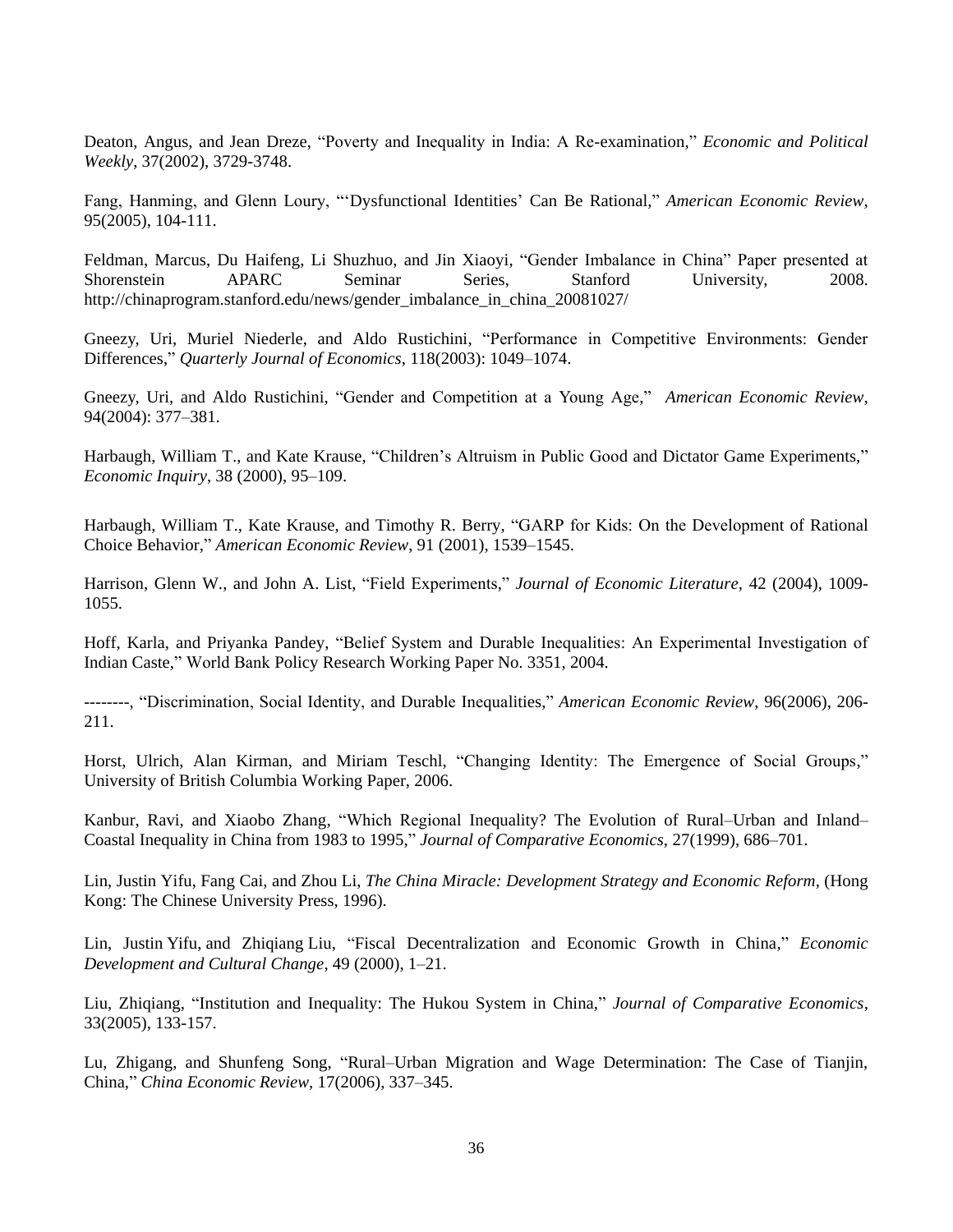Mallee, Hein, "China's Household Registration System Under Reform," *Development and Change*, 26(1995), 1- 29.

Niederle, [Muriel,](http://www.mitpressjournals.org/action/doSearch?action=runSearch&type=advanced&result=true&prevSearch=%2Bauthorsfield%3A(Niederle,%20Muriel)) and [Lise Vesterlund,](http://www.mitpressjournals.org/action/doSearch?action=runSearch&type=advanced&result=true&prevSearch=%2Bauthorsfield%3A(Vesterlund,%20Lise)) "Do Women Shy Away from Competition? Do Men Compete Too Much?" *Quarterly Journal of Economics*, 122(2007), 1067-1101.

Park, Albert, and Pungpond Rukumnuaykit, "Eat Drink Man Woman: Testing for Gender Bias in China Using Individual Nutrient Intake Data," Working paper, Oxford University, 2004.

Persson, Torsten, and Guido Tabellini, "Is Inequality Harmful for Growth?" *[The American Economic Review](http://www.jstor.org/action/showPublication?journalCode=amereconrevi)*, 84(1994), 600-621.

Ravallion, Martin, ["Can high-inequality developing countries escape absolute poverty?"](http://ideas.repec.org/a/eee/ecolet/v56y1997i1p51-57.html) *[Economics Letters](http://ideas.repec.org/s/eee/ecolet.html)*, 56(1997), 51-57.

Ravallion, Martin, and Shaohua Chen, "China's (uneven) Progress against Poverty*," Journal of Development Economics,* 82 (2007), 1 – 42.

Shayo, Moses, "Nation, Class and Redistribution: Applying Social Identity Research to Political Economy," Princeton University Working Paper, 2005.

Shih, Margaret, Todd L. Pittinsky, and Nalini Ambady, "Stereotype Susceptibility: Identity Salience and Shifts in Quantitative Performance," *Psychological Science,* 10(1999), 81-84.

Smith, John, "Reputation, Social Identity and Social Conflict," SSRN Working Paper, 2009.

Solinger, Dorothy J., "Contesting Citizenship: Peasant Migrants, the State and the Logic of the Market in Urban China," (Berkeley, CA: University of California Press, 1999).

Steele, Claude M., and Joshua Aronson, "Stereotype Threat and the Intellectual Test Performance of African-Americans," *Journal of Personality and Social Psychology*, 69(1995), 797-811.

*Tabulation on the 2000 Population Census of the People's Republic of China*, National Bureau of Statistics of China, (Beijing: China Statistical Press, 2002).

Whalley, John, and Shunming Zhang, "A Numerical Simulation Analysis of (*Hukou*) Labor Mobility Restrictions in China," *Journal of Development Economics,* 83(2007), 392-410.

Wang, Feng, and Xuejin Zuo, "Inside China"s Cities: Institutional Barriers and Opportunities for Urban Migrants." *American Economic Review*, 89(1999), 276-280.

*Xinhua News Agency,*( [http://www.china.org.cn/english/China/36594.htm\)](http://www.china.org.cn/english/China/36594.htm).

*Xinhuanet*,( http://news.xinhuanet.com/politics/2009-02/05/content\_10769408.htm).

Yao, Shujie, Zongyi Zhang, and Lucia Hanmer, "Growing Inequality and Poverty in China." *China Economic Review,* 15(2004), 145– 163.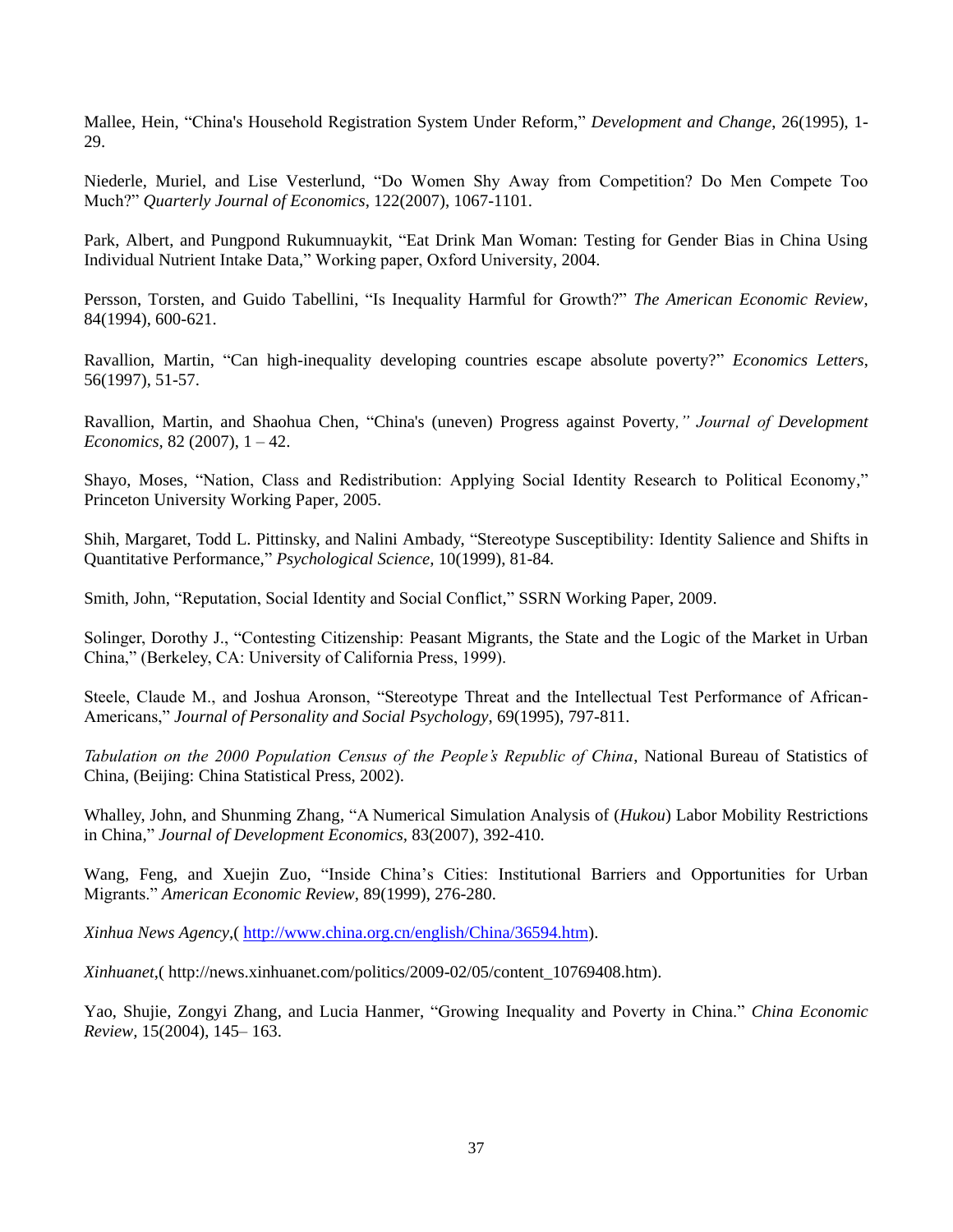### **Table 1: Experimental Design**

| <b>Treatments</b>                            | <b>Primed hukou?</b> | Reward per maze                  |                      | <b>Number of sessions</b> |              |
|----------------------------------------------|----------------------|----------------------------------|----------------------|---------------------------|--------------|
|                                              |                      | <b>Block 1</b><br><b>Block 2</b> |                      | <b>Male</b>               | Female       |
| 1. Pure Piece Rate control treatment         | N <sub>0</sub>       | ¥1                               | ¥1                   | Q                         | O            |
| Tournament<br>control<br>Mixed<br>treatment  | N <sub>0</sub>       | $\Psi$ 1                         | ¥6; winner takes all | 9                         |              |
| 3. Pure Piece Rate identity treatment        | Yes                  | ¥1                               | $\Psi$ 1             | 15                        |              |
| identity<br>Tournament<br>Mixed<br>treatment | Yes                  | $\Psi$ 1                         | ¥6; winner takes all | 15                        | <sub>6</sub> |

Note: The experiment consists of 418 subjects.

| <b>Variables</b>                      | <b>Control Treatment</b> |           |      | <b>Identity Treatment</b> |           |      | Two-side p value <sup>a</sup> |  |
|---------------------------------------|--------------------------|-----------|------|---------------------------|-----------|------|-------------------------------|--|
|                                       | <b>Mean</b>              | Std. Dev. | Obs. | <b>Mean</b>               | Std. Dev. | Obs. |                               |  |
| Grade                                 | 4.28                     | 1.04      | 168  | 4.37                      | 1.10      | 250  | 0.41                          |  |
| Age (years)                           | 9.84                     | 1.32      | 168  | 9.80                      | 1.27      | 250  | 0.76                          |  |
| Mazes (block 1)                       | 6.19                     | 2.44      | 168  | 6.10                      | 2.27      | 250  | 0.71                          |  |
| Mazes (block 2)                       | 8.46                     | 2.87      | 168  | 8.56                      | 2.84      | 250  | 0.74                          |  |
| Total earnings b                      | 19.70                    | 21.26     | 168  | 19.60                     | 20.77     | 250  | 0.96                          |  |
| Years of local residence <sup>c</sup> | 5.78                     | 3.40      | 63   | 5.60                      | 2.85      | 91   | 0.73                          |  |
| Father's education                    |                          |           |      |                           |           |      |                               |  |
| High school                           | 0.42                     | 0.50      | 156  | 0.38                      | 0.49      | 247  | 0.35                          |  |
| College/Graduate degree               | 0.25                     | 0.43      | 156  | 0.25                      | 0.43      | 247  | 0.98                          |  |
| Mother's education                    |                          |           |      |                           |           |      |                               |  |
| High school                           | 0.40                     | 0.49      | 155  | 0.35                      | 0.48      | 246  | 0.27                          |  |
| College/Graduate degree               | 0.23                     | 0.42      | 155  | 0.24                      | 0.43      | 246  | 0.68                          |  |
| Fraction of subjects who              |                          |           |      |                           |           |      |                               |  |
| similar/same<br>played                | 0.73                     | 0.45      | 168  | 0.68                      | 0.47      | 250  | 0.28                          |  |
| games before                          |                          |           |      |                           |           |      |                               |  |
| Number of others known                | 1.39                     | 1.47      | 165  | 1.36                      | 1.28      | 250  | 0.80                          |  |

### **Table 2: Summary Statistics**

Notes:

a.The two-side p values are based on the t test of means or proportions.

b.Total experimental earnings include the ¥3 participation fee.

c.Years of local residence are for those who were not born in Beijing.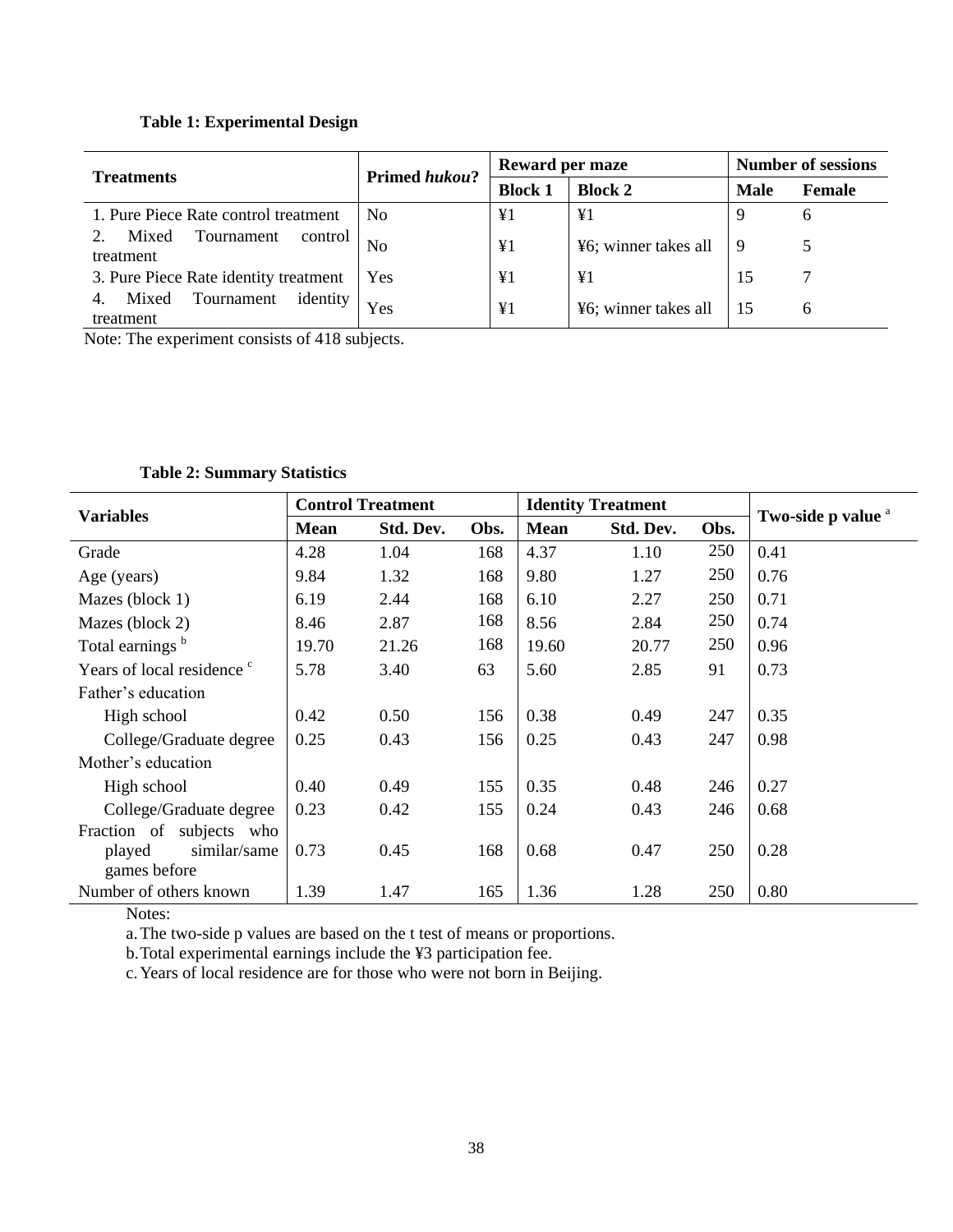





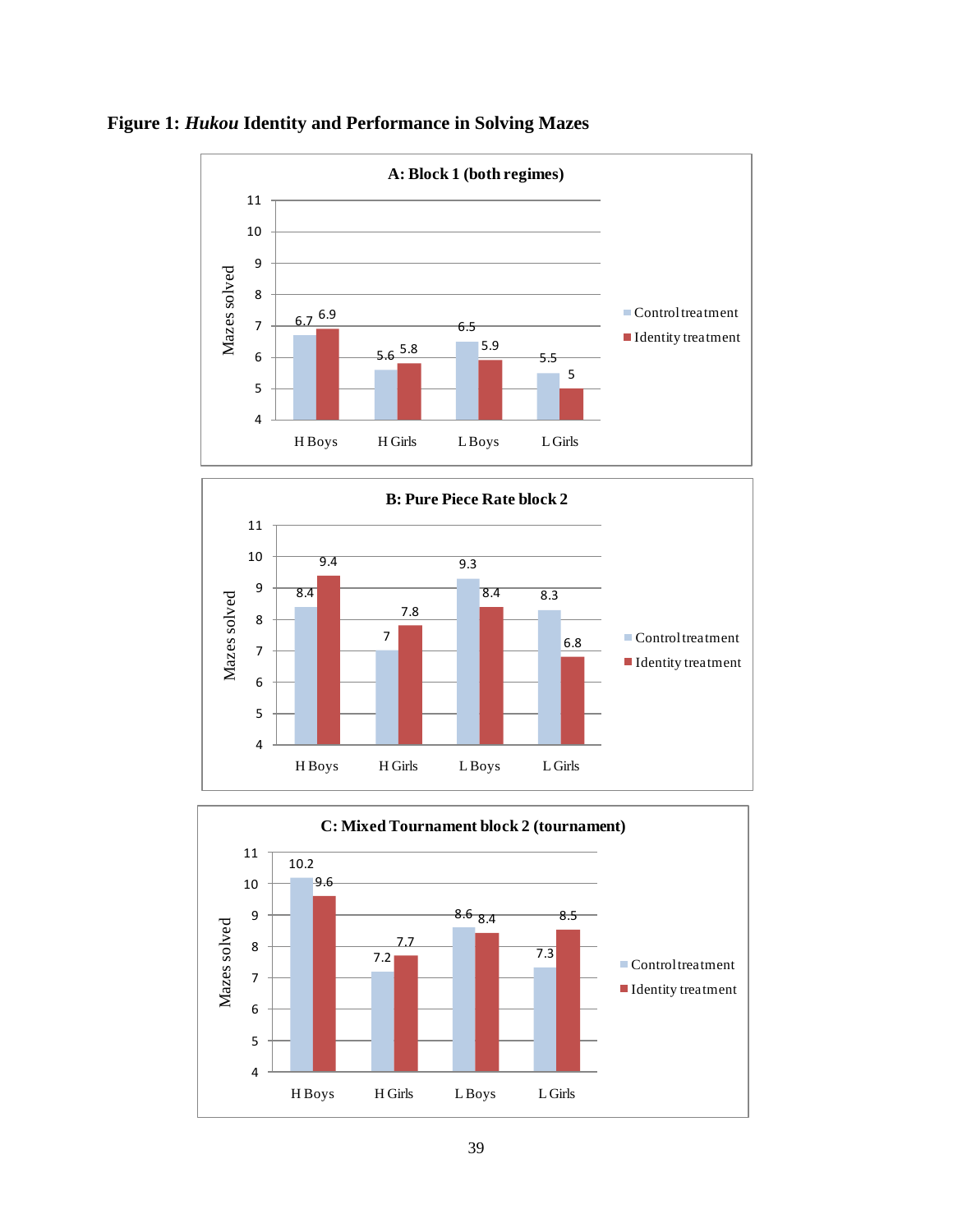

**Figure 2: Hukou** *Identity* **and Experimental Earnings in the Pure Piece Rate Regime**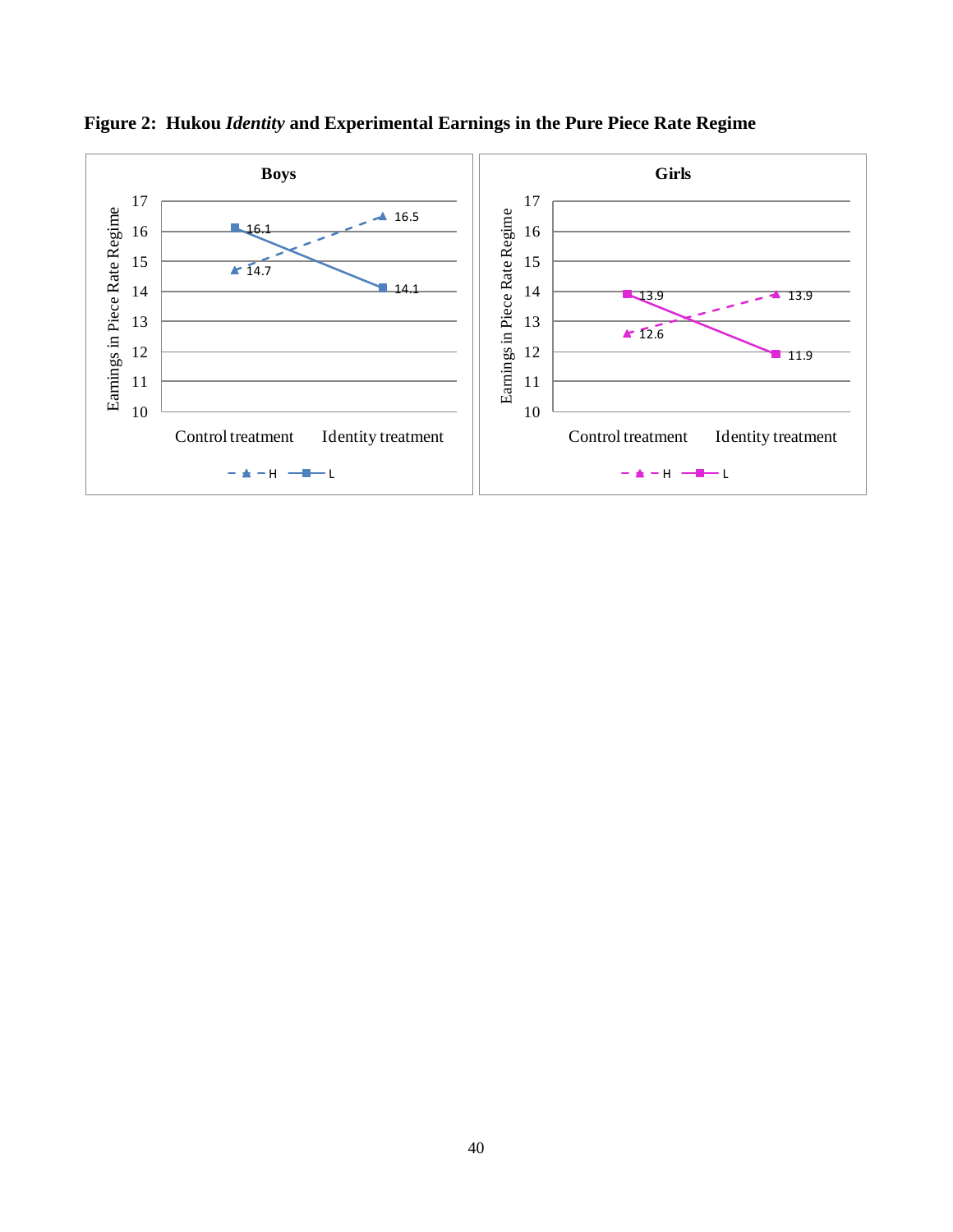

**Figure 3:** *Hukou* **Identity and Earnings Distribution under the Pure Piece Rate Regime**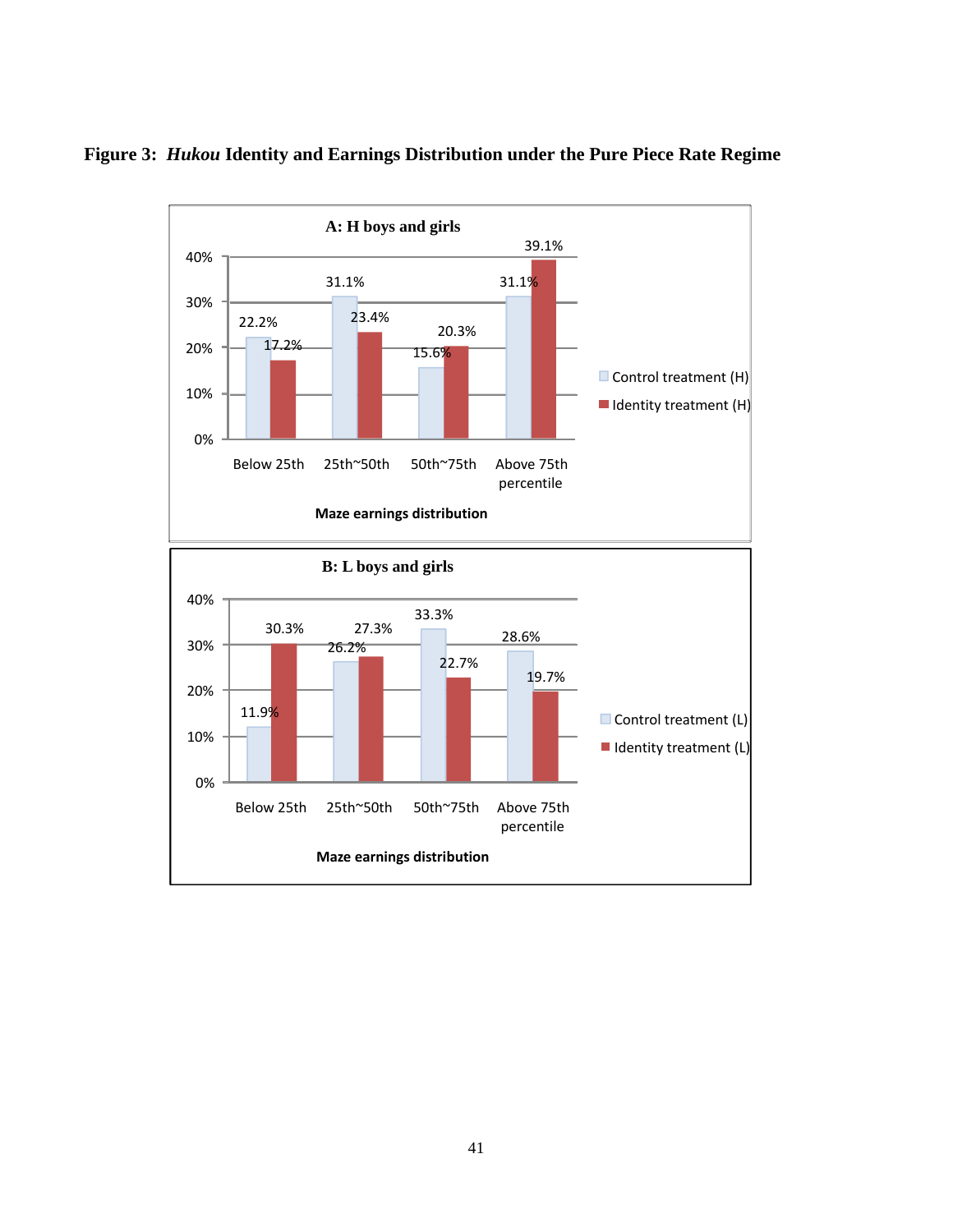

### **Figure 4:** *Hukou* **Identity and Learning**

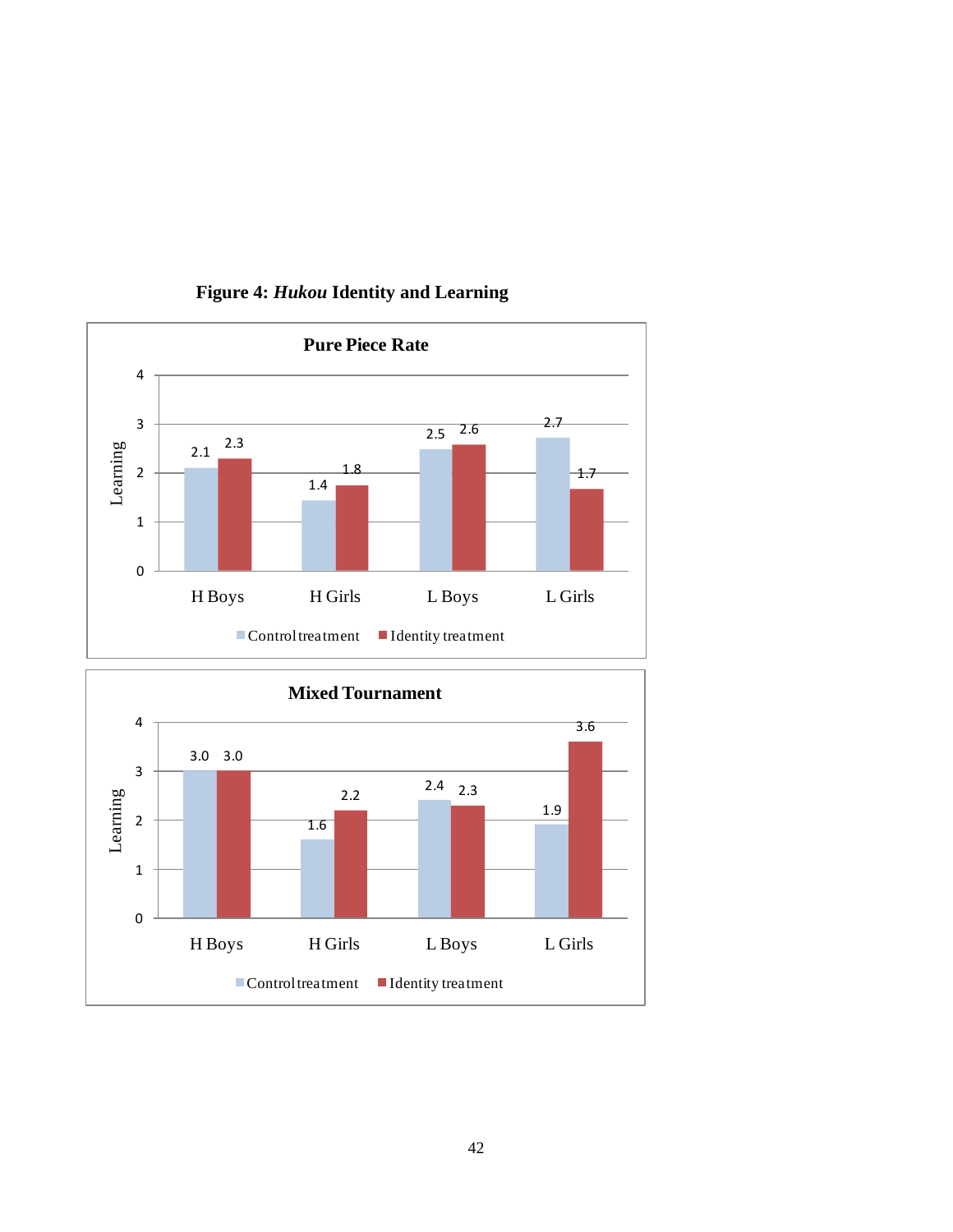|                                  | (1)                     | (2)                 | (3)                          | (4)                                  | (5)                          | (6)                           | (7)                           |
|----------------------------------|-------------------------|---------------------|------------------------------|--------------------------------------|------------------------------|-------------------------------|-------------------------------|
| Empirical model                  | <b>OLS</b>              | <b>OLS</b>          | <b>OLS</b>                   | Ordered<br>probit                    | <b>OLS</b>                   | <b>OLS</b>                    | <b>OLS</b>                    |
| Dep. var.                        | Performance             | Performance         | Earning<br>percentile        | Earnings<br>distribution<br>category | Learning                     | Learning                      | Learning                      |
| Treatment                        | Piece<br>rate<br>blocks | Tournament<br>block | Pure Piece<br>Rate<br>regime | Pure Piece<br>Rate<br>Regime         | Pure Piece<br>Rate<br>regime | Mixed<br>Tournament<br>regime | Mixed<br>Tournament<br>regime |
| salient hukou                    | 0.300                   | $-0.297$            | 7.458                        | 0.175                                | 0.166                        | 0.314                         | $-0.055$                      |
| (identity)                       | (0.360)                 | (0.556)             | (5.103)                      | (0.216)                              | (0.388)                      | (0.401)                       | (0.448)                       |
| L                                | 0.386                   | $-0.673$            | 9.185                        | 0.279                                | $0.780*$                     | $-0.144$                      | $-0.162$                      |
|                                  | (0.361)                 | (0.561)             | (5.596)                      | (0.234)                              | (0.426)                      | (0.432)                       | (0.430)                       |
| $L \times$ salient hukou         | $-1.072**$              | 0.421               | $-19.198***$                 | $-0.701**$                           | $-0.479$                     | 0.186                         | 0.195                         |
|                                  | (0.457)                 | (0.726)             | (7.219)                      | (0.304)                              | (0.549)                      | (0.558)                       | (0.555)                       |
| female                           | $-1.046***$             | $-1.313***$         | $-13.935***$                 | $-0.498***$                          | $-0.551*$                    | $-0.460$                      | $-1.045**$                    |
|                                  | (0.251)                 | (0.395)             | (4.023)                      | (0.170)                              | (0.306)                      | (0.319)                       | (0.453)                       |
| famale $\times$ salient<br>hukou |                         |                     |                              |                                      |                              |                               | $1.075*$<br>(0.596)           |
|                                  |                         |                     |                              |                                      |                              |                               |                               |
| grade                            | $0.797***$              | $1.112***$          | $9.653***$                   | $0.347***$                           | $0.367***$                   | $0.360***$                    | $0.342***$                    |
|                                  | (0.105)                 | (0.165)             | (1.705)                      | (0.074)                              | (0.130)                      | (0.131)                       | (0.131)                       |
| block 2                          | $2.283***$              |                     |                              |                                      |                              |                               |                               |
|                                  | (0.155)                 |                     |                              |                                      |                              |                               |                               |
| Constant                         | $3.139***$              | 4.896***            | 11.575                       |                                      | 0.340                        | 0.530                         | 0.894                         |
|                                  | (0.559)                 | (0.916)             | (9.443)                      |                                      | (0.718)                      | (0.750)                       | (0.772)                       |
| Observations                     | 635                     | 201                 | 217                          | 217                                  | 217                          | 201                           | 201                           |
| Adjusted $R^2$                   | 0.304                   | 0.264               | 0.184                        | 0.067                                | 0.036                        | 0.031                         | 0.042                         |

**Table 3: Impact of** *Hukou* **Identity on Performance, Earnings and Learning**

Notes: Ordered probit analysis in column (1) is based on the Pure Piece Rate regime and block 1 of the Mixed Tournament regime. Standard errors in the parentheses are clustered at the individual level when multiple observations come from the same individual. Analysis in column (2) is based on block 2 of the mixed tournament regime. Consistent with Figure 3, the dependent variable "earnings distribution category" in column (4) takes values of 1, 2, 3 and 4 if one's earning is below the 25<sup>th</sup> percentile, between the 25<sup>th</sup> and 50<sup>th</sup>, between the 50<sup>th</sup> and 75<sup>th</sup>, and above the 75<sup>th</sup> percentile of the earnings distribution. School fixed effects are included in all the analyses. \* significant at 10 percent level, \*\* significant at 5 percent level, \*\*\* significant at 1 percent level.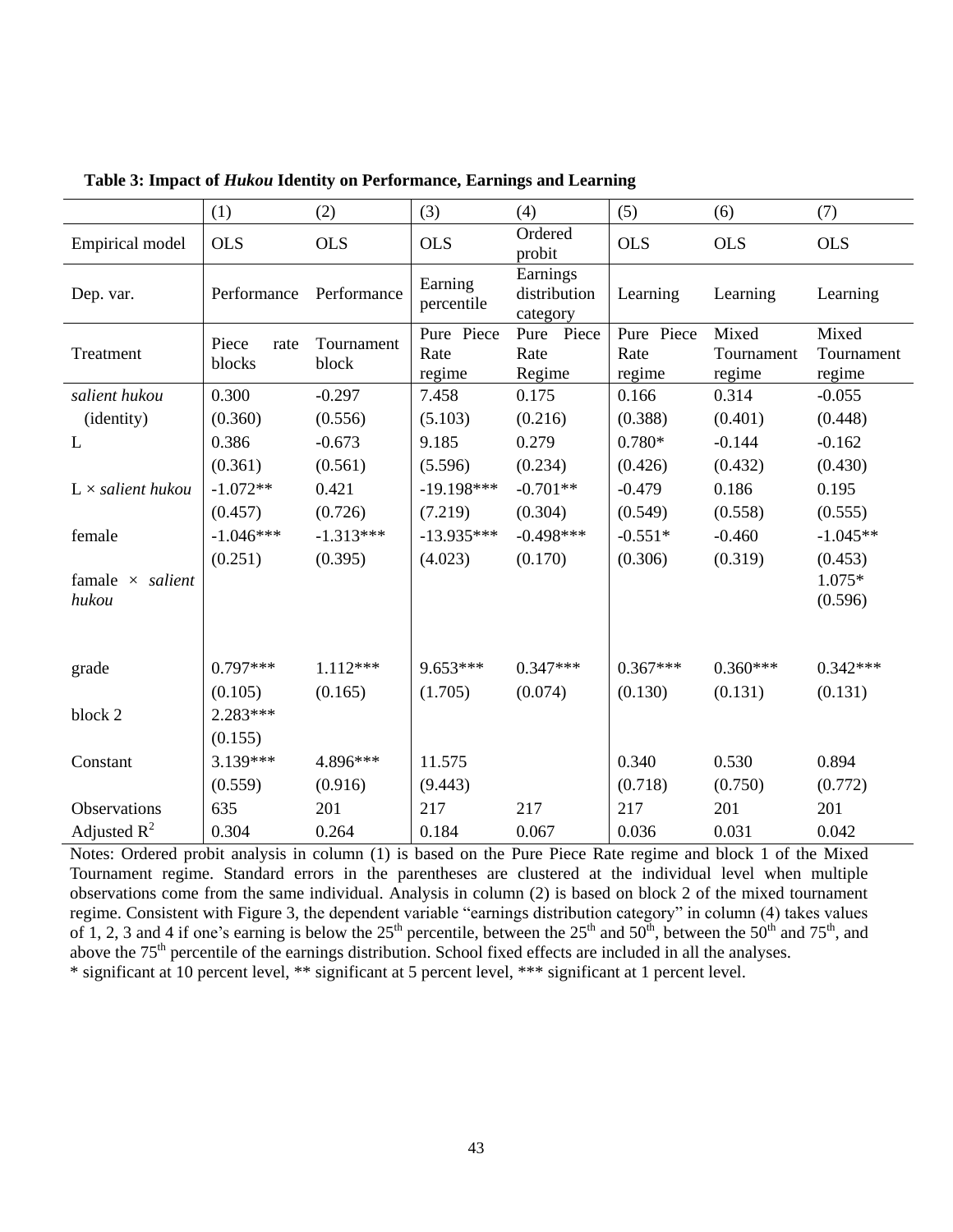|               |         | <b>Block 1 (all piece rate)</b> |         | <b>Block 2 piece rate</b> |      | <b>Block 2 tournament</b> |         |          |                |
|---------------|---------|---------------------------------|---------|---------------------------|------|---------------------------|---------|----------|----------------|
| <b>Gender</b> | control | identity                        | p value | control identity          |      | <b>p</b> value            | control | identity | <b>p</b> value |
| <b>Boys</b>   | 6.6     | 6.41                            | 0.53    | 8.85                      | 8.87 | 0.97                      | 9.35    | 9.03     | 0.53           |
| Girls         | 5.54    | 5.39                            | 0.69    | 7.63                      | 7.27 | 0.50                      | 7.27    | 812      | 0.22           |

**Table 4: Impact of** *Hukou* **Identity on Economic Efficiency**

Notes: Two-side p-values are based on the t test of means for boys, and the Wilcoxon rank sum test for girl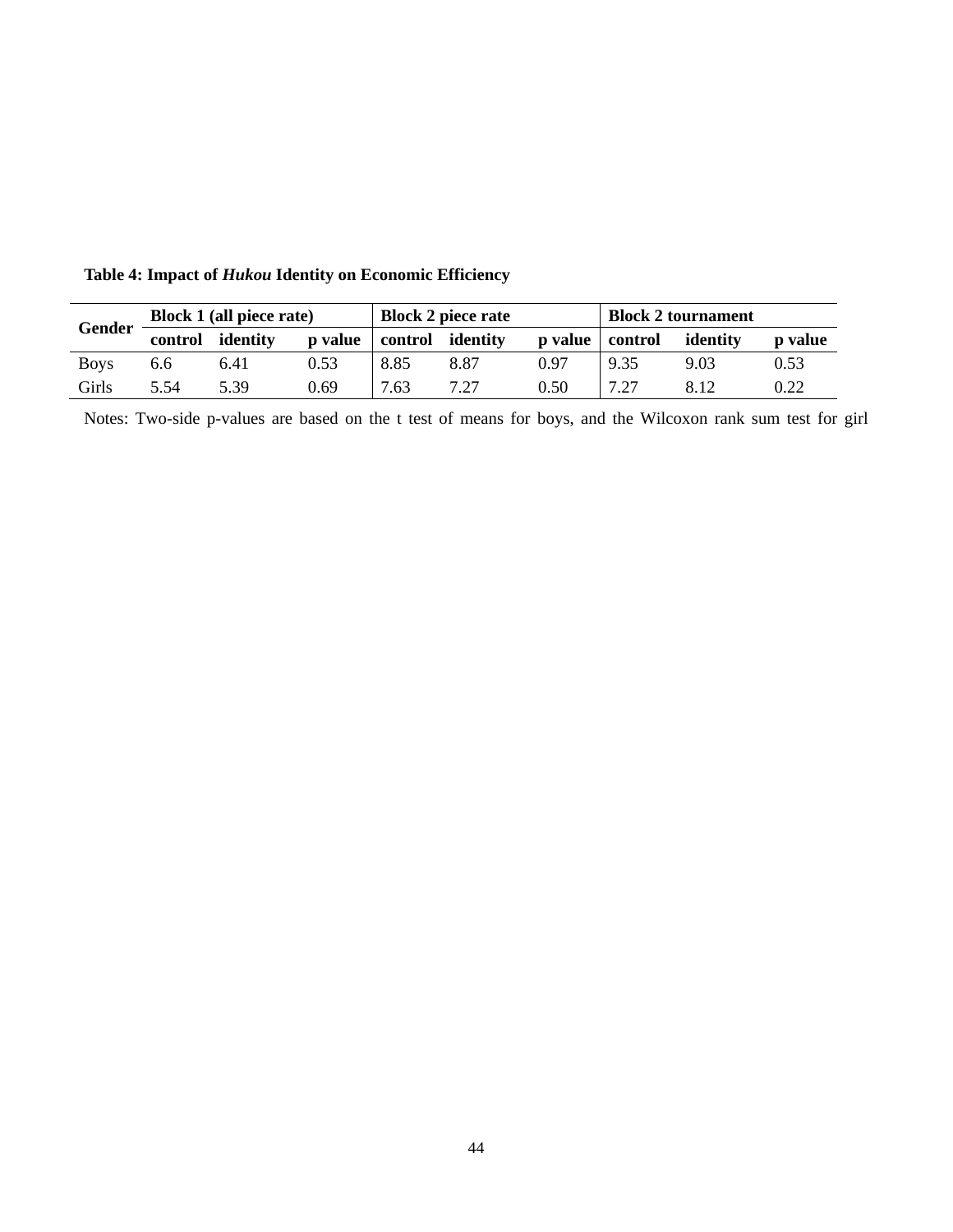### **Appendix A. A Sample Maze Game**



### **Appendix B. Experimental Instruction**

*The instruction was given in Chinese. The English translation is presented below with the instructions for experimenters included in the parentheses in italics.* 

I. Piece rate without *hukou* primed

1. Welcome! Each of you will be compensated with 3 yuan for your participation. Please find 3 yuan in the envelope on your desk. It is yours to keep.

2. In addition, you may earn more money in the games. The average earnings will be about 12 to 18 yuan. You will be paid in cash in private at the end of the games. You are under no obligation to let others know how much you earn. You will participate in two rounds of maze solving games. The entire games will last about half an hour. Please do not talk to each other during the experiment. Please raise your hand if you had any questions.

3. First, we will show you what the game looks like and how to solve it. (*Experimenter reveals the first sample maze and explains while drawing on the poster.)* On the left hand side of the maze, it is the entrance indicated by a triangle flag. On the right hand side, it is the exit indicated by a square flag. The black lines are walls. Your task is to find a path from the entrance to the exit without crossing the walls. You may erase or cross out if you make any mistakes.

4. Let"s look at the second example. It is similar to what you will need to solve in the games. *(Experimenter reveals the second example and illustrates how to solve it).* 

5. Now you will be given another maze for practice. Everyone will have 5 minutes to do so. If you have any questions, please raise your hand and we will come to you. *(Experimenter offers individual assistance to those who need help.)*

6. Next, we will start the first round of the games. Please find the booklet that says "Round 1" on the cover. Please don"t open the booklet until you are told to do so. There is one maze on each page, and in total 15 games. Everyone will be given 15 minutes to solve as many games as you can. You don"t need to solve those games in order. You may skip any game as you like.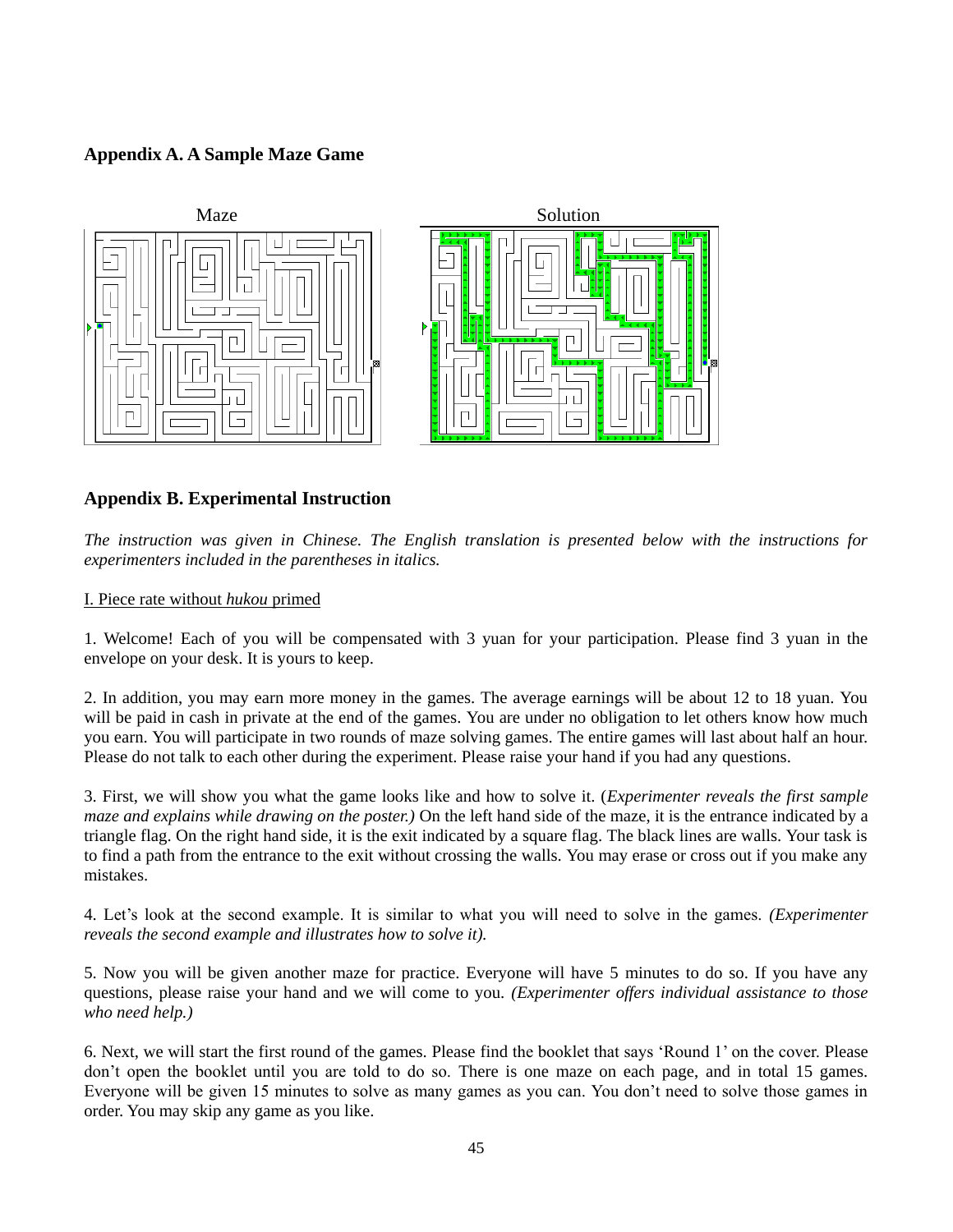7. Now we will explain the rewards. For this round, you will get 1 yuan for each maze you solve correctly. So if you solve one, you will get one yuan. If you solve two, you will get two yuan …

*(Experimenter reveals the following table on the blackboard and goes through this hypothetical example to make sure every subject follows the calculation of rewards. Experimenter asks subject no. 1, 'suppose Qiang solve 4 mazes, how much he will earn?' Then experimenter asks subject no. 2 how much Gang will earn… Hypothetical female names are used in the table if it is female session.)*

| Name  | Number of mazes solved | Rewards |
|-------|------------------------|---------|
| Qiang |                        |         |
| Gang  |                        |         |
| Peng  |                        |         |
| Wei   | 12                     |         |
| Hao   | 14                     |         |
| Dong  |                        |         |

8. Recall you will have 15 minutes to solve as many mazes as you can. When 5 minutes remain we will let you know. When time is up, please put down the pencil immediately and close the booklet*.* Please open the booklet now. You may start. *(Experimenter collects the booklet when round 1 is over.)*

9. Next we will explain the games in round 2. Please find the booklet that says "Round 2" on the cover. Please don"t open it until you are told to do so. The booklet contains another 15 games with the same difficulty level.

**10-PieceRate**. The rules and rewards in round 2 are exactly the same as that in round 1. Let"s review the reward calculation again. (*Experimenter reviews the reward table above without checking with individual subjects.)*

11. Again you will have 15 minutes to solve as many mazes as you can. We will let you know when 5 minutes are left. Please open the booklet now. You may start. *(Experimenter collects the booklet when round 2 is over.)*

12. Please find the booklet that says "Survey" on the cover. While we are grading your games and computing your payoffs please complete the survey. Please try to answer as many questions as you can. We are not going to share individual answers with anyone else including your teachers.

13. You will now be paid in private. Remember you don"t have to tell others how much you earned. Thank you for your participation in our study!

### II. Tournament without *hukou* primed

#### *(Replace step 10-PieceRate above with step 10-Tournament below. Keep other steps the same as in Piece Rate.)*

**10-Tournament**. Please note that the rules now are different from round 1. In this round, you will compete with each other. Only the winner(s) will get rewards. The winner(s) is/are the person(s) who solve(s) the greatest number of mazes. The reward for the winner(s) is 6 yuan each game. So if he solves one maze, he will get 6 yuan. If he solves two mazes, he will get 12 yuan. If he solves three mazes, he will get 18 yuan... If it's a tie, all the winners will be compensated. Each of them will get 6 yuan per game. Let's go over one example.

|       | Number of mazes solved | Winner | Rewards |
|-------|------------------------|--------|---------|
| Qiang |                        |        |         |
| Gang  |                        |        |         |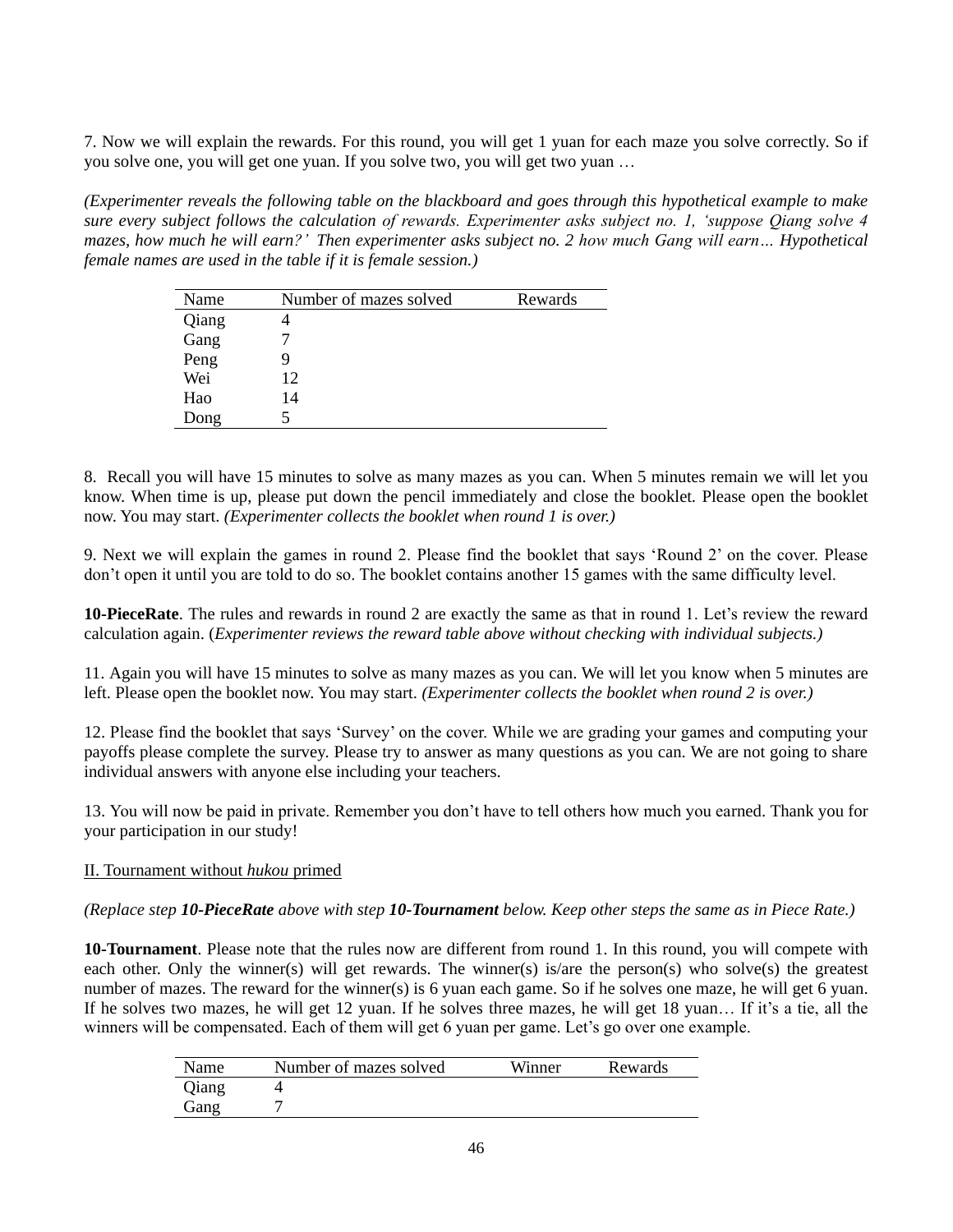| Peng<br>Wei | 12 |  |  |
|-------------|----|--|--|
| Hao         | 14 |  |  |
| Dong        | ◡  |  |  |

*(Experimenter adds one more column 'winner' in the reward calculation table. Experimenter checks with each subject, e.g., 'Is Qiang the winner? How much does he earn in this case?')*

### III. Piece rate with *hukou* primed

### *(Same as I. except that Step 0 is added.)*

0. Welcome! Each of you will be compensated with 3 yuan for your participation. Please find 3 yuan in the envelope on your desk. It is yours to keep. Now please find the booklet that says "Survey 1" on the cover. Please try to answer as many questions as you can. We will keep your answers confidential and will not share them with anyone else including your teachers. *(After everyone completes the survey, experimenter goes to each student, and verifies in public their names, month and date of birth, and hukou information. Students nod and say yes if information is correct.)*

IV. Mixed Tournament with Hukou Announced

The same as Mixed Tournament except that Step 0 is added.

### V.A. Mixed Tournament with Hukou Announced, and H Only

The same as Mixed Tournament except that Step 0 is added. Note there are 6 Beijing urban students (H) in this session.

### V.B. Mixed Tournament with Hukou Announced, and M Only

The same as Mixed Tournament except that Step 0 is added. Note there are 6 Non-Beijing urban students (M) in this session.

### V.C. Mixed Tournament with Hukou Announced, and L Only

The same as Mixed Tournament except that Step 0 is added. Note there are 6 Non-Beijing rural students (L) in this session.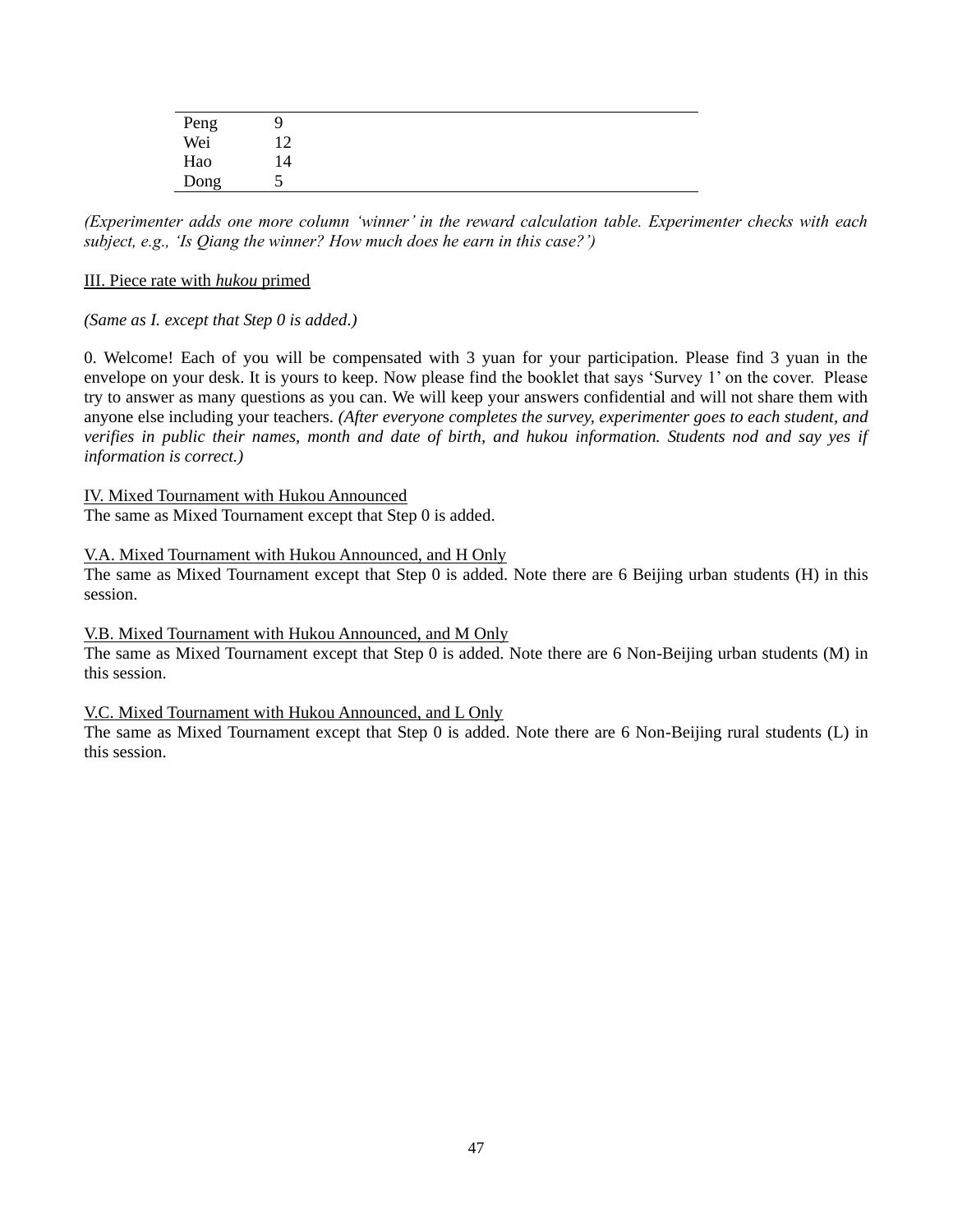## **Appendix C. Pre-experimental Survey** (used in the HL treatment)

| 1. Place of birth: ________ province ______ city ______ street/village                                              |
|---------------------------------------------------------------------------------------------------------------------|
| 2. If you were not born in Beijing, when did you move to Beijing? ______ year                                       |
| 3. The location of your hukou: _______ province _______ city ________ street/village                                |
| Check here if you don't know the answer.                                                                            |
| 5. Which dialect do you speak with your parents at home?                                                            |
| a) Beijing dialect, b) Other, please specify ______                                                                 |
| 6. Do you consider yourself as Beijing local?                                                                       |
| a) Yes, b) Somewhat, c) No, d) Don't know                                                                           |
| 7. Do your classmates consider you as Beijing local?                                                                |
| a) Yes, b) Somewhat, c) No, d) Don't know                                                                           |
| 8. Do your teachers consider you as Beijing local?                                                                  |
| a) Yes, b) Maybe, c) No, d) Don't know                                                                              |
| 9. Were you charged 40 yuan rural guest student fee or 80 yuan local student fee at the beginning of this semester? |
| a) 40 yuan (rural guest student fee), b) 80 yuan (local student fee), c) other ______                               |
| 10. Where do the students come from in your class?                                                                  |
| a) All from Beijing, b) Most from Beijing, and some from elsewhere,                                                 |
| c) Some from Beijing, and most from elsewhere, d) Don't know                                                        |
| 11. Compare Beijing local students and those from non-Beijing rural areas, what are your opinions regarding the     |
| following questions?                                                                                                |
| i) Who generally study harder?                                                                                      |
| a) Beijing local students, b) Students from non-Beijing rural areas,                                                |
| c) They study equally hard.                                                                                         |
| ii) Who are more active participating in classes, e.g., ask and answer questions?                                   |
| a) Beijing local students, b) Students from non-Beijing rural areas,                                                |
| c) They are equally active in class participation.                                                                  |
| <i>iii</i> ) Who are more active participating in extracurricular activities?                                       |
| a) Beijing local students, b) Students from non-Beijing rural areas,                                                |
| c) They are equally active in those activities.                                                                     |
| $iv)$ Who are thriftier with money?                                                                                 |
| a) Beijing local students, b) Students from non-Beijing rural areas,                                                |

c) They are equally so.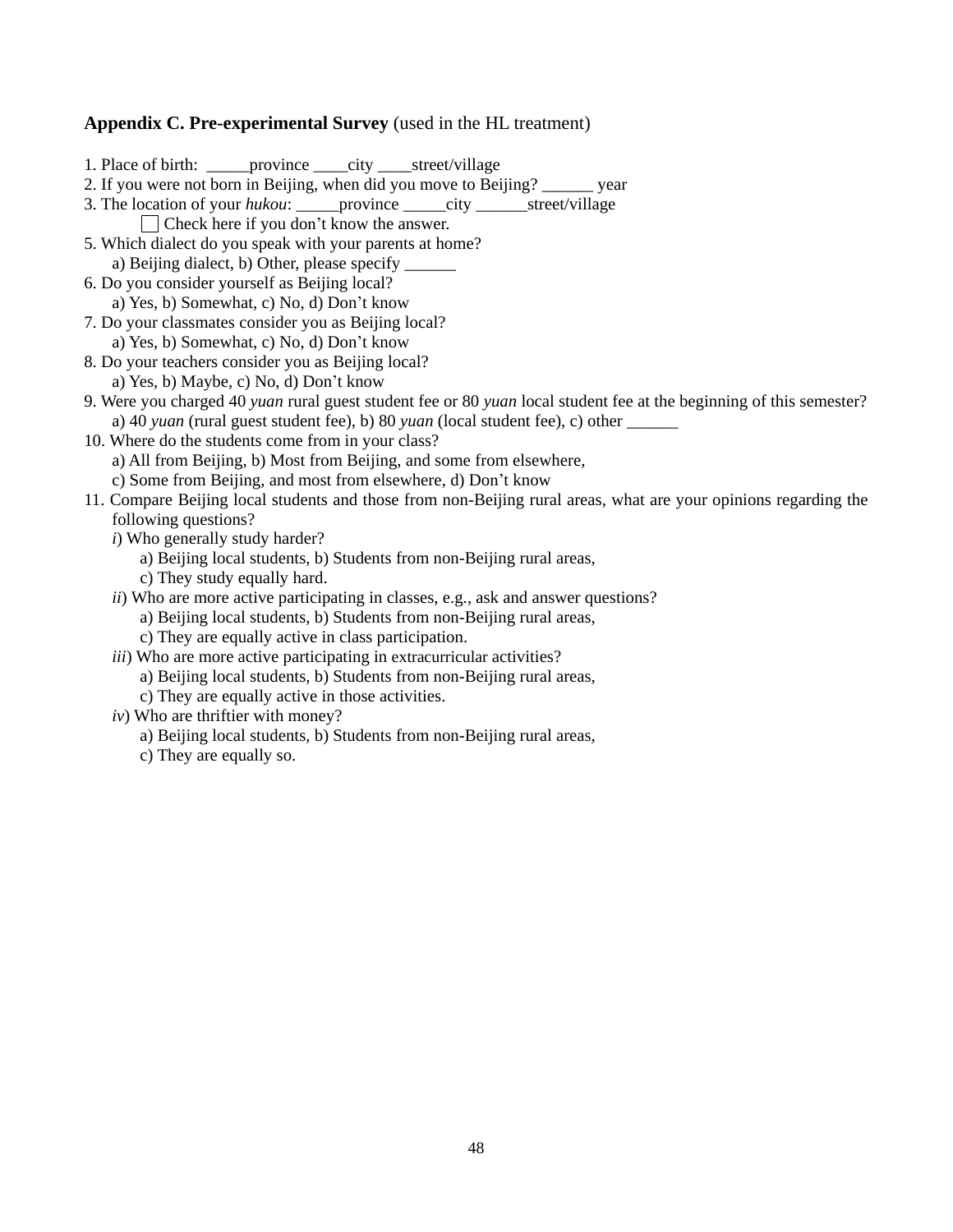# **Appendix D. Post-experimental Survey**<sup>30</sup>

| 1. Place of birth: __________ province ________ city _________ street/village                            |
|----------------------------------------------------------------------------------------------------------|
| 2. If you were not born in Beijing, when did you move to Beijing? ______ year                            |
| 3. The location of your hukou: _________ province _______city _________ street/village                   |
| $\Box$ Check here if you don't know the answer.                                                          |
| 4. Your father's employer:                                                                               |
| a) Government, including military, b) State owned company, c) Privately owned company,                   |
| d) Foreign invested enterprises, e) Self-employed, f) Others, please specify: ______                     |
| 5. Your father's highest level of education achieved:                                                    |
| a) Elementary school, b) Middle school, c) High school, d) College, e) University, f) Graduate school    |
| 6. Your mother's employer:                                                                               |
| a) Government, including military, b) State owned company, c) Privately owned company,                   |
| d) Foreign invested enterprises, e) Self-employed, f) Others, please specify: _____                      |
| 7. Your mother's highest level of education achieved:                                                    |
| a) Elementary school, b) Middle school, c) High school, d) College, e) University, f) Graduate school    |
| 8. Your average ranking in your class is:                                                                |
| a) Top 25%, b) 25%-50%, c) 50%-75%, d) 75%-100 %, e) don't know for sure                                 |
| 9. Do you like living in the current residential area?                                                   |
| a) Like it very much, b) Like, c) neutral, d) Dislike, e) Dislike it very much                           |
| 10. Where will you want to live when growing up?                                                         |
| a) Beijing, b) Your hometown, please specify ______,                                                     |
| c) Other cities in China, please specify ______, d) Foreign country, please specify ______               |
| 11. What is your ideal job when growing up?                                                              |
| 12. How much pocket money do your parents give to you per week? (Please exclude the expense on meals and |
| transportation)                                                                                          |
| a) Less than 3.5 yuan, b) 3.5-7 yuan, c) 7-10.5 yuan, d) 10.5-14 yuan, e) more than 14 yuan              |
| 13. Have you ever played this kind of maze game before?                                                  |
| a) No, b) Played similar games before, c) Played exactly the same games before                           |
| 14. How hard did you think these maze games were?                                                        |
| a) Very hard, b) Hard, c) Neutral, d) Easy, e) Very easy                                                 |
| 15. How many other students in this session do you know by name?                                         |
| a) 0, b)1, c) 2, d) 3, e) 4, f) 5                                                                        |

 $30$  For the treatment sessions, the first three questions were included in the pre-experiment survey.